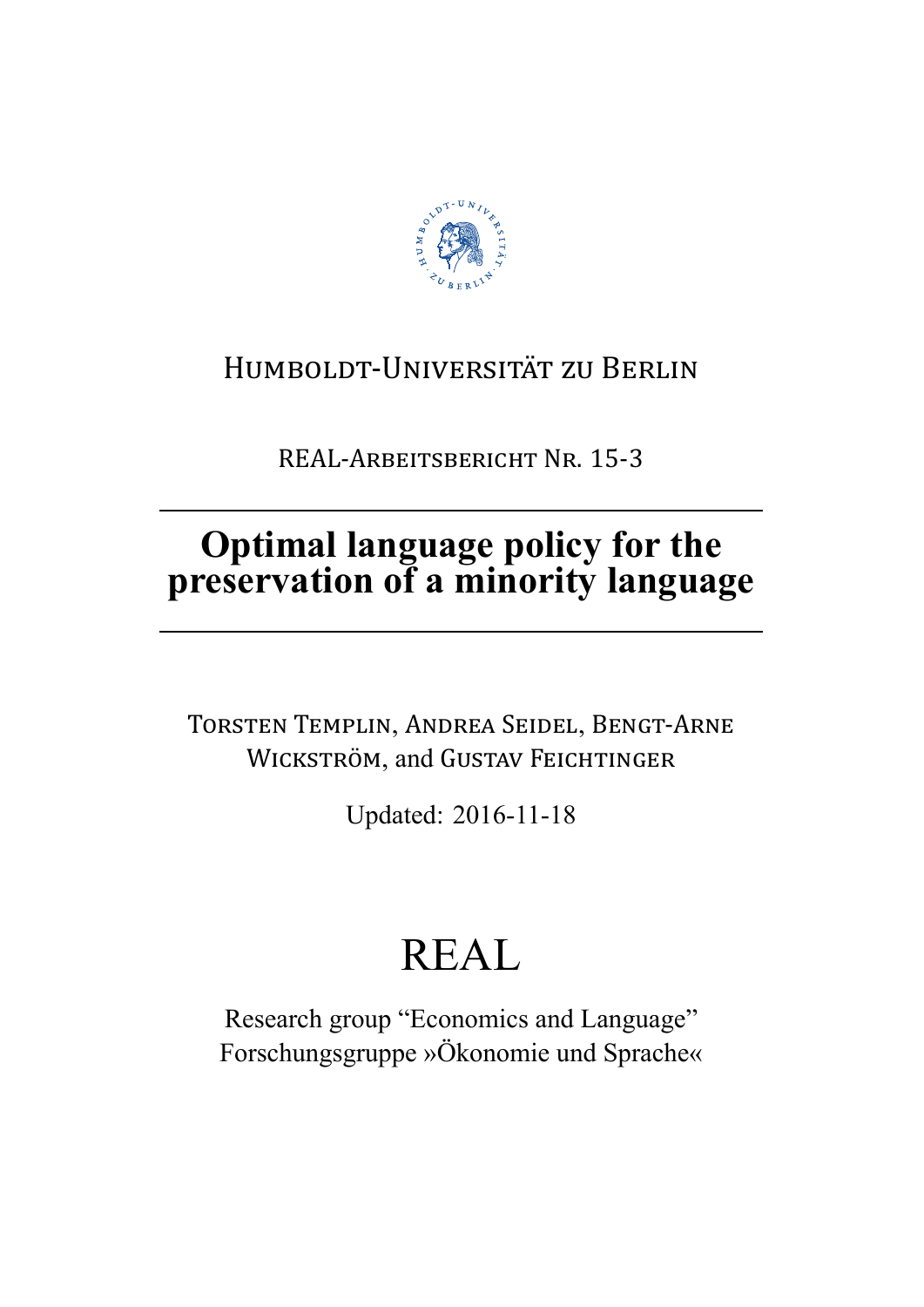### Optimal language policy for the preservation of a minority language\*

TORSTEN TEMPLIN<sup>†a</sup>, ANDREA SEIDL<sup>‡b,c</sup>, BENGT-ARNE WICKSTRÖM<sup>†d</sup>, and GUSTAV FEICHTINGER<sup>‡b,e</sup>

> <sup>a</sup>*Research Group "Economics and Language" (REAL) Humboldt-Universiät zu Berlin*

<sup>b</sup>*Research Unit "Operations Research and Control Systems" (ORCOS) Institute of Statistics and Mathematical Methods in Economics Technische Universität Wien*

> <sup>c</sup>*Department of Business Administration Universität Wien*

> > <sup>d</sup>*Section Economics Andrássy-Universität Budapest*

<sup>e</sup>*Wittgenstein Centre for Demography and Global Human Capital (IIASA, VID/ÖAW, WU) Austrian Academy of Sciences*

#### **Abstract**

We develop a dynamic language competition model with dynamic state intervention. Parents choose the language(s) to raise their children in based

\*This essay has been published as:

TEMPLIN, TORSTEN, ANDREA SEIDL, BENGT-ARNE WICKSTRÖM, and GUSTAV FEICHTINGER (2016). "Optimal language policy for the preservation of a minority language". In: *Mathematical Social Sciences* **81**: 8–21.

†Part of the research of Bengt-Arne Wickström and Torsten Templin leading to this paper has received funding from the European Community's Seventh Framework Program under grant agreement No. 613344 (Project MIME).

‡Andrea Seidl and Gustav Feichtinger were supported by the Austrian Science Fund (FWF) under Grant P25979-N25.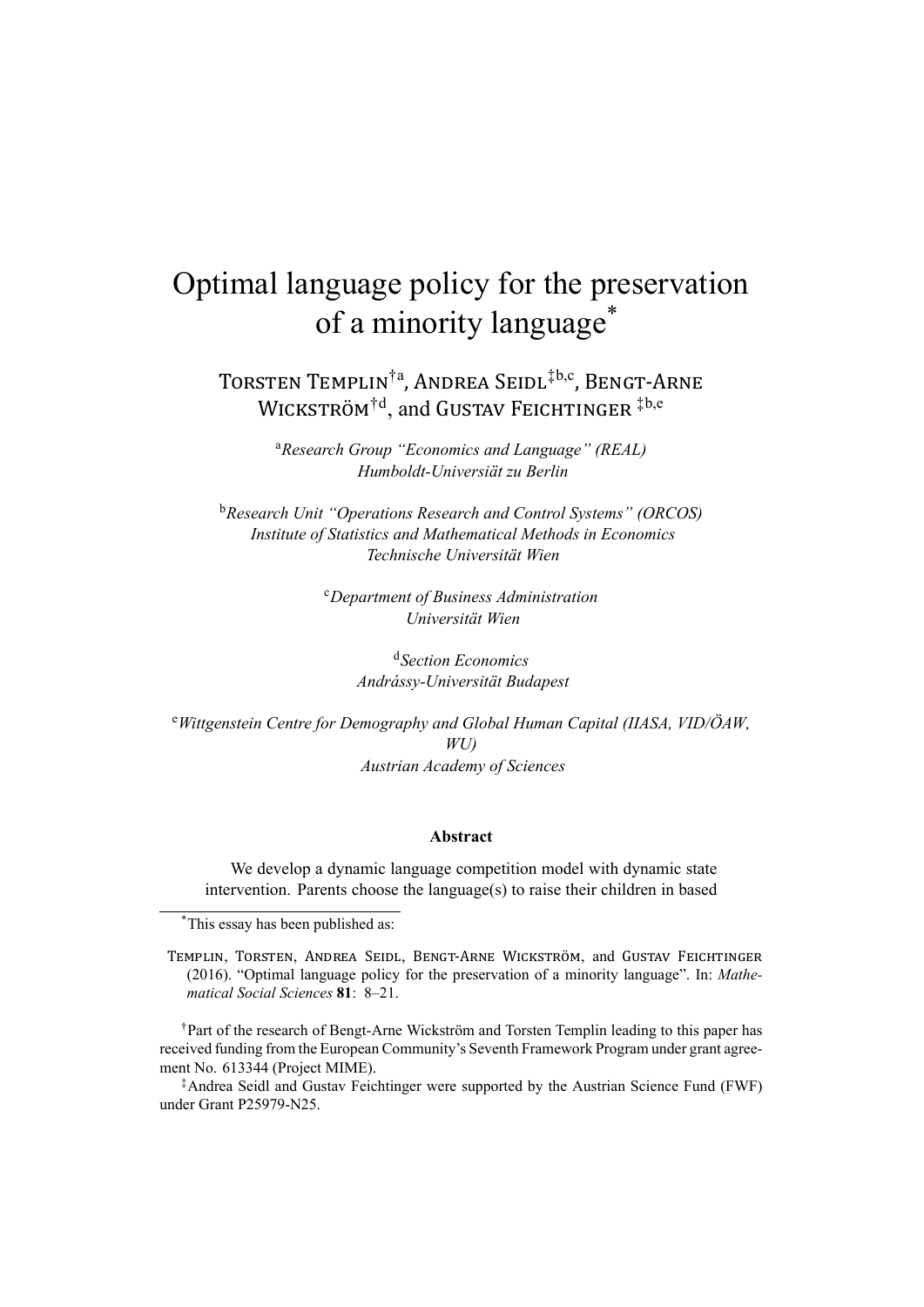on the communicational value of each language as well as on their emotional attachment to the languages at hand. Languages are thus conceptualized as tools for communication as well as carriers of cultural identity. The model includes a high and a low status language, and children can be brought up as monolinguals or bilinguals. Through investment into language policies, the status of the minority language can be increased. The aim of the intervention is to preserve the minority language in a bilingual subpopulation at low costs. We investigate the dynamic structure of the optimally controlled system as well as the optimal policy, identify stable equilibria and provide numerical case studies.

**Keywords:** Language competition; Language dynamics; Intergenerational language transmission; Optimal control.

#### **1 INTRODUCTION**

In many of the states in this world, one can find two or more larger language groups, often in form of a majority language and one or several minority languages. This is by no means a static situation, since "[a]ll over the world, people are stopping speaking minority languages and shifting to languages of wider communication" (SALLABANK, 2012, p. 104). This often results in the displacement of the minority languages by the majority language. To some extend such processes are inevitable and can be observed throughout human history. Nevertheless, in the modern world the decline [of min](#page-36-0)ority languages appears to occur much faster than ever before. It is predicted that 90 percent of the currently 7000 spoken languages will not survive the end of the century (KRAUSS, 1992).

#### **LANGUAGE SHIFT AND MAINTENANCE**

In response to this accelerated process of (mino[rity\) l](#page-35-0)anguage decline, revitalizing and maintaining (endangered) minority languages is on the agenda of many of their speakers. Moreover, governments, non-governmental organizations as well as international organizations such as the European Union "are actively working to save and stabilize endangered languages" (FERNANDO, VALIJÄRVI, and GOLD- $STEIN, 2010, p. 49$ . In scientific discourses a large variety of arguments to support (minority) language rights or to save endangered languages were put forward over the past decades. In this paper we will not assess such arguments in detail or develop [new o](#page-35-1)nes,<sup>1</sup> but rather investigate in a formal model setting the possibilities, effects and costs of language policies aiming at saving endangered languages. To do so, we first have identify causes of language shift as well as measures that are

<span id="page-2-0"></span><sup>&</sup>lt;sup>1</sup> For an overvi[ew](#page-2-0) of the current discussions concerning language rights see e.g. MAY (2011) or SALLABANK (2012). See also Fishman 1991 for a popular work on reversing language shift.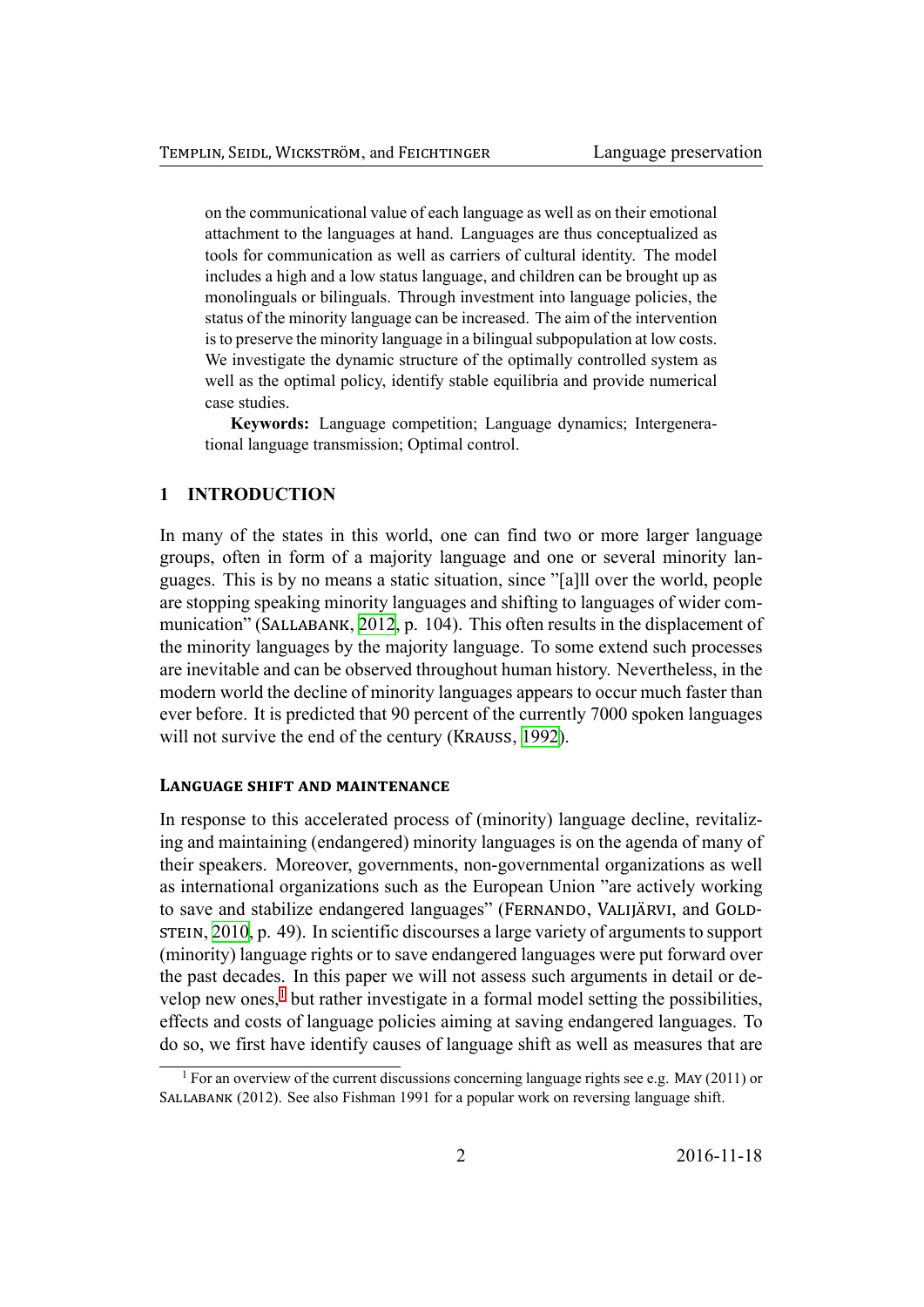available to reverse language shift. Here again, we will not go into all the details and mostly refer to the extensive literature on this topics, see e.g. FISHMAN (1991), CRYSTAL (2000), NETTLE and ROMAINE (2000) and MAY (2011). Furthermore, we have to specify the target function: what is the desired state of affairs that language policies should aim at?

Referring to NETTLE and ROMAINE (2000) and CRYSTAL (2000), Sallabank groups causes for language shift in four often overlapping main categories: a) natural catastrophes, famine, disease, b) war and genocide, c) overt repression and d) cultural/political/economic dominance, where the last one is the most common, Since we are interested in such cases, where individuals *voluntarily choose* to change to the majority language or not to pass the minority language to the next generation, we concentrate on the last category. Especially in nation states with one official/national language (which is often but not necessarily the language of the majority) this language is dominant in education, politics, media and public life. In modern democratic states the result is "that the majority culture [...] is endemic and omnipresent; and minority cultures, having very little, if any, public legitimization and private space, thereby constantly decline in survival potential, the more their members participate in the 'greater general good'" FISHMAN (1991, p. 63). Here, uneven power relations between the *national majority* and minorities play a major role. Minorities are often underrepresented in politics and in the public sphere and socially disadvantaged, cf. MAY (2011). This, in turn, can lead to negative attitudes towards the minority language, which are also internalized by its speakers (SALLABANK, 2012, p. 104). When the two main aspects of language are considered — language as a tool for communication and language as a carrier of cultural identity — it is no surprise, that a language that can not be used in the majority of societal doma[ins an](#page-36-0)d that is furthermore stigmatized to some degree will not be learned, spoken or passed to the next generation.<sup>2</sup>

A language shift is a process that is typically comprised of three phases. In a first phase, called diglossia, formal language domains are dominated by the majority language which implies a loss of official and public fun[ct](#page-3-0)ions of the minority language. This *forces* the speakers of the minority language to use the dominant one. In a second phase more and more speakers of the minority language become bilingual, while both languages are still used, at least in some domains. Especially among the younger generation one can observe a decreasing number of speakers. This causes a further decline of domains where the minority language can be or is used. The third phase finally is the replacement of the minority language: "For a generation or two, some bilingual arrangements may be observed, but often [...]

<span id="page-3-0"></span><sup>&</sup>lt;sup>2</sup> "The communicative value of languages is largely determined by the number of speakers it gives access to and by the status or social positions of these speakers" (ROBICHAUD and SCHUTTER, 2012, p. 127).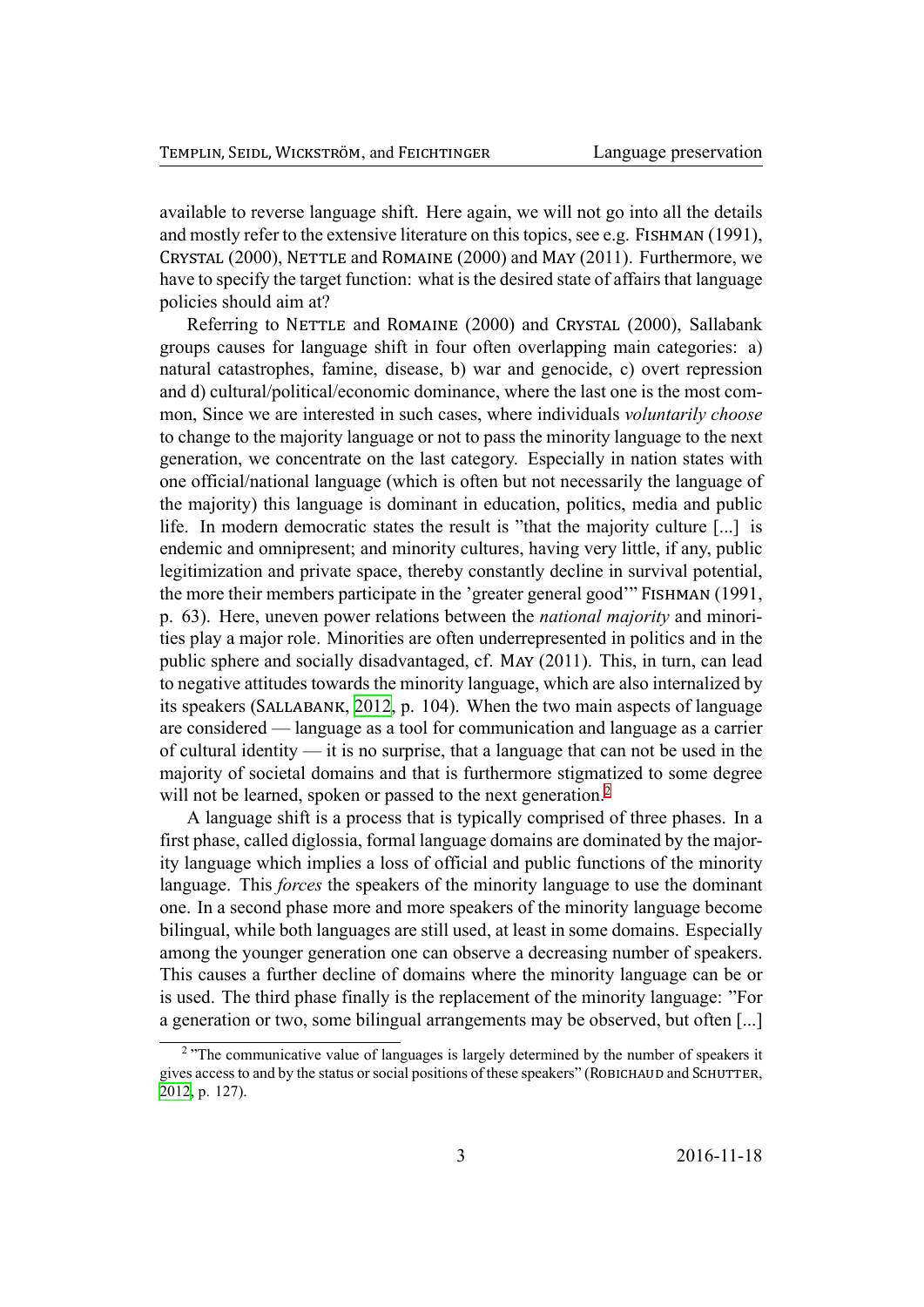these prove to be way-stations on the road to a new monolingualism in the larger language" (EDWARDS,  $2010$ , p. 6).

The language shift process can be counteracted by language policies aiming at the survival of the minority language. Language planning can be divided into three categories: statu[s plan](#page-35-2)ning, corpus planning and acquisition planning. All three can have a positive impact on the chances of survival of minority languages. Through status planning, e.g. giving some official status to the minority language, the prestige of the language can be increased for its speakers as well as for the other members of the society. Corpus planning, which aims at standardizing the orthography and grammar of a language, can also increase its prestige and at the same time can reduce learning costs. Teaching the minority language at school, which belongs to the category of acquisition planning, enables students to learn the language properly/in the first place and can also have a positive impact on its status and identity value. In general, (re)introducing and/or strengthening the minority language in at least some domains can enhance the chances that it stays vital.

In this paper we concentrate on the role of the state in language revitalization processes. We presuppose that the state is basically interested in supporting the minority language by guarantying minority language rights.<sup>3</sup> At the same time, we assume that the state aims at ensuring social cohesion by enabling wide communication possibilities. The existence of two linguistically segregated language groups can threaten the solidarity between the society mem[be](#page-4-0)rs and hence social cohesion. Even without referring to a necessity of a shared national identity for solidarity and cohesion one can at least say that "a shared language contributes to democracy" (ROBICHAUD and SCHUTTER, 2012, p. 135). Enabling wide communication possibilities while guarantying minority rights can be achieved through widespread bilingualism. If the minority language can be preserved in form of a relatively large number of bilingual indiv[iduals](#page-36-1), the language minority is able to pass cultural values linked to the minority language to the next generations while communication possibilities throughout the society are assured. As outlined earlier, bilingualism is often a step towards the death of the minority language. Thus, preservation of a vital bilingual community requires a continuous effort by the state. In our model — and this is operationalized into the target function — that the state tries to maximize the number of bilingual speakers at minimal expendi-

<sup>&</sup>lt;sup>3</sup> As mentioned above, there are many arguments supporting such policies:

<sup>&</sup>quot;Indeed, the dynamics of ethnic tension involving language, leading in some cases to political conflict, occur most often *not* when language compromises are made or language right are recognized, but where they have been historically avoided, suppressed or ignored" (MAY, 2011, p. 161).

<span id="page-4-0"></span><sup>&</sup>quot;So people's self-respect and dignity are often affected by the esteem their language gets from others or from the state. We might then justify different language policies by appealing to the importance of language recognition for individuals' dignity" (ROBICHAUD and SCHUTTER, 2012, p. 136).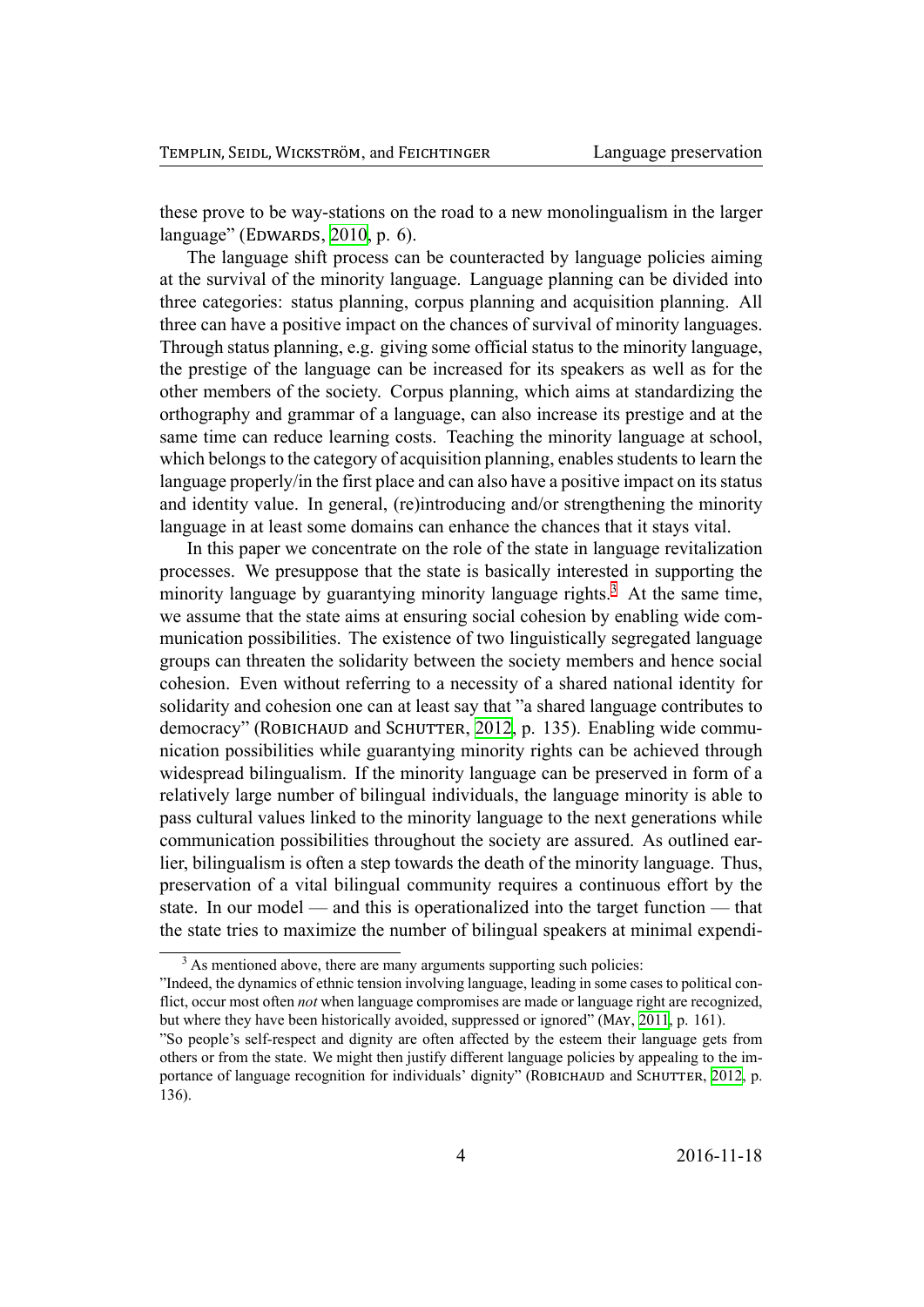tures.

#### **LANGUAGE COMPETITION MODELS**

In the past two decades a wide variety of language competition models were developed. One important point of departure for this new research on language competition was the work by ABRAMS and STROGATZ  $(2003)$ . There, a simple language competition model with two monolingual subpopulations is developed. The fraction of speakers of each language evolves according to a differential equation, which takes into account the size of the subpopulations and the prestige of both languages. Although the authors can fit their model to aggregated empirical data of endangered languages, it shows some weaknesses. In ABRAMS and  $S$ TROGATZ (2003) neither bilingual speakers nor the social structure of the population are considered. Moreover, it is predicted that always one of the two competing languages will die out in the long run. Due to such limitations, the model was revised and extended by many authors, especially from the field of (statistical) physics. MARCO PATRIARCA and LEPPÄNEN (2004) and MARCO PATRIARCA and ELS HEINSALU (2009) include spatial components in their adaptions of the AS model. Taking geographical inhomogeneities into account they were able to show that it is possible that both languages survive in two different geographical regions. MIRA and PAREDES (2005) introduce the concept of similarity between competing languages and prove that both languages can survive if they are close to each other. STAUFFER, CASTELLÓ, EGUILUZ, and SAN MIGUEL (2007) propose microscopic or individual based versions of the AS model and apply simulation techniques instead of averaging over the whole population. MIRA and PAREDES (2005), MINETT and WANG (2008), E. HEINSALU, M. PATRIARCA, and LÉONARD (2014) and others extend the A-S model by additionally considering bilinguals. PINASCO and ROMANELLI (2006) propose a Lotka-Volterra type model inspired by population dynamics to model language competition and also show the possibility of coexistence. Spatial extensions of this model can be found in KANDLER and STEELE (2008) and KANDLER, UNGER, and STEELE (2010). A good review of the different approaches is given in MARCO PATRIARCA, CASTELLÓ, URIARTE, EGUÍLUZ, and SAN MIGUEL (2012).

In the model of Abrams and Stogatz (A-S model) speakers of two language *A* and *B* are assumed. Speakers of *A* can convert to speakers of language B and vice versa, while the population size remains constant. Minett and Wang point out that "in practice, [...] typically a speaker does not suddenly give up one language completely in favor of an other" (MINETT and WANG, 2008, p. 23). Therefore, they include bilingual speakers in their adoption of the A-S model. Furthermore, Abrams and Strogatz implicitly consider language transmission from one generation to the other when fitting their mathematical mod[el to](#page-35-3) empirical data from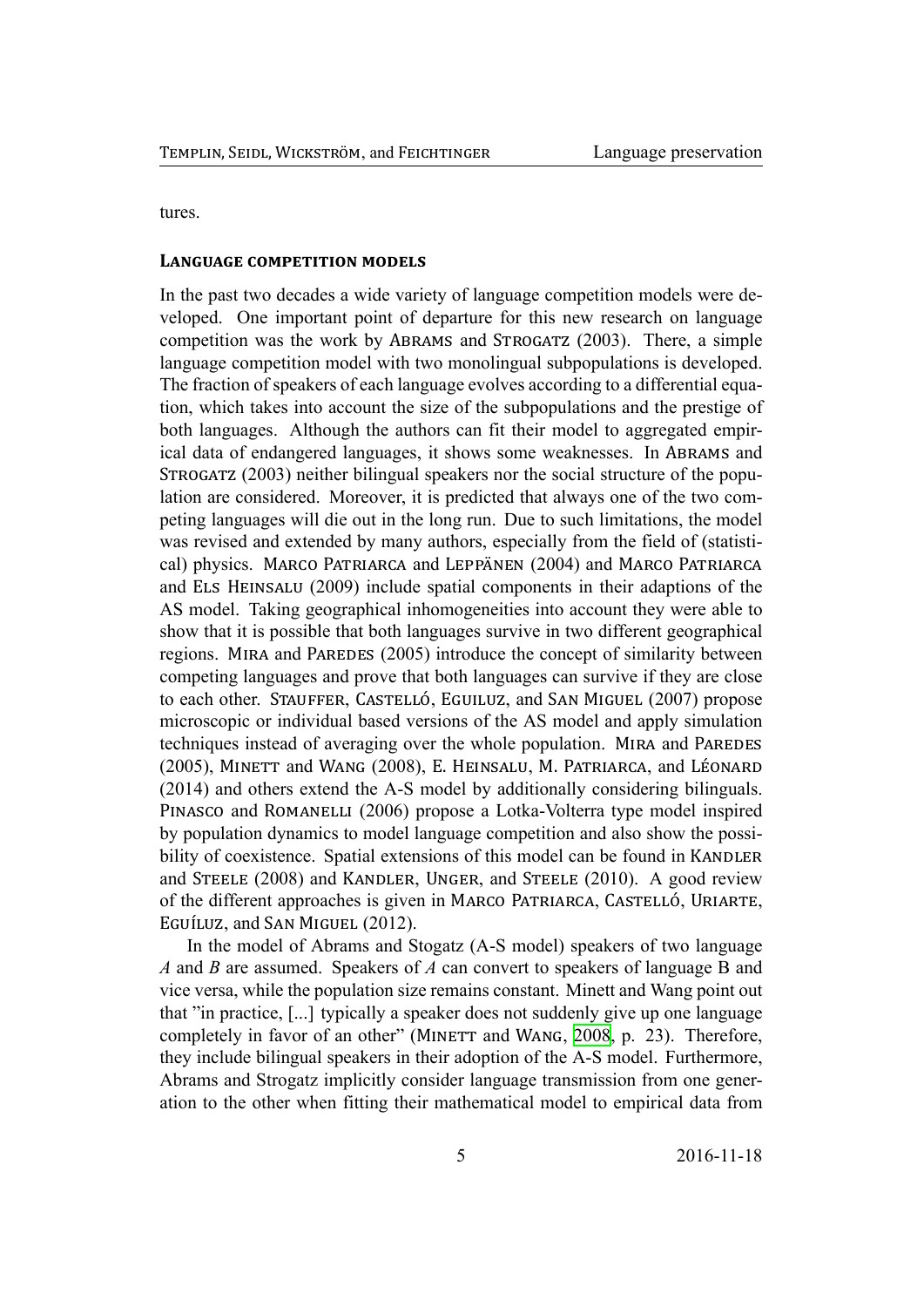more than a hundred years without theorizing this fact. Minett and Wang therefore consider two modes of language transmission: 1) vertical, i.e. transmission from parents to their children and 2) horizontal, i.e. (adults) learning the second language and becoming bilingual. For the vertical mode, a uniparental model of transmission is applied. In contrast, WICKSTRÖM (2005) only considers vertical transmission, but explicitly models family formation. It is assumed that adults mate due to a random search and matching process with a success probability that is smaller for couples with an *A*-monolingual and a *B*-monolingual partner than for all the other possible couples. In the so formed families offspring is produced and raised in one — or in some cases both — of the parents' languages, depending on the communicational value of each language and their status/prestige. As WICK-STRÖM (2005) we only consider the vertical mode, i.e. intergenerational language transmission<sup>4</sup>.

In WICKSTRÖM  $(2014)$  it is illustrated that the A-S model and its extension by MINETT and WANG (2008) can be reformulated in terms of the general model presented in [W](#page-6-0)ICKSTRÖM (2005). Furthermore the spatial model in MARCO PA-TRIARCA and LEPPÄNEN (2004) can be interpreted as a version of the Wickström framework with two subpopulations I and II, which value language *A* differently. It is shown that under some general assumptions on the nexus between transition probabilities and the size of the subpopulations stable steady states of the system are the same as derived by MARCO PATRIARCA and LEPPÄNEN (2004) in spatial terms. For this paper we build on the general model formulation presented in WICKSTRÖM (2005) and WICKSTRÖM (2014). Hence we consider speakers of the majority language *A*, speakers of the minority language *B* and bilingual speakers *C*.

Only some of the language dynamics models outlined above deal with language revitalization policies. In terms of a mathematical model, such policies can be operationalized as a change of relevant model parameters that are related to the linguistic environment: "political, social and/or economic changes can lead to a change in the sociolinguistic environment and consequently to a change in the competition dynamics" (KANDLER, UNGER, and STEELE, 2010, p. 3859f). Yet, most often model parameters are assumed to be constant over time. To maintain a bilingual equilibrium MINETT and WANG (2008) suggest a simple intervention strategy: whenever the amount of speakers of the minor[ity lan](#page-35-4)guage drops below some threshold value, then the status of the minority language or some other model parameters have to be increased. That such a "dramatic intervention" (FER-NANDO, VALIJÄRVI, and GOLDSTEIN,  $2010$ , p. 51) is quite unrealistic, was already mentioned in MINETT and WANG (2008). It can be seen as a theoretical approxi-

<span id="page-6-0"></span><sup>4</sup> Transmission in the family is the 'gold standard' of language vitality and the most important factor in language survival (FISHMAN, 1991[, p. 11](#page-35-1)3).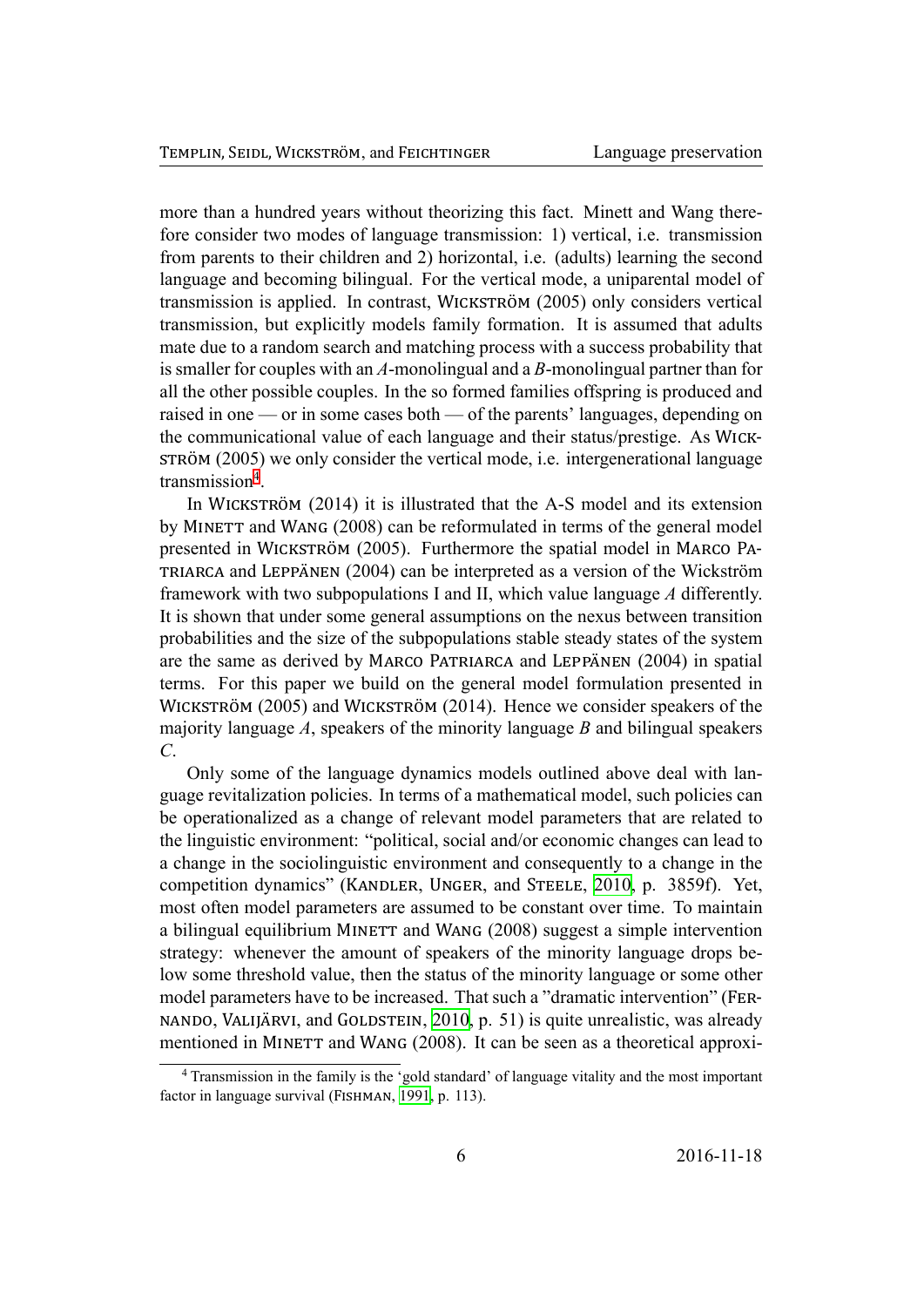mation of a more sophisticated intervention, which starts to increase the minority language status when the numbers come close the threshold.

A greater effort to model language planning was undertaken in FERNANDO, VALIJÄRVI, and GOLDSTEIN (2010). They consider intergenerational language transmission as well as horizontal transmission. In contrast to WICKSTRÖM (2005) parents do not just choose one or two languages to raise their children in. Instead, the probability that a child speaks a language *L* strongly depends on the amount of *L*-conversations it is exposed to. Within the family this amount only depends on the linguistic repertoires of the parents. Furthermore, Fernando *et al.* consider the influence of the community by taking into account conversations heard in the public sphere and languages taught at school. This is also reflected in three different kinds of interventions contemplated there: 1) increasing the status of the minority language,<sup>5</sup> 2) increase the amount of the minority language heard in public and 3) formal language teaching. In their simulations Fernando *et al.* illustrate the effect of different kind of governmental interventions.

After 100 years si[mu](#page-7-0)ltaneously the status of the minority language as well as the amount of that language used in public are increased and the minority language is taught in formal education to some monolinguals of the high-status language. In the model this is realized by increasing three corresponding parameters at year 100.when reviewing MINETT and WANG (2008) one may ask: "How such a dramatic intervention could be achieved is not explained".

In KANDLER, UNGER, and STEELE (2010) the authors fit their basic model with time-independent parameters ("shift coefficients") to data on language competition between Welsh and English in Wales. For the period from 1901 to 1971 the model captures the observed dynamics quite well. Yet, the basic model could not adequately account for maintenance interventions implemented in the past 40 years, which could be the cause of reduced decline of Welsh. Therefore, the authors extend their basic model "by incorporating a simplified concept of (extended) diglossia" (p. 3862). The high-status language is used in important domains as higher education or non-local businesses. This yields an incentive for speakers of the minority language to become bilingual. At the same time, political interventions might support the low status language in other domains such as local legis-

<span id="page-7-0"></span><sup>&</sup>lt;sup>5</sup> Unlike most of the models listed above, there is no explicit status parameter in FERNANDO, VALIJÄRVI, and GOLDSTEIN  $(2010)$ . The status of the minority language is reflected by the parameter that "measures the effectiveness of hearing language [the minority language] in motivating its learning (i.e. the receptiveness of the child to [the minority language])" in an *AA* or *AC* family (p. 60). This parameter is not to be understood as an individual trait of the child. Among other things, it represents "the "status" of [the minority language], where status is used to mean the entire constellation of societal factors that motivate the learning of a given language" (p. 60, emphasis in original). This status related parameter functions as an amplifier for *B*-conversation heard by a child.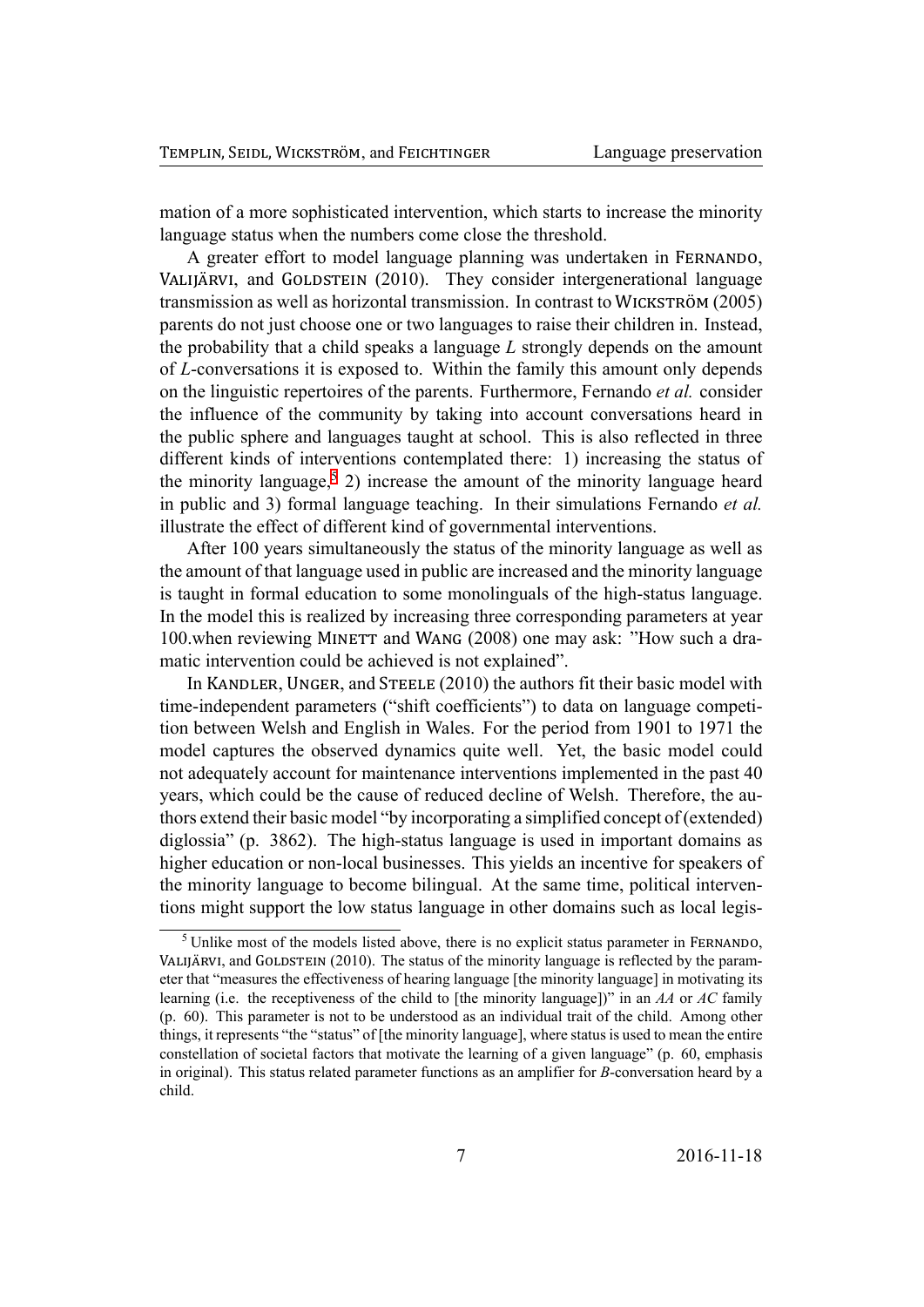lation. This, can create incentives for monolinguals of the dominant language to become bilingual and for bilingual parents to transmit both languages to the next generation. Kandler *et al.* introduce an additional term in their model that captures the demand of participation in domains where the low status language is used. This demand is reflected by the parameter  $w_1$ . Assuming that  $w_1$  doubles after 1971, the extended model is able to approximate the empirical data. The increase of  $w_1$ is a result of language planning incentives.

In the above three examples, language planning policies are modeled as a change in model parameters. These changes occur at some single point in time, i.e. at some point in time the value a parameter (or multiple parameters) jumps to another value. Depending on the parameter that is changed as well as on the size of the jump, such a "dramatic intervention" might be rather unrealistic. In their adoption of the model proposed in MINETT and WANG (2008), BERNARD and MARTIN  $(2012)$  also include the opportunity for policy makers to alter the status of the minority language. In contrast to the previous approaches, they assume that the variation of the status at each time step is bounded. Hence, the size of the jump is limited, which yields a potentially more realistic model for intervention. Setting up a dynamic control model, they were able to show that when starting in a given domain there exist adequate intervention strategies such that both monolingual subpopulations can be preserved.

In this paper we also propose a language competition model with dynamic intervention. A first difference to the model analyzed in BERNARD and MARTIN  $(2012)$  is that we build on the general model formulation presented in WICKSTRÖM (2005). Secondly, in our approach the status can not be regulated directly. Instead, we assume that the state has a certain budget that can be used for status planning. To increase or even stabilize the status of a (minority) language continuous investments into status planning are necessary. Hence, we assume that whenever the state reduces its efforts to maintain the minority language beyond a certain value, then the status of that language decreases. This implies that without any intervention the status tends to zero in the long run. The investment strategy is denoted by a process  $(s_t)_{t\geq0}$ . Since the budget is assumed to be finite, we can normalize the investment such that  $s_t \in [0, 1]$ . Thirdly, we propose an optimal control model. The aim of languages policies is not to maintain monolingual subpopulations of both languages, but to maintain both languages in a scenario with large communication possibilities throughout the society. Hence, the aim is to maximize the amount of bilingual speakers. Furthermore, investments into status planning are costly. Therefore, the objective here is to maximize the bilingual subpopulation at minimal costs.

The dynamic control model proposed below is a three-state system. The three states are: the fraction of speakers of language *A* (denoted by  $p_A$ ), the fraction of speakers of language *B* (denoted by  $p_B$ ) and the relative status of language *B* (de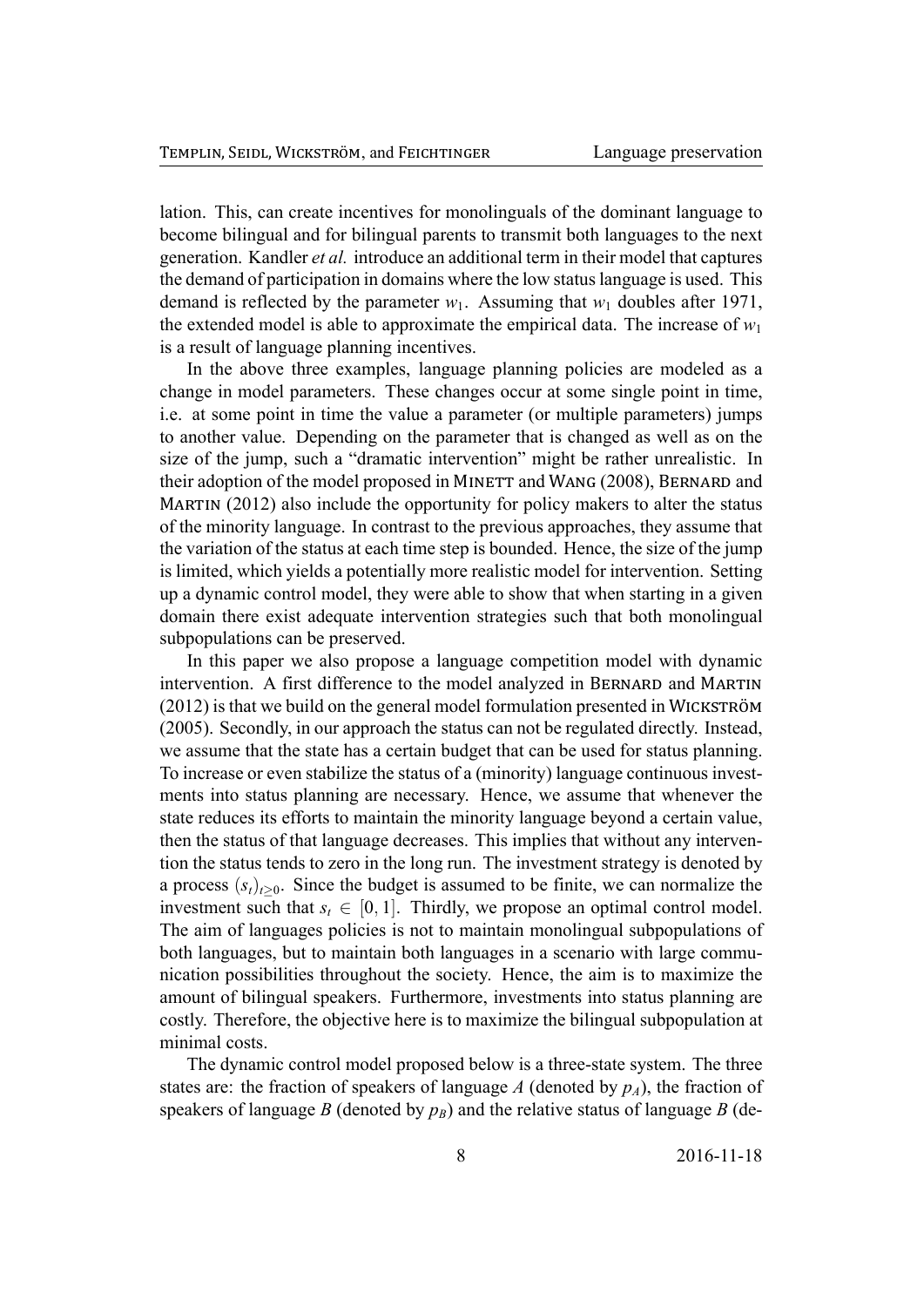noted by S). The fraction of bilingual speakers is simply given by  $p_C = 1 - p_A - p_B$ , and the relative status of the majority language A is given by  $1 - S$ . In FERNANDO, VALIJÄRVI, and GOLDSTEIN (2010) the authors criticize such an assumption in the model of Minett and Wang because it implies "that it is impossible to make one language more attractive without making the other less so" (MINETT and WANG, 2008, p. 50). However, in a language competition situation, where individuals have to decide for one language, the other or both, this assumption makes sense when we think of relative attractiveness instead of absolute attractiveness. Hence, instead of statements as 'language A has an attractiveness value of 3.5' the model here only allows statements like 'language  $\Lambda$  is three times as attractive as language  $B^{\prime}$ .

The evolution of the system is described by three differential equations. The status can be affected by state intervention s, i.e.  $S = g(s, S)$ , where g is some function increasing in s. The evolution of the distribution of speakers depends only on the distribution itself and on the status S. Hence, the fractions  $p_L$ ,  $L = A, B, C$ , can be influenced by state intervention, but only indirectly through the controlled status.

#### **MODEL**  $\boldsymbol{2}$

We consider a (large) population consisting of individuals equipped with one of three different language repertoires L: monolingual speakers of the dominant language  $A$ , monolingual speakers of the minority language  $B$  and bilinguals speakers C. The relative sizes (fractions of the population) of the respective language repertoire groups are denoted by  $p_A$ ,  $p_B$  and  $p_C$ . The fractions add up to 1, hence  $p_C = 1 - p_A - p_B$ . The variable S represents the relative status of the minority language  $B$  in the society.

#### $2.1$ **FAMILY FORMATION**

In every generation individuals form families. There are six family types  $F: AA$ (two A monolinguals), AB, AC, BB, BC and CC. Family formation is assumed to be random but restricted by the condition that both adults should share a common language, i.e. they should be able to communicate with each other. Hence, couples with an A-monoglot and a B-monoglot are excluded. Given any distribution of speakers  $p_A, p_B, p_C$ , the expected distribution of family types is given in Table 1, where  $\phi_F$  denotes the fraction of F-type families.<sup>6</sup>

<sup>&</sup>lt;sup>6</sup> See the Appendix for a more detailed derivation of the expected distribution  $\phi_F$ .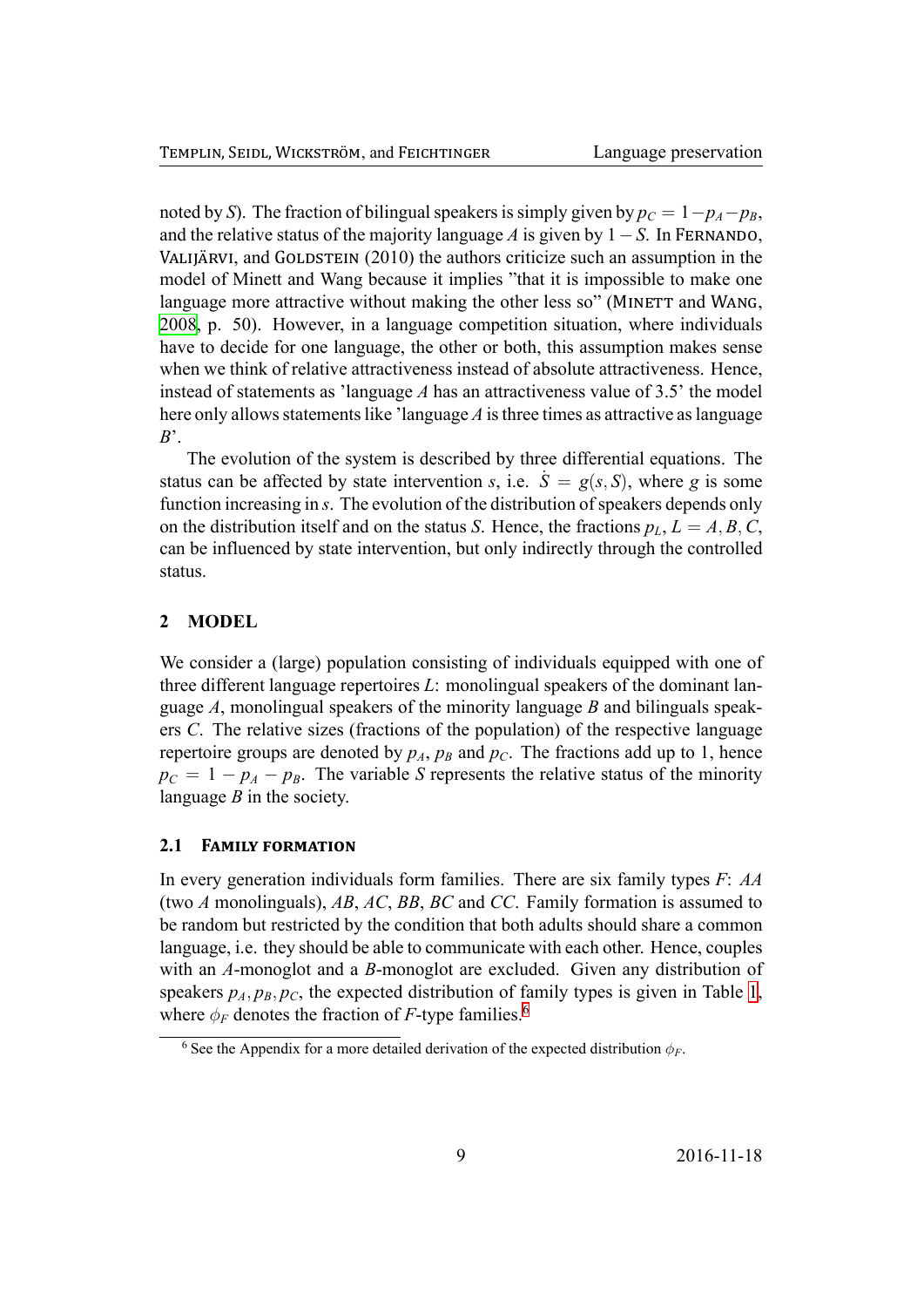| F  | $\phi_F$          |
|----|-------------------|
| AA | $p_A^2+p_A p_B$   |
| AB |                   |
| AC | $2p_A p_C$        |
| BB | $p_B^2 + p_A p_B$ |
| BC | $2p_Bp_C$         |
| CC |                   |

<span id="page-10-0"></span>Table 1. Distribution of families for a given distribution of adult speakers.

#### **2.2 FAMILY BEHAVIOR**

Families bring up their children either as monolinguals in *A* or *B*, or as bilinguals. The fraction of *F*-type families bringing up children with language repertoire *L* is denoted by  $\alpha_L(F; \cdot) \in [0, 1]$ . Naturally, the *α*'s add up to one: for every family type *F*

$$
\sum_L \alpha_L(F; \cdot) \ = \ 1.
$$

The *α−*functions are one of the main ingredients of the model proposed here. Parents choose a language repertoire depending on their own languages, on their emotional attachment to those languages as well as on the communication values of all the languages at hand. Therefore, the fraction of families of type *F* raising their children as *L*'s varies with the current distribution of speakers in the society as well as with the statuses of languages *A* and *B*. Hence,  $\alpha_L(F; \cdot) = \alpha_L(F; p_A, p_B, S)$ . The dependence on the variables  $p_L$  captures the practical advantage of belonging to a certain language group, since they measure the frequency with which an individual encounters another individual in group *A*, *B* and *C*, respectively, and hence measure how many people one can communicate with. Following the individual utility maximization approach developed in WICKSTRÖM (2005), we assume that  $\alpha_A$  is non-decreasing in  $p_A$  and  $p_C$ , and non-increasing in  $p_B$ , and vice versa for  $\alpha_B$ :

$$
\frac{\partial \alpha_A(F; p_A, p_B, S)}{\partial p_A}, \frac{\partial \alpha_B(F; p_A, p_B, S)}{\partial p_B} \ge 0
$$
  

$$
\frac{\partial \alpha_C(F; p_A, p_B, S)}{\partial p_A}, \frac{\partial \alpha_C(F; p_A, p_B, S)}{\partial p_B} \ge 0
$$
  

$$
\frac{\partial \alpha_A(F; p_A, p_B, S)}{\partial p_B}, \frac{\partial \alpha_B(F; p_A, p_B, S)}{\partial p_A} \le 0
$$

This reflects the first aspect of language mentioned in the introduction: language as a tool for communication. The second aspect - language as a carrier for cul-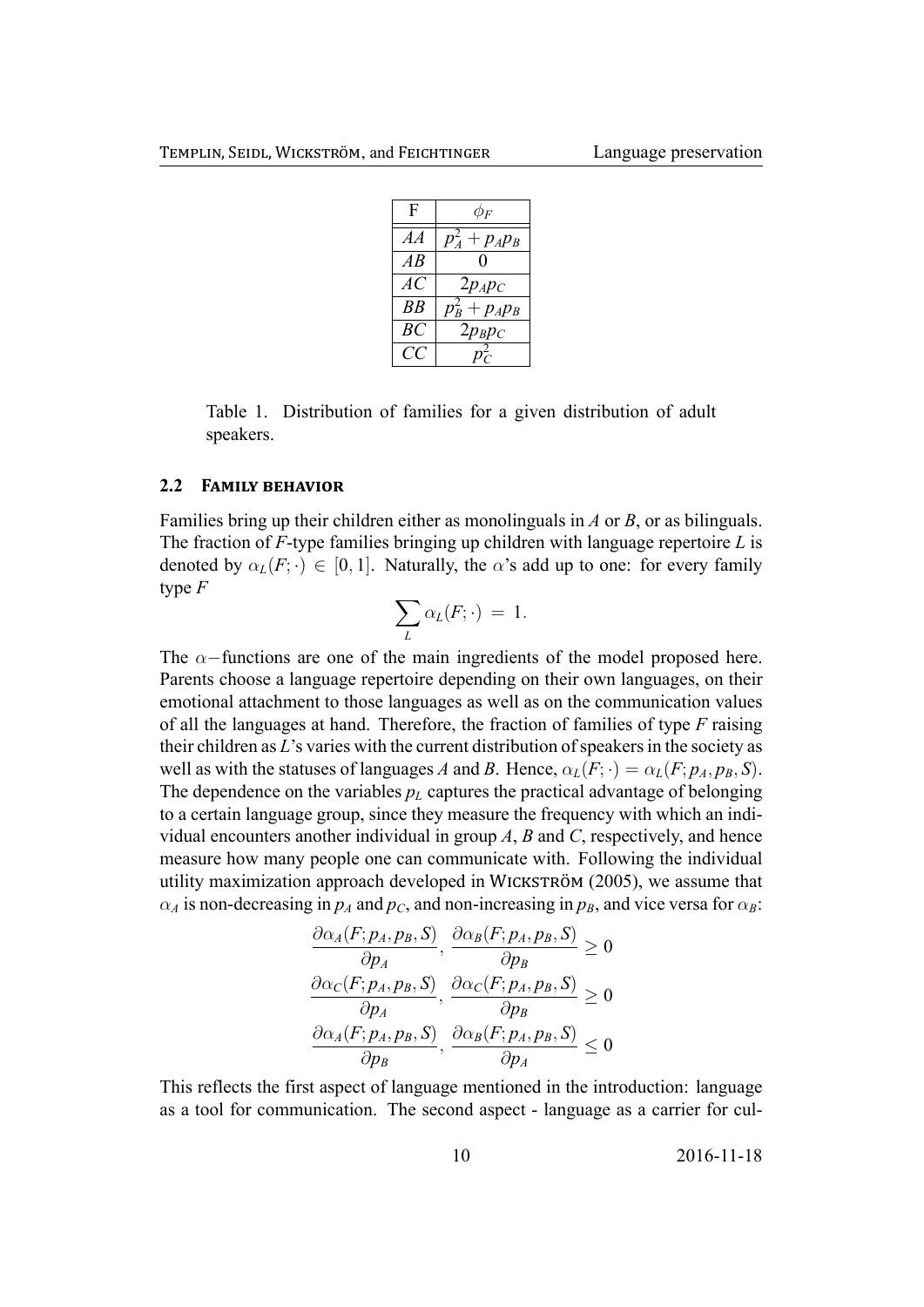tural identity - is reflected in the dependence of the  $\alpha$ 's on the family type *F* and the relative status of the minority language *S*. It is hypothesized that the emotional attachment in the family to a certain language, and hence the frequency of its transmission to the next generation, depends on its strength in the family. The stronger the position of a language *L* in the family, the higher is the fraction  $\alpha_L$ :

$$
1 \geq \alpha_A(AA; \cdot) \geq \alpha_A(AC; \cdot) \geq \alpha_A(CC; \cdot) \geq \alpha_A(BC; \cdot) \geq \alpha_A(BB; \cdot) \geq 0
$$
  

$$
0 \leq \alpha_B(AA; \cdot) \leq \alpha_B(AC; \cdot) \leq \alpha_B(CC; \cdot) \leq \alpha_B(BC; \cdot) \leq \alpha_B(BB; \cdot) \leq 1
$$

It is furthermore assumed that both parents shall be able to communicate with their children, cf. FERNANDO, VALIJÄRVI, and GOLDSTEIN (2010). Hence,

$$
\alpha_A(BC; \cdot) = \alpha_A(BB; \cdot) = 0
$$
  

$$
\alpha_B(AC; \cdot) = \alpha_B(AA; \cdot) = 0
$$

The average emotional attachment to a language *L* also depends on the general prestige or cultural status of the language in the society. The higher the status, the higher is the willingness of its speakers to pass their language to the next generation. We therefore assume that  $\alpha_A$  is non-increasing in *S*, while  $\alpha_B$  is nondecreasing in *S*:

$$
\frac{\partial \alpha_A(F; p_A, p_B, S)}{\partial S} \le 0
$$

$$
\frac{\partial \alpha_B(F; p_A, p_B, S)}{\partial S} \ge 0.
$$

From the assumptions made above two properties of the  $\alpha$  functions can be concluded. Since  $\alpha_B(AA)$   $\alpha_A(BB)$  are equal to zero, we get

$$
\frac{\partial \alpha_A(AA;p_A,p_B,S)}{\partial p_A}=\frac{\partial \alpha_B(BB;p_A,p_B,S)}{\partial p_B}=0.
$$

Furthermore,  $\alpha_B(AC; \cdot) = \alpha_A(BC; \cdot) = 0$  yield

$$
\frac{\partial \alpha_A(AC;p_A,p_B,S)}{\partial p_A}=\frac{\partial \alpha_B(BC;p_A,p_B,S)}{\partial p_B}=0.
$$

#### 2.3 **DYNAMICS**

While in ABRAMS and STROGATZ  $(2003)$  a constant population size is assumed, other researches explicitly model *logistic* population growth, see e.g. PINASCO and ROMANELLI (2006) or KANDLER, UNGER, and STEELE (2010). If growth rates and carrying capacities vary between the language repertoire groups, then the population dynamics can have a major impact on possible steady states. Yet, if growth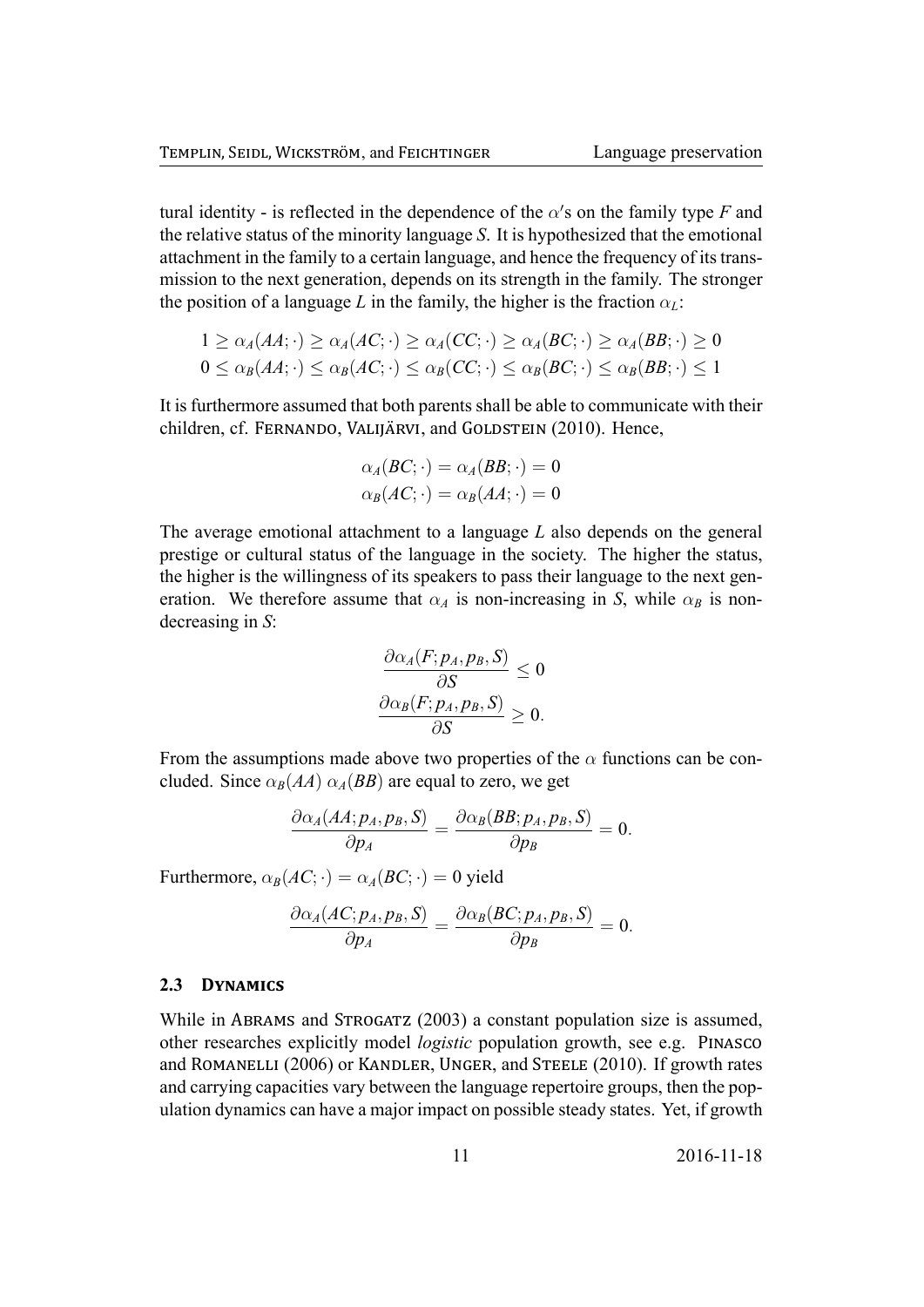is homogeneous throughout all the groups and a common carrying capacity is assumed, then population dynamics do not affect the steady states, cf. E. HEINSALU, M. PATRIARCA, and LÉONARD (2014). In this paper we also assume homogeneous growth at rate  $\theta$  and a common carrying capacity *K*. Since the number of children born in a family and thus the overall population dynamics is independent of the status<sup>7</sup>, considering status planning does not violate the homogeneity assumption. Therefore, the model proposed here "could describe the interaction between linguistic groups that have already reached a state in which reproduction and acc[es](#page-12-0)s to resources takes place in similar ways" (E. HEINSALU, M. PATRIARCA, and LÉONARD,  $2014$ , p. 5), and can not account for situations in which one language repertoire group has much less access to resources than the other language repertoire groups.

Let *N* [denote](#page-35-5) the size of the population, and  $N_L$ ,  $L = A, B, C$ , denote the sizes of the language repertoire groups. The dynamics of the overall population size is described by the logistic differential equation

$$
\dot{N} = \theta N \left( 1 - \frac{N}{K} \right) = \theta N \left( \sum_{L} \left[ \sum_{F} \alpha_{L}(F; \cdot) \phi_{F} - \frac{1}{K} N_{L} \right] \right).
$$

The size of language repertoire group *L* changes according to

$$
\dot{N}_L = \theta N \sum_F \alpha_L(F; \cdot) \phi_F - \theta \frac{N}{K} N_L.
$$

Therefore, the relative size of language repertoire group  $L$ ,  $p_L = N_L/N$ , evolves according to

<span id="page-12-2"></span><span id="page-12-1"></span>
$$
\dot{p}_L = \theta \left( \sum_F \alpha_L(F; \cdot) \phi_F - p_L \right).
$$

For languages *A* and *B* this reads as

$$
\frac{\dot{p}_A}{\theta} = (p_A^2 + p_A p_B) \alpha_A (AA) + 2p_A p_C \alpha_A (AC) + p_C^2 \alpha_A (CC) - p_A \tag{2.1}
$$

$$
\frac{\dot{p}_B}{\theta} = (p_B^2 + p_A p_B) \alpha_B (BB) + 2p_B p_C \alpha_B (BC) + p_C^2 \alpha_B (CC) - p_B, \qquad (2.2)
$$

where  $\alpha_L(F) = \alpha_L(F; p_A, p_B, S)$ .

<span id="page-12-0"></span><sup>7</sup> The relative status *S* only influences parents decisions on the language repertoires of their children.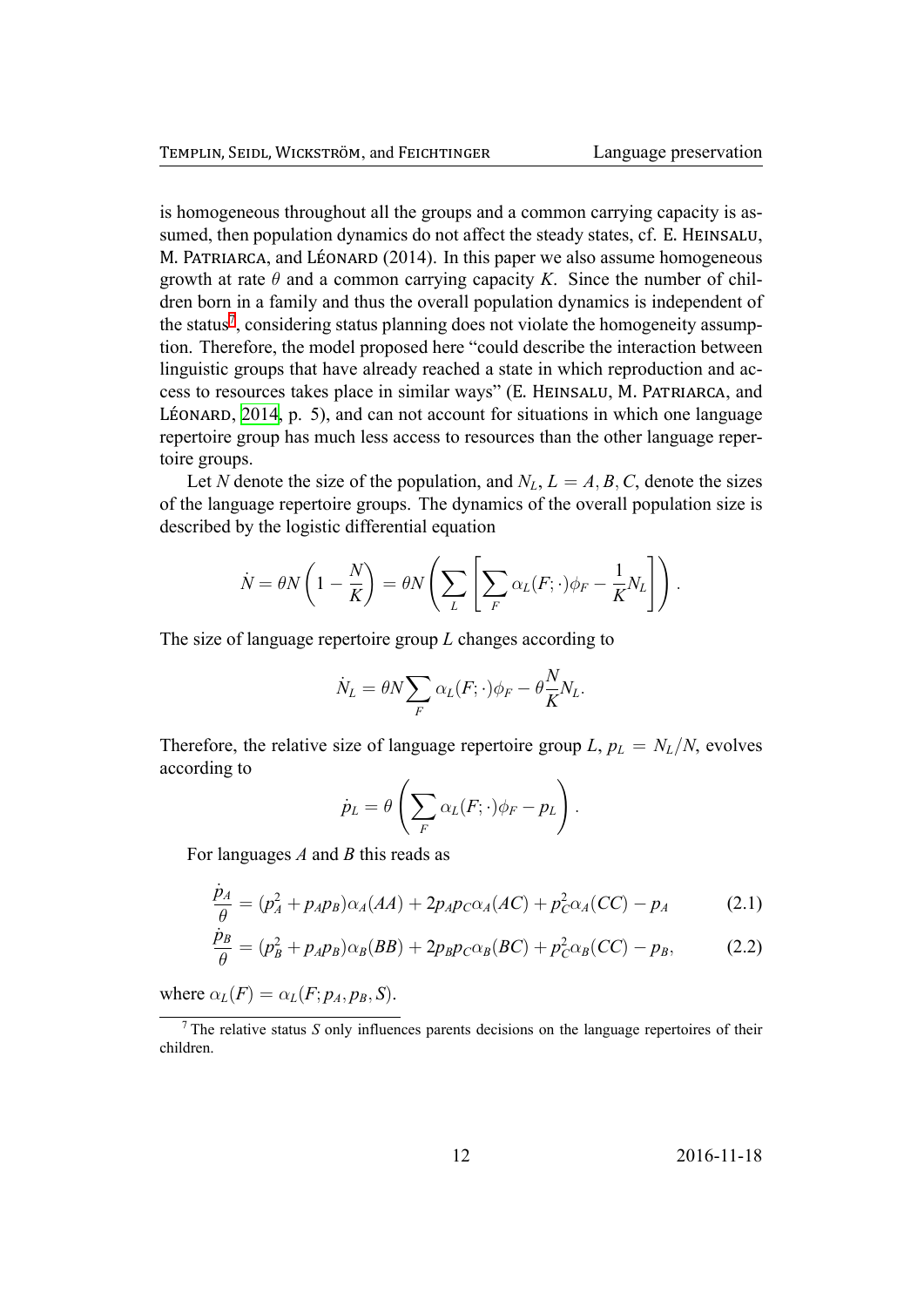#### **2.3.1 The status variable**

The status of the minority language *B* is expressed in the variable *S*,  $0 \leq S \leq 1$ . Investments in status planning *s* can increase the status of the minority language:

<span id="page-13-0"></span>
$$
\dot{S} = f(S, s) - \mu S. \tag{2.3}
$$

It is assumed that the function *f* is non-increasing in *S* and non-decreasing in *s*. Furthermore, for  $s = 0$  the function *f* should be zero. This implies, that without any state intervention the relative status of the minority language B converges to zero at rate *µ*.

#### **2.4 THE OBJECTIVE FUNCTION**

The aim of state intervention is a large bilingual subpopulation. At the same time, state interventions to increase the status of the minority language are costly. Hence, the decision maker is looking for an investment policy  $(s(t))_{t>0}$ ,  $s_t \in$ [0*,* 1], that yields a high level of individual bilingualism (benefit) at low costs. By  $w(p_A(t), p_B(t), s(t))$  we denote the value of the system at time *t*, i.e. benefits minus costs at time *t*. We require *w* to be increasing in  $p_C = 1 - p_A - p_B$ , non-increasing in  $p_A$  and  $p_B$ , and decreasing in *s*. The total discounted value is given by

$$
\int_0^\infty e^{-rt}w(p_A(t),p_B(t),s(t))dt,
$$

where  $r \in (0, 1)$  denotes the discount rate. The problem of finding the best investment strategy for language maintenance can now be formulated as a maximization problem:

$$
\max_{(s_t)_{t\geq 0}} \int_0^\infty e^{-rt} w(p_A(t),p_B(t),s(t))dt.
$$

Note, that  $S(t)$  and therefore  $p_A(t)$  and  $p_B(t)$  depend on the size of *s* prior to time *t*, cf. (2.3), (2.1) and (2.2).

#### **3 SPECIFIC FUNCTIONAL FORMS**

<span id="page-13-1"></span>In thi[s se](#page-13-0)cti[on w](#page-12-1)e pr[ovid](#page-12-2)e specifications of the  $\alpha$ -functions, the status dynamics and the objective function that satisfy the general assumptions made above.

For parameters  $0 \le \eta < \beta < \delta$  and  $\varepsilon + \gamma < \zeta < 1$  let

$$
\alpha_A(AA; p_A, p_B, S) = 1 - \eta S p_B
$$
  
\n
$$
\alpha_A(AC; p_A, p_B, S) = \max\{0, \zeta(1 - S) - \beta S p_B\}
$$
  
\n
$$
\alpha_A(CC; p_A, p_B, S) = \max\{0, \varepsilon(1 - S) + \gamma(1 - S) p_A - \delta S p_B\}
$$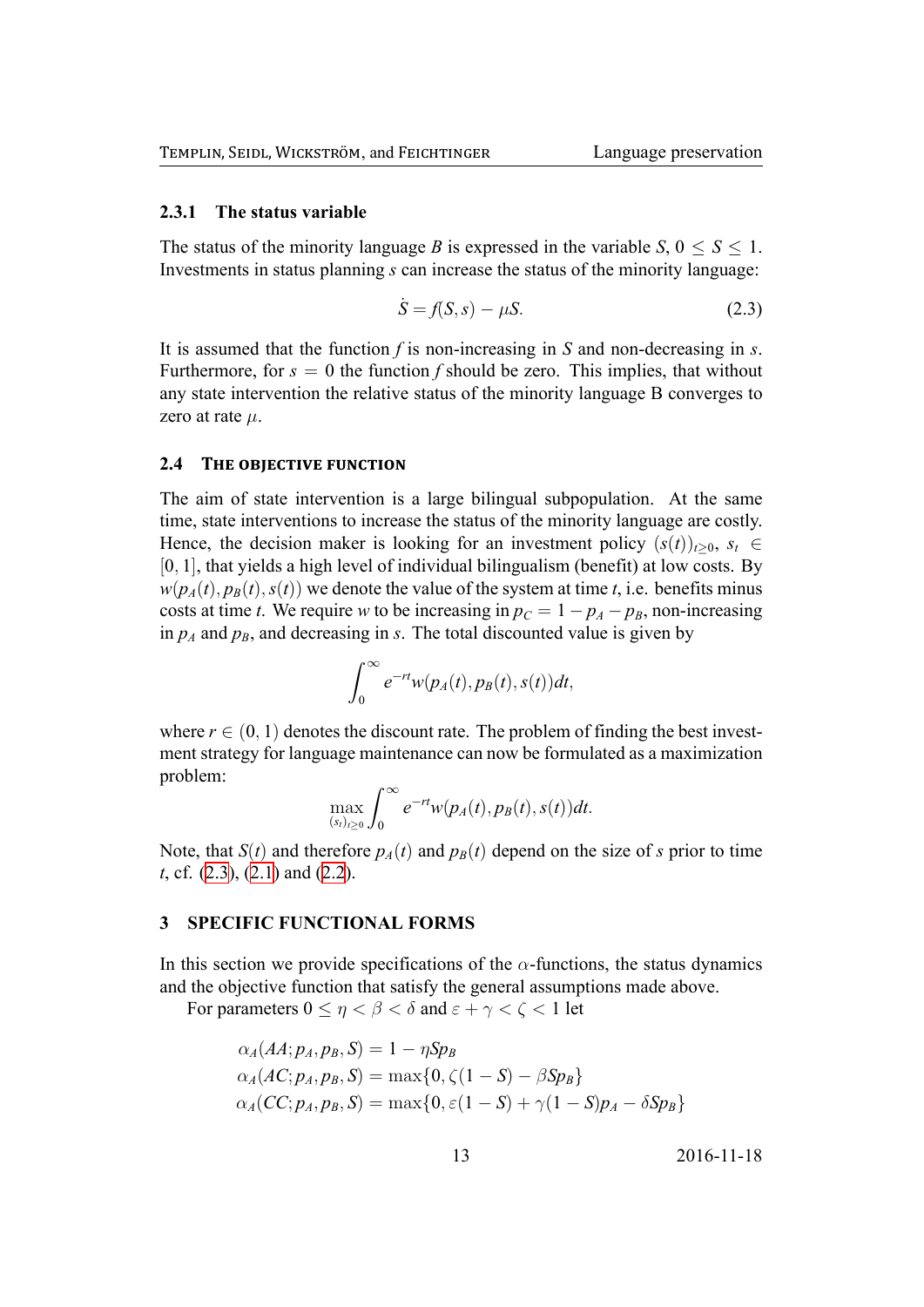and

$$
\alpha_B(BB; p_A, p_B, S) = 1 - \eta (1 - S) p_A
$$
  
\n
$$
\alpha_B(BC; p_A, p_B, S) = \max\{0, \zeta S - \beta (1 - S) p_A\}
$$
  
\n
$$
\alpha_B(CC; p_A, p_B, S) = \max\{0, \varepsilon S + \gamma S p_B - \delta (1 - S) p_A\}.
$$

These constructions imply, that given a sufficiently high fraction of *A* speakers in the society and a sufficiently low status of the minority language *B*, bilingual or even mixed couples (*BC*) will not raise their children as monolinguals in *B*, since in this scenario neither *B* is a very useful communication tool in this society nor can the prestige of this language really compensate the communication disadvantage.

Throughout the paper we will assume *η* to be zero. In this case the system dynamics simplify to

$$
\frac{\dot{p}_A}{\theta} = p_C [2p_A \alpha_A (AC; p_A, p_B, S) + p_C \alpha_A (CC; p_A, p_B, S) - p_A]
$$
(3.1)

$$
\frac{\dot{p}_B}{\theta} = p_C \left[ 2p_B \alpha_B (BC; p_A, p_B, S) + p_C \alpha_B (CC; p_A, p_B, S) - p_B \right]. \tag{3.2}
$$

#### **3.1 DYNAMICS FOR FIXED STATUS**

For the moment let *S* be fixed. The essential dynamics of  $p_A$  and  $p_B$  can each be described by two parameters, cf. WICKSTRÖM (2005). These parameters are introduced in the following. Let  $p_B^{\Delta}(S)$  denote the fraction of *B* speakers where  $p_A = 0$  and  $\dot{p}_A = 0$ . Hence,

$$
\alpha_A(CC; p_A, p_B, S) = 0 \Rightarrow \varepsilon(1 - S) - \delta Sp_B = 0 \Leftrightarrow p_B^{\Delta}(S) = \frac{\varepsilon}{\delta} \frac{1 - S}{S}.
$$

For  $p_A^{\Delta}$  respectively we get

<span id="page-14-1"></span><span id="page-14-0"></span>
$$
p_A^{\Delta}(S) = \frac{\varepsilon}{\delta} \frac{S}{1-S}.
$$

Next we look for  $p_A^*$  and  $p_B^*$ .  $p_A^*$  is the fraction when  $p_A = 0$  given  $p_B = 0$ . Hence, *p*<sup>*∗*</sup><sub>*A*</sub> is a solution to

$$
0 = 2p_A \alpha_A (AC; p_A, p_B, S) + (1 - p_A) \alpha_A (CC; p_A, p_B, S) - p_A,
$$

or, with the above specifications,  $p_A^*$  is the unique positive solution to the quadratic equation

$$
0 = \gamma p_A^2 - \left[2\zeta + \gamma - \varepsilon - \frac{1}{1 - S}\right] p_A - \varepsilon. \tag{3.3}
$$

$$
14 \t\t 2016-11-18
$$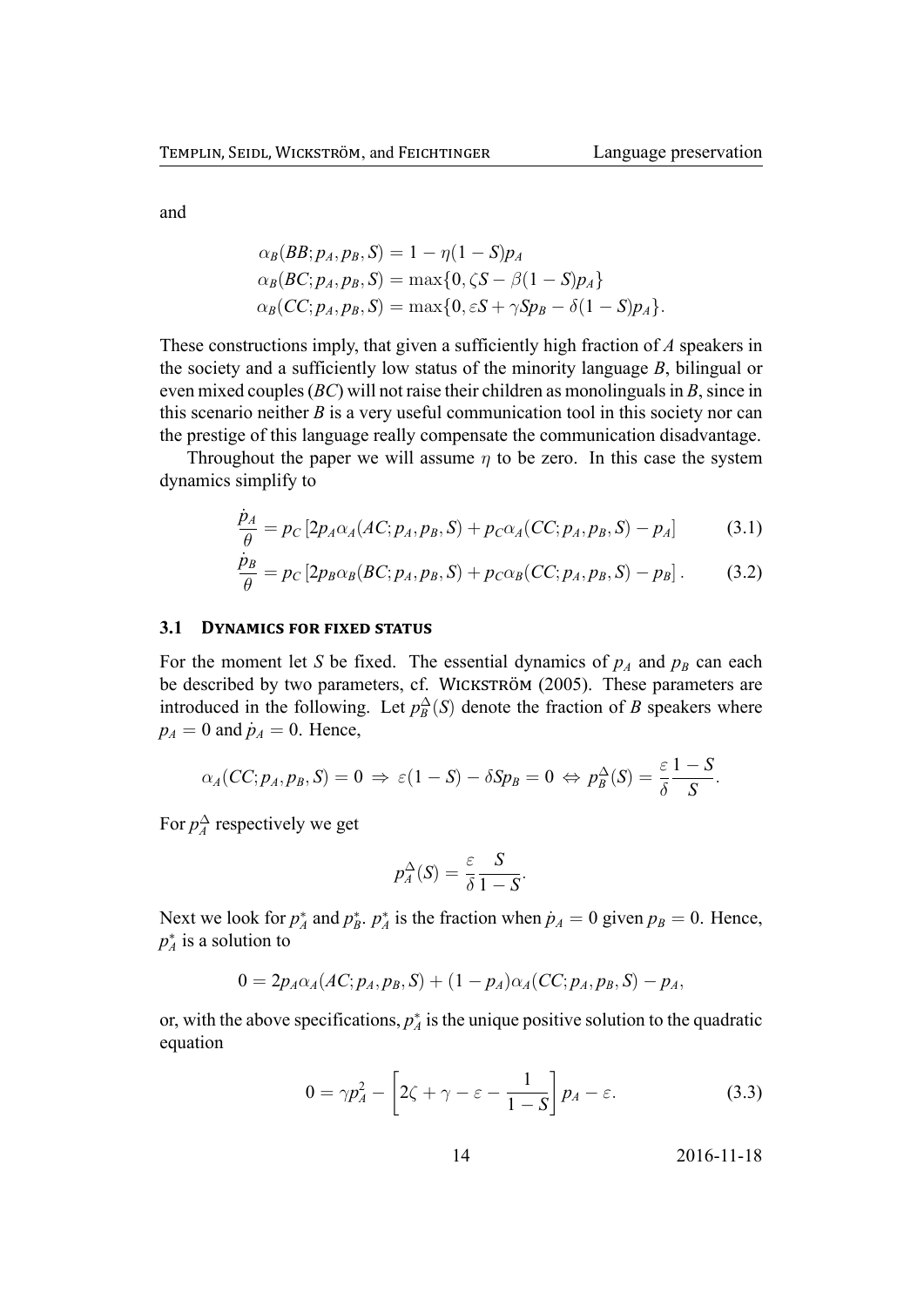Note,  $p_A^* < 1$  iff  $S > 1/2\zeta$ . From this, we easily conclude that  $p_A^*$  is increasing in *ζ*, *ε* and  $\gamma$ , and decreases with an increase of *S*. On the other hand,  $p_A^{\Delta}$  increases in *ε* and *S* and decreases with an increase in  $\gamma$ . It is unaffected by a change of  $\zeta$ .

From the relations between  $p_A^{\Delta}, p_B^{\Delta}$  and  $p_A^*, p_B^*$  we can identify possible bilingual equilibria for the fixed status *S*:

LEMMA 3.1 Let  $\eta = 0$ .

- <span id="page-15-0"></span>(a) If  $p_A^{\Delta} \leq p_A^* < 1$  there exists a stable equilibrium with  $0 < p_A < 1$  and  $p_B = 0$ ; the fraction of A-speakers equals  $p_A^*$
- (b) If  $p_B^{\Delta} \leq p_B^* < 1$  there exists a stable equilibrium with  $0 < p_B < 1$  and  $p_A = 0$ ; the fraction of B-speakers equals  $p_B^*$
- (c) If  $1 \geq p_A^{\Delta} > p_A^*$  and  $1 \geq p_B^{\Delta} > p_B^*$ , we have a stable equilibrium with bilinguals and monolinguals in both languages ( $p_A$ ,  $p_B$ ,  $p_C > 0$ ).

LEMMA 3.2 Let  $\eta = 0$ . For monolingual stable equilibria the following statements hold true

- (a)  $p_A = 1$  is a stable equilibrium if and only if  $S \leq 1 1/2\zeta$ .
- (b)  $p_B = 1$  is no stable equilibrium
- (c)  $p_A, p_B \in (0, 1)$  with  $p_A + p_B = 1$  is stable iff

<span id="page-15-1"></span>
$$
p_A \alpha_A (AC; p_A, p_B, S) + p_B \alpha_B (BC; p_A, p_B, S) \geq \frac{1}{2}.
$$
 (3.4)

A necessary condition for this last inequality is  $S \leq 1 - 1/2\zeta$ .

Lemma 3.1 can be established using a phase diagram, cf. WICKSTRÖM (2005). The proof of Lemma 3.2 is found in the Appendix.

#### 3.2 **VARIABLE STATUS AND STATUS CONTROL**

<span id="page-15-3"></span>Now we specify the [dyna](#page-15-1)mics of the minority language status *S*, which is increasing as a result of investments into language policies and decreasing due to a general negative trend. We assume the following functional form:

<span id="page-15-2"></span>
$$
\dot{S} = f(S, s) - \mu S = \nu (1 - 2S)\sqrt{s} - \mu S,
$$
\n(3.5)

where  $\nu > 0$  is a model parameter correlated to the effectiveness of intervention. Here two assumptions are made: a) for a low status language the necessary effort to increase its status is low, while for a high status language it takes more effort.

$$
15 \t\t 2016-11-18
$$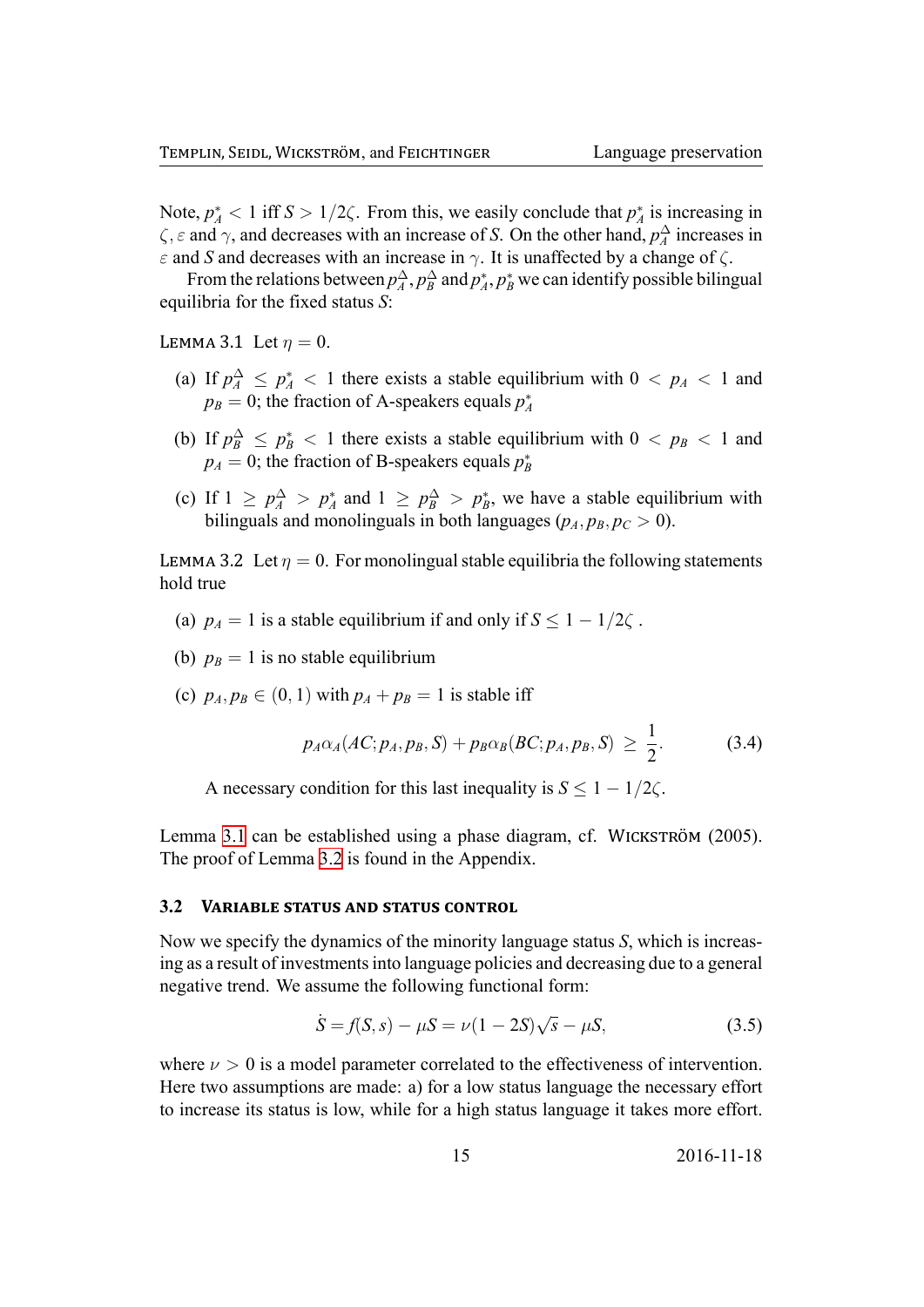b) Language *B* stays the minority language. This assumptions is expressed in the term  $(1 - 2S)$ . The status can not exceed 1/2, while the  $(1 - S)$ , which can be interpreted as the status of *A*, does not fall below 1/2. *A* can be thought as the first official language.

The control variable *s* is bounded ( $s \leq 1$ ). Thus, any steady state status *S*  $(S = 0)$  has an upper bound:

$$
S \leq \frac{\nu}{2\nu + \mu}.
$$

Since  $p_A^*$  is decreasing in *S*, while  $p_A^{\Delta}$  increases in *S*, Lemma 3.1 (a) yields a second upper bound for *S*, which is relevant for equilibria with  $0 < p_A < 1$  and  $p_B = 0$ . A third one results from Lemma 3.1 (b), see below. A minimal value for this kind of equilibrium is given by  $p_A^*(S) < 1$ , where  $p_A^*$  is the uniq[ue p](#page-15-0)ositive solution to (3.3).

We therefore introduce the f[ollow](#page-15-0)ing status thresholds

$$
\overline{S} := \frac{\nu}{2\nu + \mu} \n\tilde{S} : p_A^*(\tilde{S}) = p_A^{\Delta}(\tilde{S}) \n\underline{S} := 1 - \frac{1}{2\zeta}.
$$

Note, that due to symmetry it holds  $p_B^*(1 - \tilde{S}) = p_B^{\Delta}(1 - \tilde{S})$ . Table 2 shows possible stable equilibria for the fixed status problem corresponding to these threshold values. Figure 1 illustrates some of the cases listed in 2.

<span id="page-16-0"></span>

|                                      | $[0, \underline{S}] \mid (\underline{S}, \tilde{S} \wedge 1 - \tilde{S}) \mid (\underline{S} \vee 1 - \tilde{S}, \tilde{S}] \mid (\underline{S} \vee \tilde{S}, 1 - \tilde{S})$ |        |     |
|--------------------------------------|---------------------------------------------------------------------------------------------------------------------------------------------------------------------------------|--------|-----|
| steady state $   A, AB$ <sup>+</sup> |                                                                                                                                                                                 | AC, BC | ABC |

Table 2. Possible stable equilibria for the fixed status problem for different values of *S*. The first line contains intervals for *S*, while the second one shows the corresponding potential stable equilibria. "A, AB" means that a pure *A*-monolingual steady state as well as a steady state with monolingual speakers of *A* and *B* is possible.

To find optimal state intervention strategies we need to consider the derivatives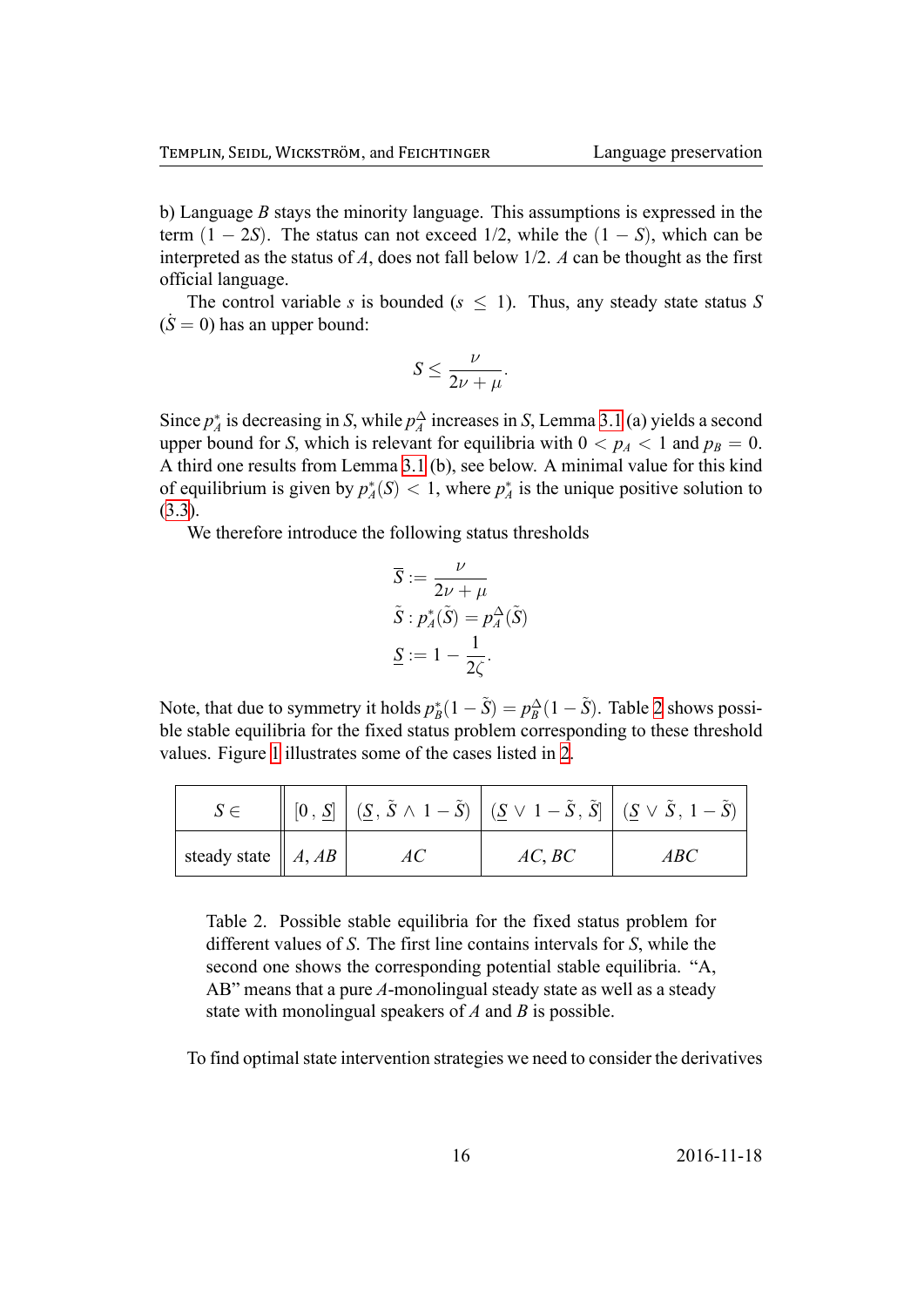

Figure 1. Panels (a),(c) and (e) show phase diagrams for fixed *S* for different values of *S*. Panels (b),(d) and (f) show trajectories for fixed *S* for different values of *S*. For the trajectories the initial distribution is  $p_A = 0.6$  and  $p_B = 0.2$ . Parameters are as in Example 5.1 in Section 5.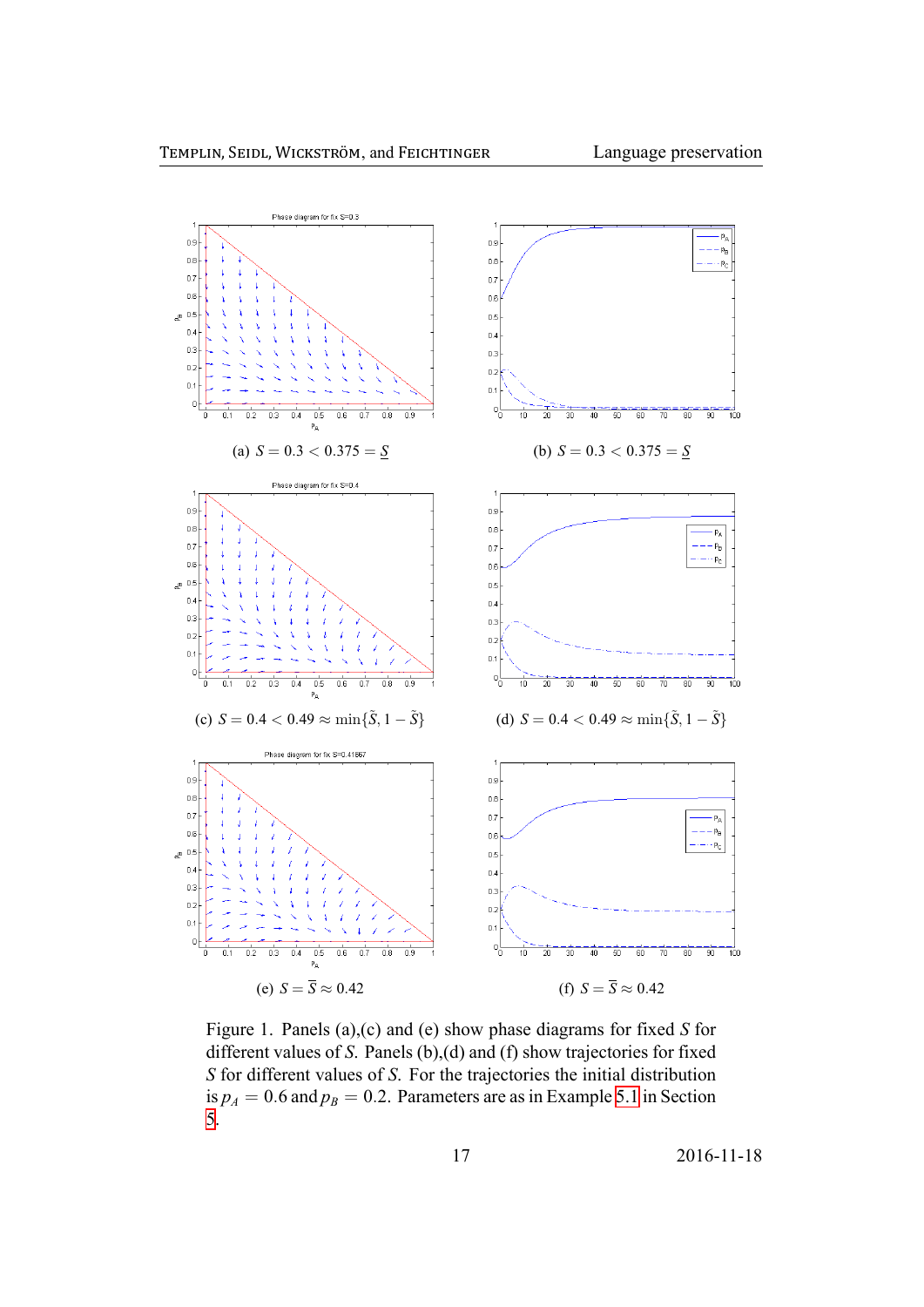of the function  $f(S, s) = \nu(1 - 2S)$ *√ s*:

$$
\frac{\partial f}{\partial s}(S,s) = \frac{\nu}{2} \frac{1-2S}{\sqrt{s}},\tag{3.6}
$$

$$
\frac{\partial f}{\partial S}(S,s) = -2\nu\sqrt{s}.\tag{3.7}
$$

#### **3.3 OBJECTIVE**

Departing at the initial state  $p_A(0), p_B(0)$  and  $S(0)$  the aim of the optimization problem is to find the best investment policy  $(s(t))_{t\geq0}$  such that,  $r \in (0, 1)$ ,  $k > 0$ , *ξ ∈* [0*,* 1],

$$
\int_0^\infty e^{-rt} \left( k \cdot p_C(t) - [p_B(t) + p_C(t)]^{\xi} s(t) \right) dt \tag{3.8}
$$

is maximized, while the system is developing according to (3.1), (3.2) and (3.5). For  $\xi = 0$  the costs for the state intervention do not depend on the numbers of speakers of language B. Here one can think of adding language B to (street-)signs. For  $\xi = 1$  the costs linearly increase with the number of spea[kers](#page-14-0) - [one c](#page-14-1)ould [thin](#page-15-2)k of bilingual education in schools.

#### **4 OPTIMAL CONTROL AND OPTIMAL STEADY STATES**

Substituting  $p_B + p_C$  by  $1 - p_A$  in the objective function, the Hamiltonian can be expressed as

$$
H(p_A, p_B, S, s) = k \cdot p_C - (1 - p_A)^{\xi} s + \lambda_A \dot{p}_A + \lambda_B \dot{p}_B + \lambda_S (f(S, s) - \mu S), \quad (4.1)
$$

where  $\lambda_A$ ,  $\lambda_B$  and  $\lambda_S$  are the costate variables measuring the marginal value of the corresponding state variables  $p_A$ ,  $p_B$  and *S*, respectively.

We assumed that the control variable is bounded, i.e. that the budget for language policies fostering bilingualism is limited. This budget constraint is formalized by the inequality  $s \leq 1$ . To include the constraint in the formal model we define the Lagrangian  $L := H + \omega(1 - s)$ , where  $\omega$  is the Lagrange multiplier. For the identification of the optimal intervention at a given state we consider the derivative of *L* with respect to the control variable *s*:

$$
L_s = -(1 - p_A)^{\xi} + \lambda_s \frac{\partial f(S, s)}{\partial s} - \omega.
$$
 (4.2)

To identify optimal intervention, we are looking for *s* and  $\omega$  such that  $L_s = 0$  and  $\omega(1-s) = 0$ . We have

$$
L_s = 0 \Leftrightarrow (1 - p_A)^{\xi} + \omega = \lambda_S \cdot \underbrace{\frac{\partial f(S, s)}{\partial s}}_{\geq 0} \Rightarrow \lambda_S \geq 0.
$$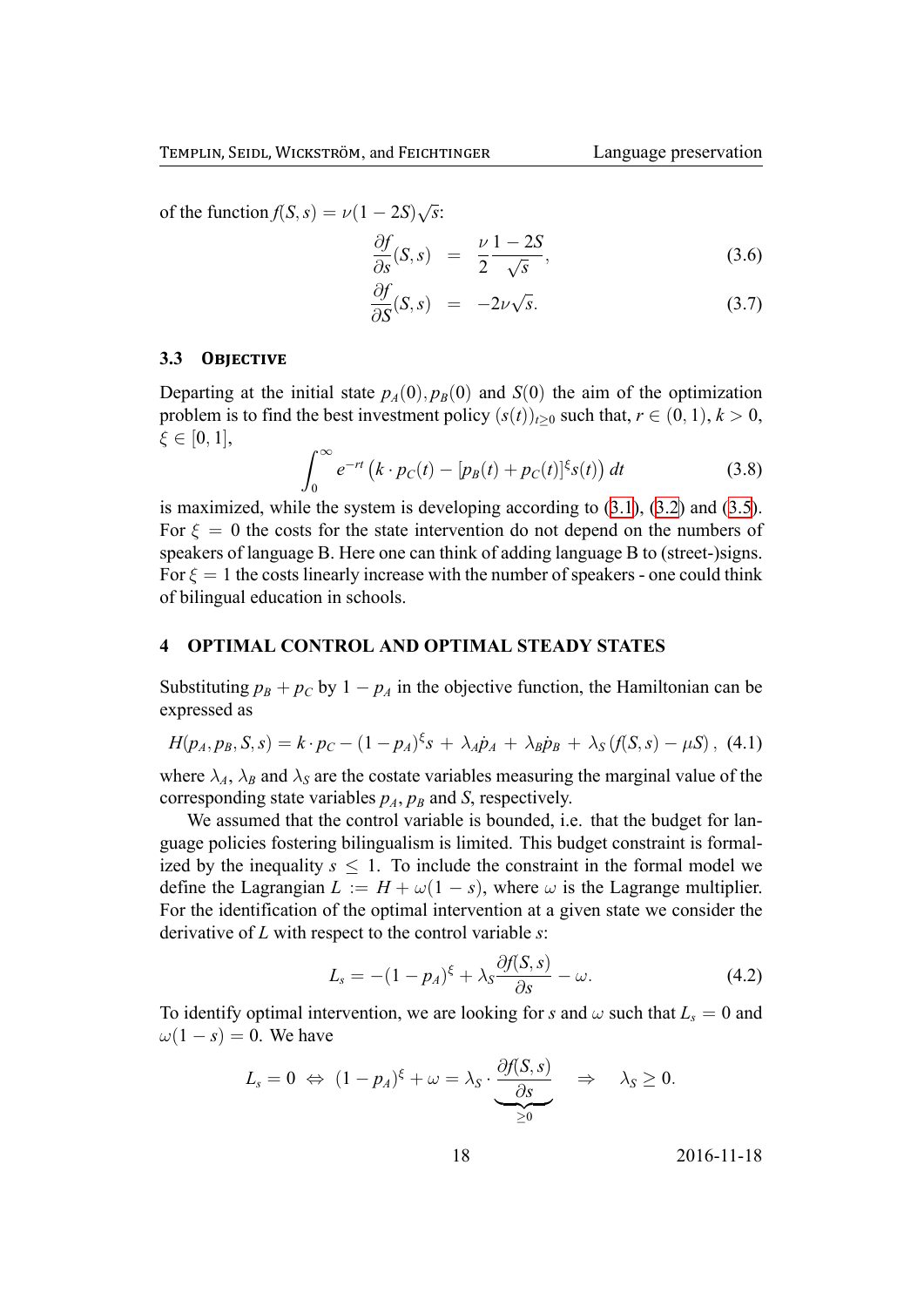Note, if  $p_A < 1$  then we even have  $\lambda_S > 0$ . For the explicit form of the function f defined in  $(3.5)$  we get

$$
L_s = 0 \Leftrightarrow (1 - p_A)^{\xi} + \omega = \lambda_s \cdot \frac{\nu}{2} \frac{1 - 2S}{\sqrt{s^*}}
$$

$$
\Leftrightarrow s^* = \left(\lambda_s \frac{\nu}{2} \frac{1 - 2S}{(1 - p_A)^{\xi} + \omega}\right)^2.
$$
(4.3)

The second derivative of  $L$  with respect to the control variable  $s$  is non-positive if  $\lambda_s > 0$  in which case the Legendre Clebsch condition is satisfied. Whenever  $p_A = 1$ , in which case  $\lambda_s = 0$  could be possible,  $s = 0$  is obviously optimal. Applying the optimal control we have

$$
\dot{S} = f(S, s^*) - \mu S = \lambda_S \frac{\nu^2}{2} \frac{(1 - 2S)^2}{(1 - p_A)\xi + \omega} - \mu S. \tag{4.4}
$$

If the constraint is inactive, i.e.  $s < 1$ , then  $\omega = 0$ . If, in contrast, the constraint is active  $(s = 1)$ , then

<span id="page-19-0"></span>
$$
\omega = \lambda_S \frac{\nu}{2} (1 - 2S) - (1 - p_A)^{\xi} \ge 0. \tag{4.5}
$$

#### **STATIONARY POINTS** 4.1

To state the co-state equations we first introduce some functions. For  $L = A, B$  set

$$
g_L(p_A, p_B, S) := 2p_L\alpha_L(LC; p_A, p_B, S) + p_C\alpha_L(CC; p_A, p_B, S) - p_L,
$$

which equals  $\dot{p}_L/(\theta p_C)$  whenever  $p_C > 0$ . Then,

$$
H = p_C(k + \theta \lambda_A g_A + \theta \lambda_B g_B) - (1 - p_A)^{\xi} s + \lambda_S(f(S, s) - \mu S).
$$

Using this notation we have

$$
H_{p_A} = -(k + \theta \lambda_A g_A + \theta \lambda_B g_B) + \theta \lambda_A p_C \frac{\partial g_A}{\partial p_A} + \theta \lambda_B p_C \frac{\partial g_B}{\partial p_A} + \frac{\xi}{(1 - p_A)^{1 - \xi}} s,
$$
\n(4.6)

$$
H_{p_B} = -(k + \theta \lambda_A g_A + \theta \lambda_B g_B) + \theta \lambda_A p_C \frac{\partial g_A}{\partial p_B} + \theta \lambda_B p_C \frac{\partial g_B}{\partial p_B},
$$
(4.7)

$$
H_S = \theta p_C \left( \lambda_A \frac{\partial g_A}{\partial S} + \lambda_B \frac{\partial g_B}{\partial S} \right) + \lambda_S \left( \frac{\partial f(S, s)}{\partial S} - \mu \right). \tag{4.8}
$$

 $2016 - 11 - 18$ 

19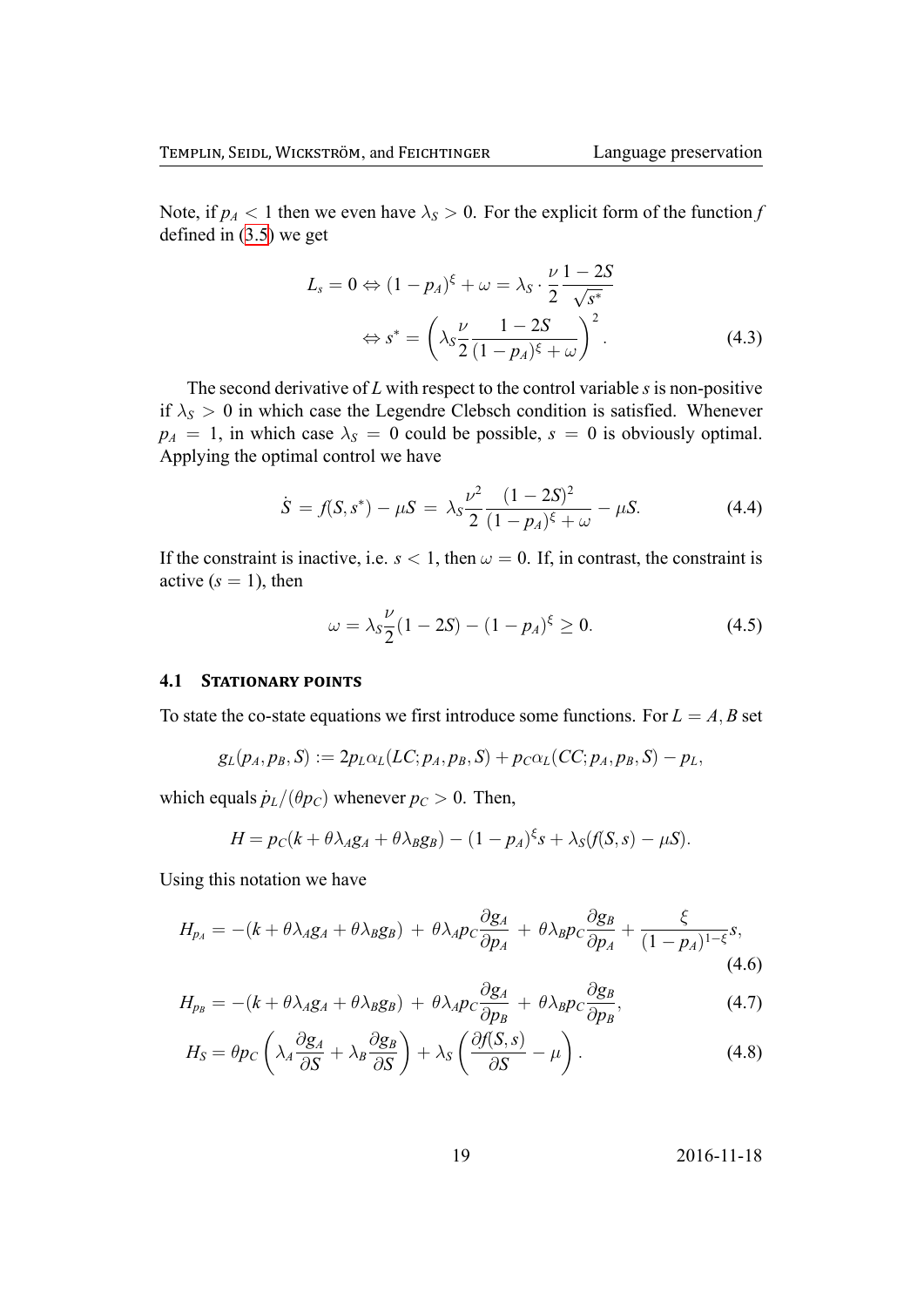The co-state equations are then given by

$$
\dot{\lambda}_A = r\lambda_A - H_{p_A},
$$
  

$$
\dot{\lambda}_B = r\lambda_B - H_{p_B},
$$
  

$$
\dot{\lambda}_S = r\lambda_S - H_S.
$$

To find inner stationary points we try to identify solutions  $(\hat{p}_A, \hat{p}_B, \hat{S}, \hat{\lambda}_A, \hat{\lambda}_B, \hat{\lambda}_S)$  to

$$
0=\dot{p}_A=\dot{p}_B=\dot{S}=\dot{\lambda}_A=\dot{\lambda}_B=\dot{\lambda}_S.
$$

For  $\hat{p}_A$  and  $\hat{p}_B$  to be stationary we need either  $\hat{p}_C = 0$  or  $g_A(\hat{p}_A, \hat{p}_B, \hat{S}) =$  $g_B(\hat{p}_A, \hat{p}_B, \hat{S}) = 0.$ 

Note, any steady state status  $0 < \hat{S} < \overline{S}$  corresponds to a steady state control variable  $0 < \hat{s}^* < 1$  and hence to some  $\hat{\omega} = 0$ . In this case, the stationarity of the status ( $\dot{S}(\hat{S}, \hat{\lambda}_S) = 0$ ) yields an explicit relation between  $\hat{S}$  and  $\hat{\lambda}_S$ , cf. (4.4):

$$
\hat{\lambda}_S = \frac{2\mu}{\nu^2} \frac{\hat{S}}{(1 - 2\hat{S})^2} (1 - \hat{p}_A)^{\xi}.
$$
\n(4.9)

Plugging this into (4.3) we get for the stationary optimal intervention

<span id="page-20-1"></span><span id="page-20-0"></span>
$$
\hat{s}^* = \left(\frac{\mu}{\nu} \frac{\hat{S}}{1 - 2\hat{S}}\right)^2 < 1. \tag{4.10}
$$

If  $\hat{S} = \overline{S}$ , then  $\hat{s}$  has to be equal to one and thus  $\hat{\lambda}_S \geq 2 \frac{2\nu + \mu}{\nu}$  $\frac{\partial \nu + \mu}{\partial \mu} (1 - p_A^*(\overline{S}))^{\xi}$  has to hold true, cf.  $(4.5)$ .

Using the explicit expression for the function *f* introduced in Section 3, the equation  $\lambda_s = 0$  yields

$$
0 = -\theta \hat{p}_C \left( \hat{\lambda}_A \frac{\partial g_A}{\partial S} + \hat{\lambda}_B \frac{\partial g_B}{\partial S} \right) + \hat{\lambda}_S \left( r + \mu + 2\nu \left( \left[ \hat{\lambda}_S \cdot \frac{\nu}{2} \frac{1 - 2\hat{S}}{(1 - \hat{p}_A)^{\xi}} \right] \wedge 1 \right) \right).
$$
\n(4.11)

#### **4.1.1 Monolingual stationary points**

First we want to consider stationary points with  $\hat{p}_C = 0$ . Obviously, if  $p_C = 0$ , then the linguistic composition wont change anymore, since families of type *AB* are impossible, while no bilinguals, which function as a kind of language transmitters, are part of the population. In the steady state all families are of types *AA* and *BB* and children of such families are raised monolingual in the respective language. Hence, both monolingual language groups reproduce themselves independent of the statuses of both languages. Thus, the state does not invest any money to support the status minority language, which would produce costs without having any positive effect, i.e.  $\hat{S} = \hat{s}^* = 0$ .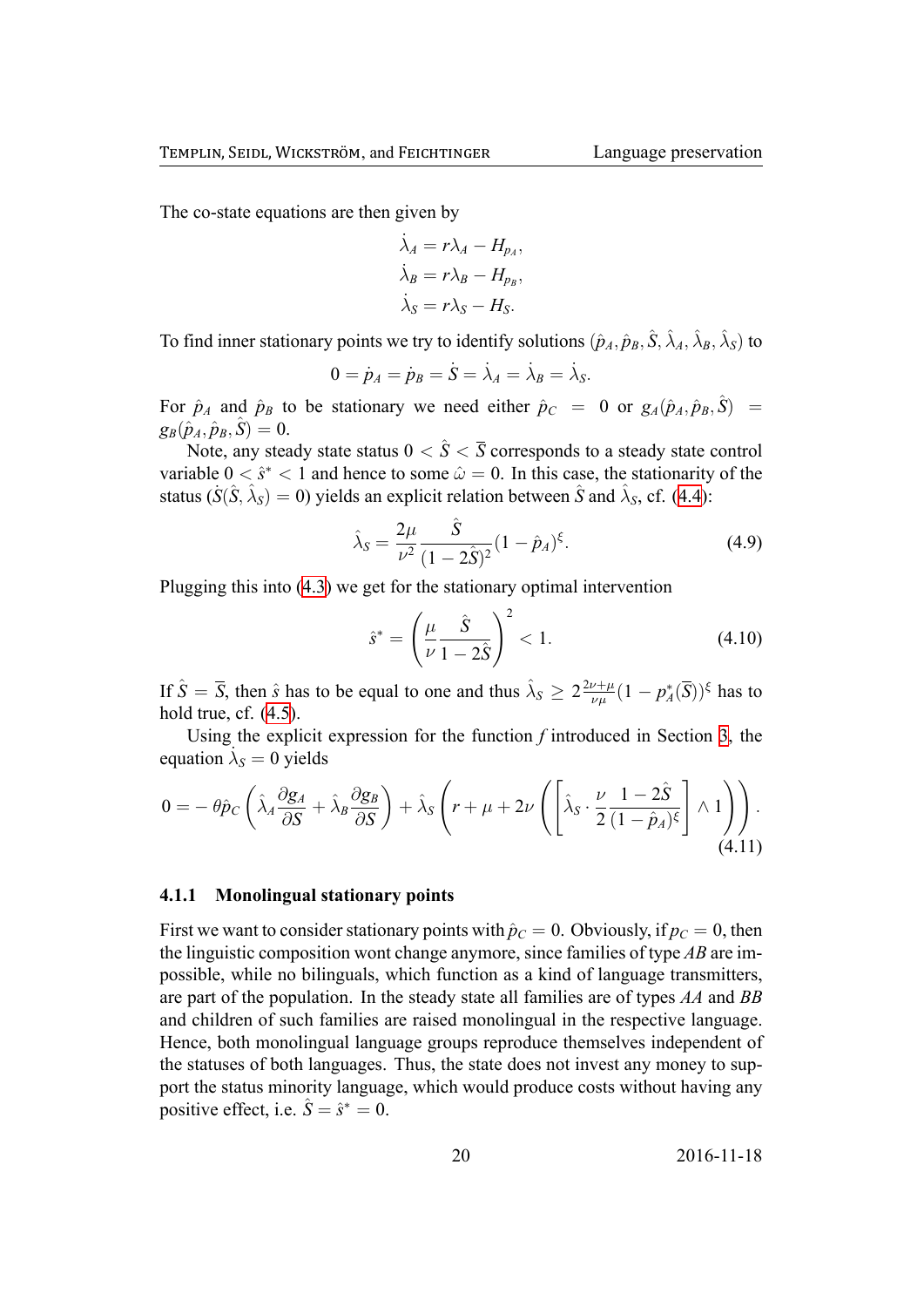#### **4.1.2 Bilingual stationary points**

Now we want to consider stationary points with a bilingual sub-population, i.e.  $p_C > 0$ . Using the notation introduced above this yields that whenever  $\hat{p}_L > 0$  the stationarity implies  $g_L(\hat{p}, \hat{S}) = 0$ .

#### **4.1.3 Bilingual stationary points with**  $p_B = 0$

The most interesting case is when monolingualism in the minority language *B* vanishes and only monolinguals in *A* and bilinguals remain. Such a state is desirable, since all society members are able to communicate with each other, while speakers of *B* can still preserve their cultural identity. If  $p_B = 0$  we need  $p_B \le 0$ . This is equivalent to  $\hat{p}_A \ge \hat{p}_A^{\Delta}(S)$ .

Let

$$
\underline{S} < S \leq \min\{\overline{S}, \tilde{S}\}
$$

and  $p_A = p_A^*(S)$ . The co-state equation  $\dot{\lambda}_A = r\lambda_A - H_{p_A} = 0$  is independent of  $\lambda_B$ , since  $g_B = 0$  and  $\partial g_B / \partial p_A = 0$ , see B. Hence, we can derive  $\lambda_A(S) = \lambda_A(p_A, S)$ . Given this  $\lambda_A$  we can choose some  $\lambda_B$  such that  $\lambda_B = 0$ . In B it is also shown that  $\partial g_B / \partial S = 0$ .

To identify optimal steady states [we](#page-32-0) have to distinguish two possibilities. First we can check if there is a steady state at  $\overline{S}$ . To do so, it h[as](#page-32-0) to be investigated if there exists a  $\hat{\lambda}_s > 2 \frac{2\nu + \mu}{\nu u}$  $\frac{\partial^2 \psi}{\partial \mu^2} (1 - p_A^*(\overline{S}))^{\xi}$  which solves

$$
0 = \dot{\lambda}_S(\hat{\lambda}_S) = \dot{\lambda}_S(\overline{S}, p_A(\overline{S}), \lambda_A(\overline{S}), \hat{\lambda}_S).
$$

The second case covers  $S \le S \le \overline{S}$ . Here, let  $\lambda_S(S)$  be defined by (4.9). In this case steady states can be found by identifying statuses *S* which solve

$$
0 = \dot{\lambda}_S(S) = \dot{\lambda}_S(S, p_A(S), \lambda_A(S), \lambda_S(S)).
$$

Depending on the parameter constellation and especially depending on  $k, \nu$  and  $\mu$ such a solution exists. If  $k$  is too small, then no such solution exists, that means it is not profitable to maintain the minority language *B*.

LEMMA 4.1 For *k* sufficiently large there exists at least one solution  $\hat{S}^* \in (\underline{S}, \min\{\overline{S}, \tilde{S}\})$ such that

$$
0 = \dot{\lambda}_S(\hat{S}^*) = \dot{\lambda}_S(\hat{S}^*, p_A(\hat{S}^*), \lambda_A(\hat{S}^*), \lambda_S),
$$

<span id="page-21-0"></span>where  $\lambda_S = \lambda_S(\hat{S}^*)$  if  $\hat{S}^* < \overline{S}$ , and  $\lambda_S > 2 \frac{2\nu + \mu}{\nu L}$  $\frac{\partial u + \mu}{\partial \mu}(1 - p_A^*(\bar{S}))^{\xi}$  if  $\hat{S}^* = \bar{S}$ .

For a proof see the Appendix.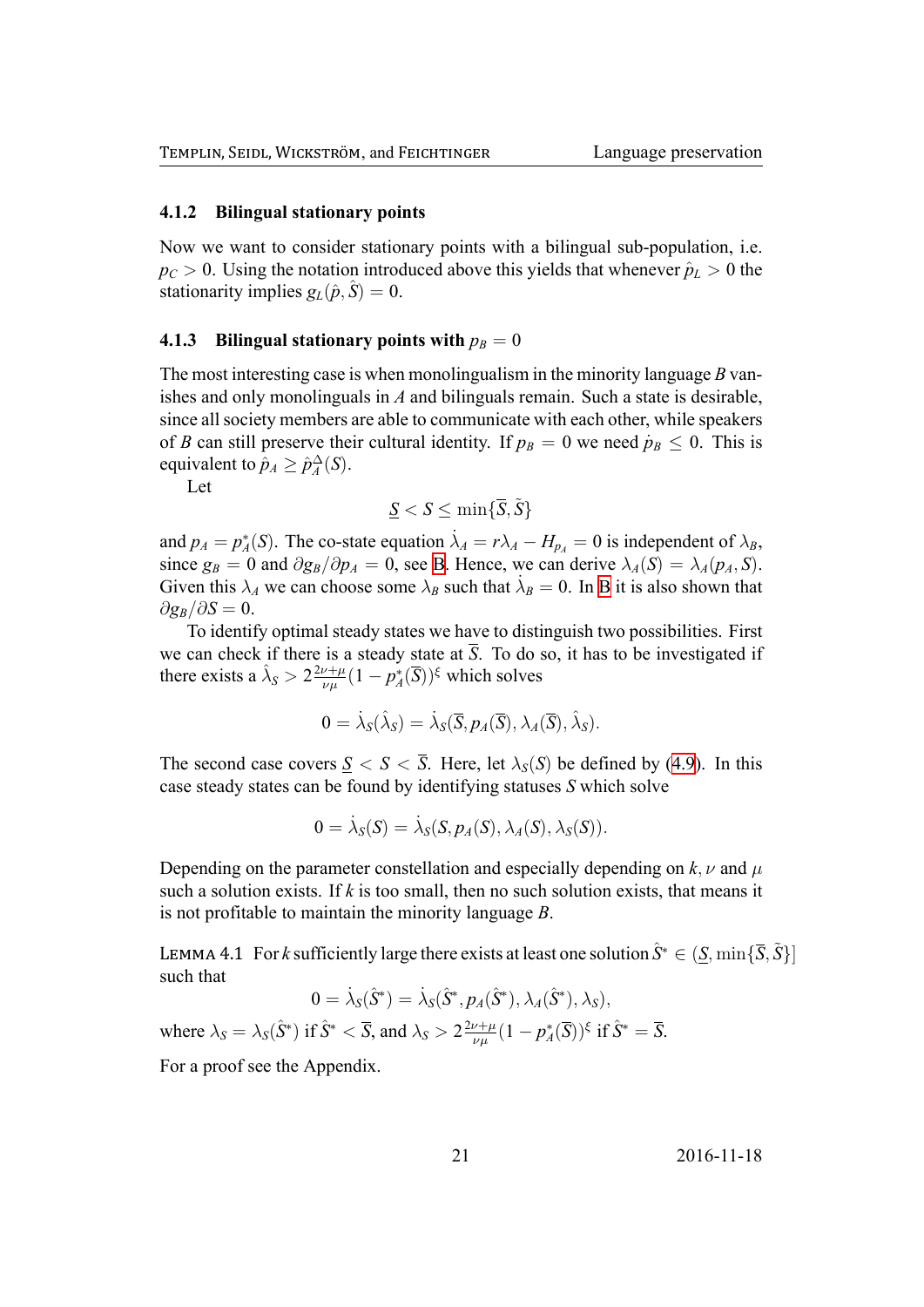#### **4.1.4 Bilingual stationary points with**  $p_B > 0$

For an optimal steady state with  $p_A$ ,  $p_B$ ,  $p_C > 0$  we need

$$
\underline{S} \vee \tilde{S} < \hat{S} \le (1 - \tilde{S}) \wedge \overline{S}.
$$

This is only possible if  $\tilde{S} < \overline{S} < 1/2$ , which does not hold true for all parameter constellations, cf. Example 5.1.

For fix *S* we need the following for any steady state:  $\alpha_A(AC), \alpha_B(BC), \alpha_B(CC)$ 0. The last inequality is due to  $S < 1/2$  and  $\zeta < 1$ . If  $\alpha_A(CC) = 0$ , then  $\zeta(1-S) > 1/2$  has to hold [true](#page-22-0), else  $\alpha_A(CC) > 0$ .

As before, for suitable *S* (here  $\max\{\underline{S}, \overline{S}\} < S < \overline{S}$ ), we can find  $p_A(S)$  and  $p_B(S)$  such that  $\dot{p}_A = \dot{p}_B = S = 0$ . For some parameter constellations there can be more than one stable solution  $p_A(S)$  and  $p_B(S)$  such that  $\dot{p}_A = \dot{p}_B = 0$ . Furthermore we get a unique  $\lambda_S(S)$ . The co-state equations yield a linear system in  $\lambda_A$ ,  $\lambda_B$  with 3 equations and coefficients depending on *S*. To identify the optimal status, one has to check if this linear system has a solution for some suitable *S*.This also holds true at the left boundary. At the right boundary one has to check if the linear system in  $\lambda_A$ ,  $\lambda_B$  and  $\lambda_S$  has a solution with a sufficiently large  $\lambda_S$ , see above.

#### **5 NUMERICAL CALCULATIONS**

In this section we numerically investigate the linguistic behavior of the population under the optimal policy. We show the existence of different stable and optimal steady states. Moreover, we illustrate the dependence of the selected steady state on the initial distribution of speakers as well as on how much bilingualism is valued with respect to expenditures by the decision maker (parameter *k*). To analyze the evolution towards the steady states we plot exemplary trajectories.

Two examples are considered. For both of them we set  $\eta = 0$ . In Example 5.1 we choose  $\mu$ , the rate of decline of the minority language status *S*, to be 0.2, which is relatively high. In contrast, Example 5.2 depicts a case where the status of the minority language declines rather slowly over time ( $\mu = 0.01$ ). Furthermore, [the](#page-22-0) parameter  $\zeta$ , which measures the aggregated weight that is put on the status in the decision of *LC* families,  $L = A$ , *B*, to s[ocia](#page-22-1)lize their children as monolinguals in *L*, is slightly higher in Example 5.1. In both example we chose the discount rate *r* to be 0*.*5.

EXAMPLE 5.1  $\beta = 0.4$ ,  $\delta = 0.7$ ;  $\gamma = 0.1$ ,  $\varepsilon = 0.4$ ,  $\zeta = 0.8$ ;  $\nu = 0.5$ ,  $\mu = 0.2$ ,  $\theta = 1$  *and*  $\xi = 0$ 

<span id="page-22-1"></span><span id="page-22-0"></span>EXAMPLE 5.2  $\beta = 0.4$ ,  $\delta = 0.7$ ;  $\gamma = 0.1$ ,  $\varepsilon = 0.4$ ,  $\zeta = 0.7$ ;  $\nu = 0.5$ ,  $\mu = 0.01$ ,  $\theta = 1$  *and*  $\xi = 0$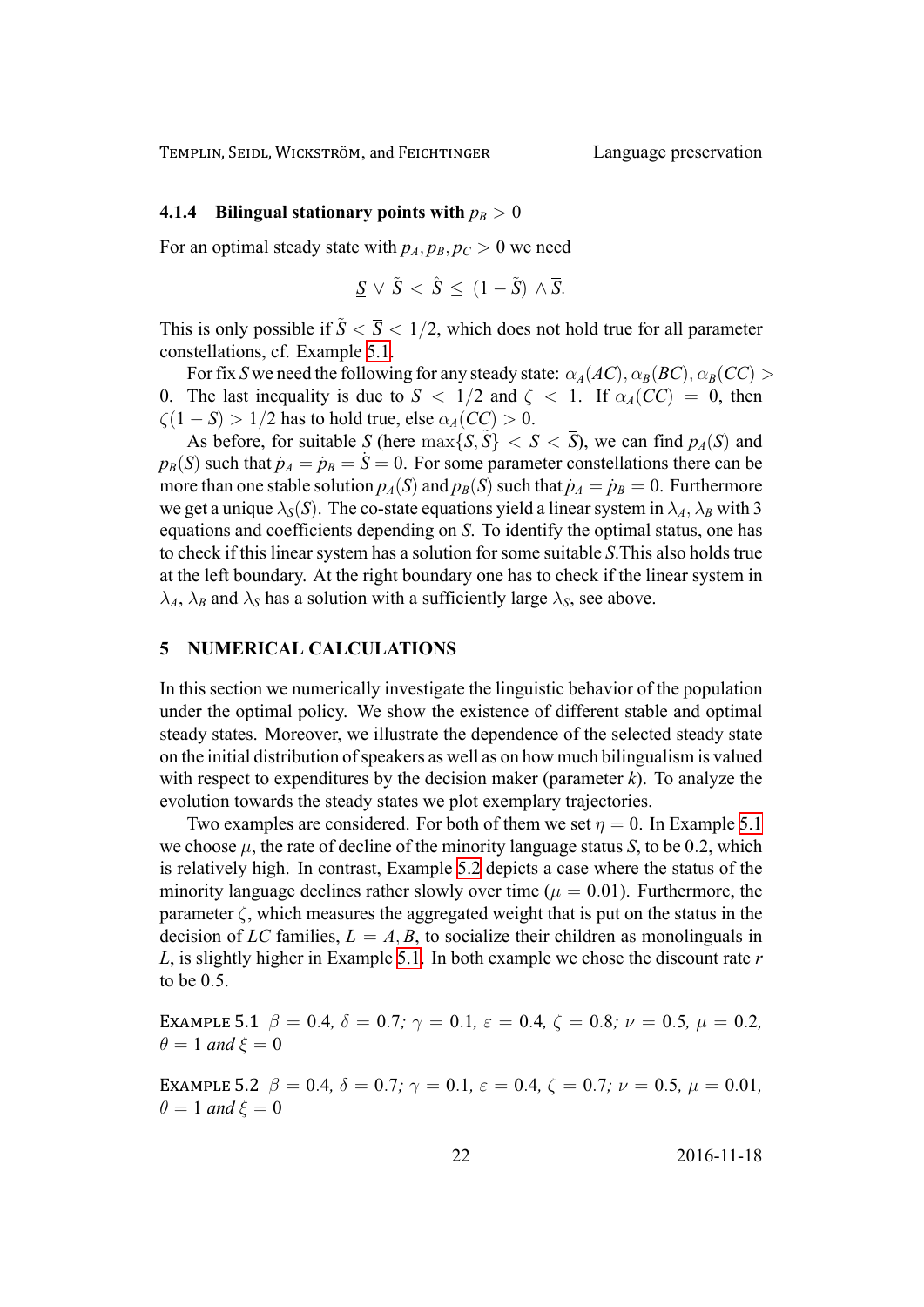<span id="page-23-0"></span>

|             | $\boldsymbol{k}$ | ξ                | $\hat{S}$                  | $\hat{S}^*$  | $\hat{p}_A$ | $\hat{p}_B$      | $k\hat{p}_C - \hat{s}^*$ |
|-------------|------------------|------------------|----------------------------|--------------|-------------|------------------|--------------------------|
| Example 5.1 | 60               | $\boldsymbol{0}$ |                            |              |             |                  |                          |
|             | 75               | $\overline{0}$   | 0.41                       | 0.74         | 0.85        | $\boldsymbol{0}$ | 10.3                     |
|             |                  | 1                | $\overline{S} \approx 4.2$ | $\mathbf{1}$ | 0.81        | $\boldsymbol{0}$ | 13.4                     |
|             | 90               | $\overline{0}$   | $\overline{S} \approx 4.2$ | $\mathbf{1}$ | 0.81        | $\boldsymbol{0}$ | 16.3                     |
| Example 5.2 | 20               | $\boldsymbol{0}$ | 0.47                       | 0.03         | 0.44        | 0.03             | 10.6                     |

Table 3. T[his ta](#page-22-1)ble contains stable bilingual steady states - if such exist - for Examples 5.1 and 5.2 for different values of *k*. The steady state values of the status  $\hat{S}$ , the optimal control  $\hat{s}^*$ , the fraction of speakers  $\hat{p}_A$  and  $\hat{p}_B$  as well as the steady state objective  $k\hat{p}_C$ *−*  $\hat{s}^*$  are listed. Here  $r = 0.5$  $r = 0.5$  $r = 0.5$  and  $\xi = 0$ .

First we calculate the *S*- thresholds, cf. Subsection 3.2. In Example 5.1 we have  $S = 0.375$ ,  $\bar{S} = 0.417$  and  $\tilde{S} = 0.492$ , while in Example 5.2,  $S = 0.286$ ,  $\overline{S} = 0.495$  and  $\tilde{S} = 0.463$ . According to these numbers and the statements made in Subsection 3.2, stable equilibria with  $p_A$  $p_A$ ,  $p_C > 0$  and  $p_B = 0$  are poss[ible](#page-22-0) for both examples. In Example 5.2 furthermore equilibria with  $p_A$ ,  $p_C > 0$  $p_C > 0$  $p_C > 0$  and  $p_B > 0$ are possible, since  $\tilde{S} < \overline{S}$ . This is not the case for Example 5.1, since there  $\overline{S} < \tilde{S}$ . The actual sta[ble](#page-15-3) bilingual equilibria are displayed in Table 3. For Example 5.1 we investigate the influenc[e of](#page-22-1) different values of  $k$ , namely  $k = 60$ ,  $k = 75$  and  $k = 90$ . For Example 5.2 we concentrate on the case of  $k = 20$ . For any parameter constellation there also is a manifold of steady states at  $(\hat{p}_A, \hat{p}_B, \hat{S}) = (\hat{p}_A, 1 - \hat{p}_A, 0)$ , where  $\hat{p}_A$  can take any value between zero and one. In the[se](#page-23-0) steady states [it is](#page-22-0) optimal to have  $\hat{s} = 0$ . Note, however, that not every point on this manifold is a candidate for the optimal long run solution due to its stability properties, cf. Lemma 3.2. Next, we analyze the two examples in greater detail.

#### **Example 5.1,**  $k = 60$

If *k* is small the decision maker does not have a particularly high incentive to support [the](#page-15-1) status of the minority language B in the long run. As can be seen in the first r[ow o](#page-22-0)f Table 3 there is no bilingual steady steady. The following happens. Let us consider a situation where the fraction of  $A$  speakers,  $p_A$ , is relatively high, while  $p_B$  and  $p_C$  and the status variable *S* are small. Because of the dominance of *A*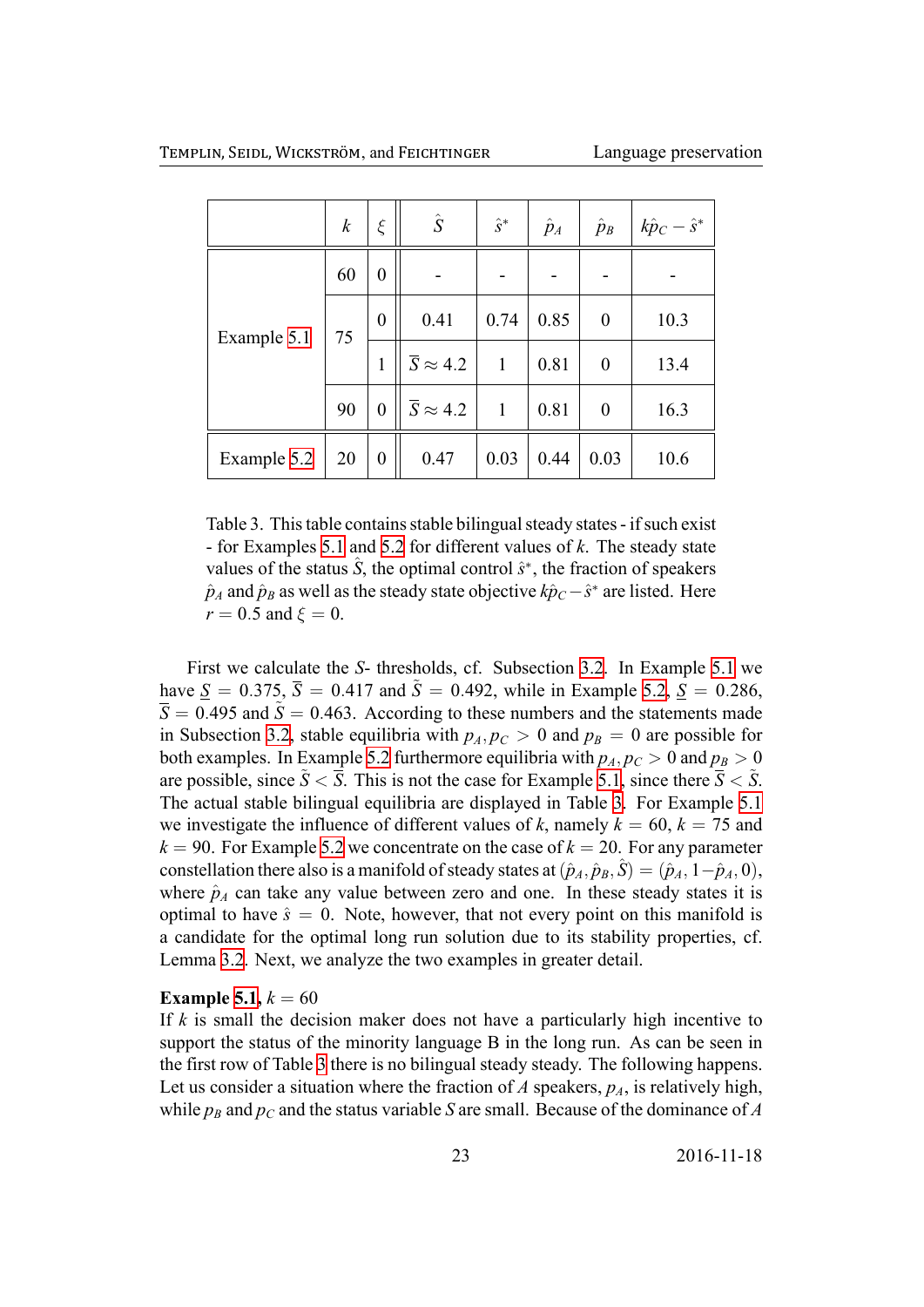<span id="page-24-0"></span>

Figure 2. Time path for initial state  $p_A(0) = 0.85$ ,  $p_B(0) = 0.05$ ,  $S(0) = 0.1$  (Example 5.1,  $k = 60$ ).

speakers, most families are [of t](#page-22-0)ype  $AA$ . Thus,  $p_A$  increases. Initially  $p_C$  decreases due to the low status of *B* and the low chances of *A* speakers of meeting a bilingual partner. This development is challenged by the decision maker who invests much into raising the status of *B*. Under such a policy the incentive to raise their children bilingual increases for *AC* and *CC* couples. This yields an increase in the number of bilinguals. An other effect of is that *BC* couples have a stronger incentive to raise their children as *B*-monoglots. However, since the fraction of *B* and *C* speakers is small, the policy does not have a strong effect on the overall development of the language and over all  $p_B$  decreases even further. As a result, it soon does not pay off anymore to invest into the status of the language as these measures affect less and less people. Thus, the status of *B* decreases again. Consequently, the incentive to raise children bilingual and therefore the fraction of bilinguals decreases as well. In the long-run the majority of the population only speaks *A* and bilingual speakers disappear completely in the long run. This behavior is illustrated in Figures 2 and 3.

#### **Example 5.1,**  $k = 75$ ,  $\xi = 0$

[T](#page-25-0)able 3 shows that for  $k = 75$  there exists a steady state with 15% bili[ng](#page-24-0)uals and no monolingual speakers of the minority language *B*. To obtain this fraction of bilingu[al s](#page-22-0)peakers in the long run, 75% of the budget has to be used. If this biling[ua](#page-23-0)l steady is reached or not depends on the initial state values. For the initial states considered in Figures 4 and 5 the system converges to that steady states.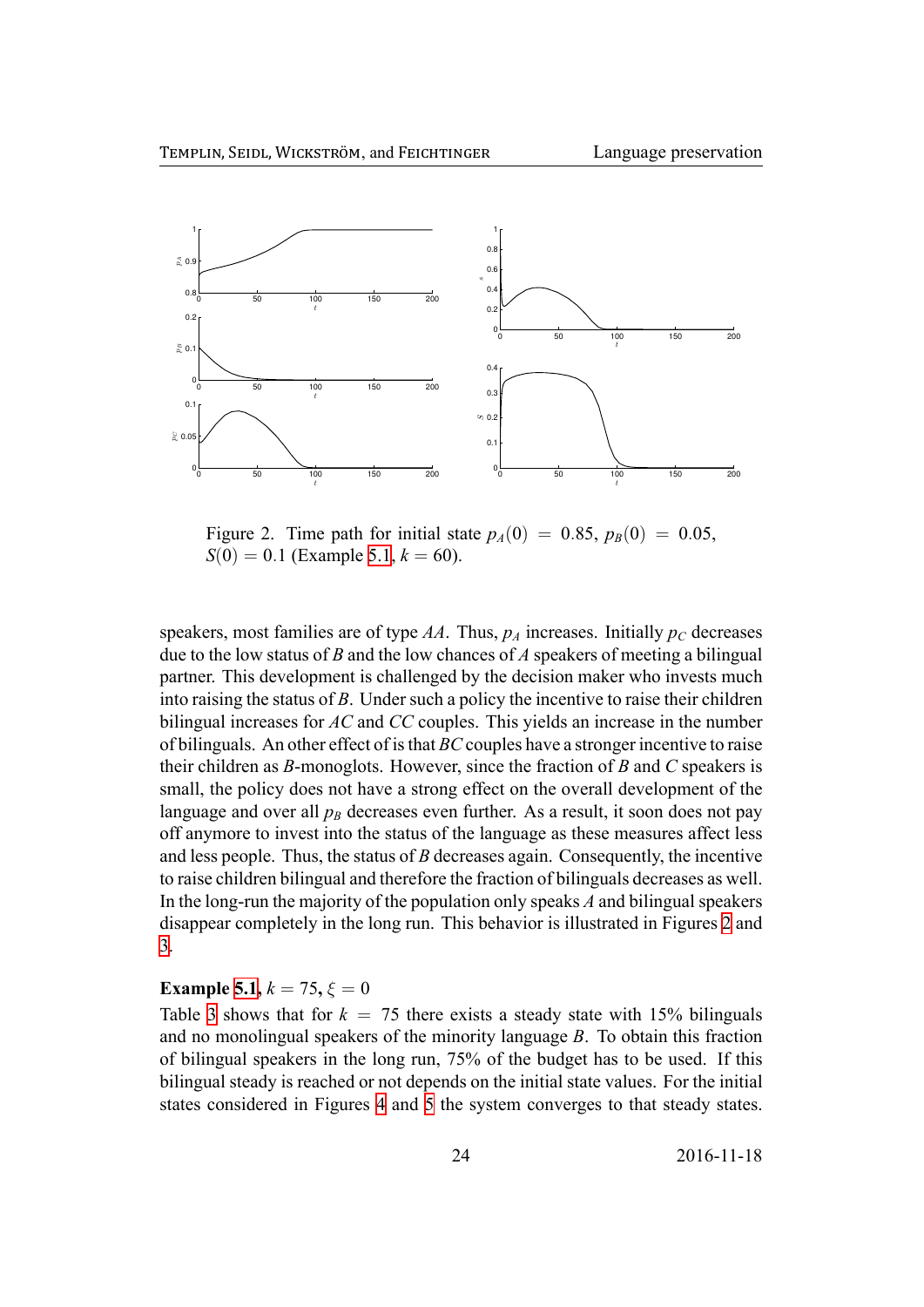<span id="page-25-0"></span>

Figure 3. *α*-functions for initial state  $p_A(0) = 0.85$ ,  $p_B(0) = 0.05$ ,  $S(0) = 0.1$  (Example 5.1,  $k = 60$ ).

If the initial  $p_B$ ,  $p_C$  and *S* [woul](#page-22-0)d be even smaller than in Figure 4, the system is likely to converge to a steady state with almost only *A*-monolingual speakers, few *B*-monoglots and no bilinguals.

For the base case ( $p_A = 0.85$ ,  $p_B = 0.05$ ,  $S = 0.1$ ), see Figu[re](#page-26-0) 4 and the left panel of Figure 6, the fraction of the bilingual population first decreases, since the status of language *B* is low, as are the fractions of *B* and *C* speakers, so the majority of couples consists of *A* speakers. Due to the dominance of *AA* c[oup](#page-26-0)les and the high likelihood [th](#page-27-0)at *AC* and *CC* couples raise their children as *A*-monoglots, *p<sup>A</sup>* first increases. Initially one would invest as much as possible into the status to increase it. As a first result of this policy *BC* couples get a stronger incentive to raise their children as *B*-monoglots. Furthermore, *AC* and *CC* couples become less likely to raise their children just as speakers of language *A* and instead are more likely to raise the children bilingual than before. Consequently,  $p_A$  now decreases while  $p_C$  increases see Figures 4. Hence, the negative term in  $\alpha_B(BC)$  decreases and even more *BC* families raise their children as *B*'s. This is a problem as long as  $p_B$ , which is continuously decreasing, is above some threshold. To avoid this effect, the increase of *S* is slow[ed](#page-26-0) down for a while, until  $p_B$  is small enough and then increased again to obtain the steady state status.

If, in contrast to the base case, the initial status is high, see Figure 5 and the right panel of Figure 6, then initially the state does not have to invest as much into increasing the status of the minority language. Due to the high status of *B*, many *AC* couples will raise their kids bilingual. As a result, at the beginning  $p_A$  [de](#page-27-1)creases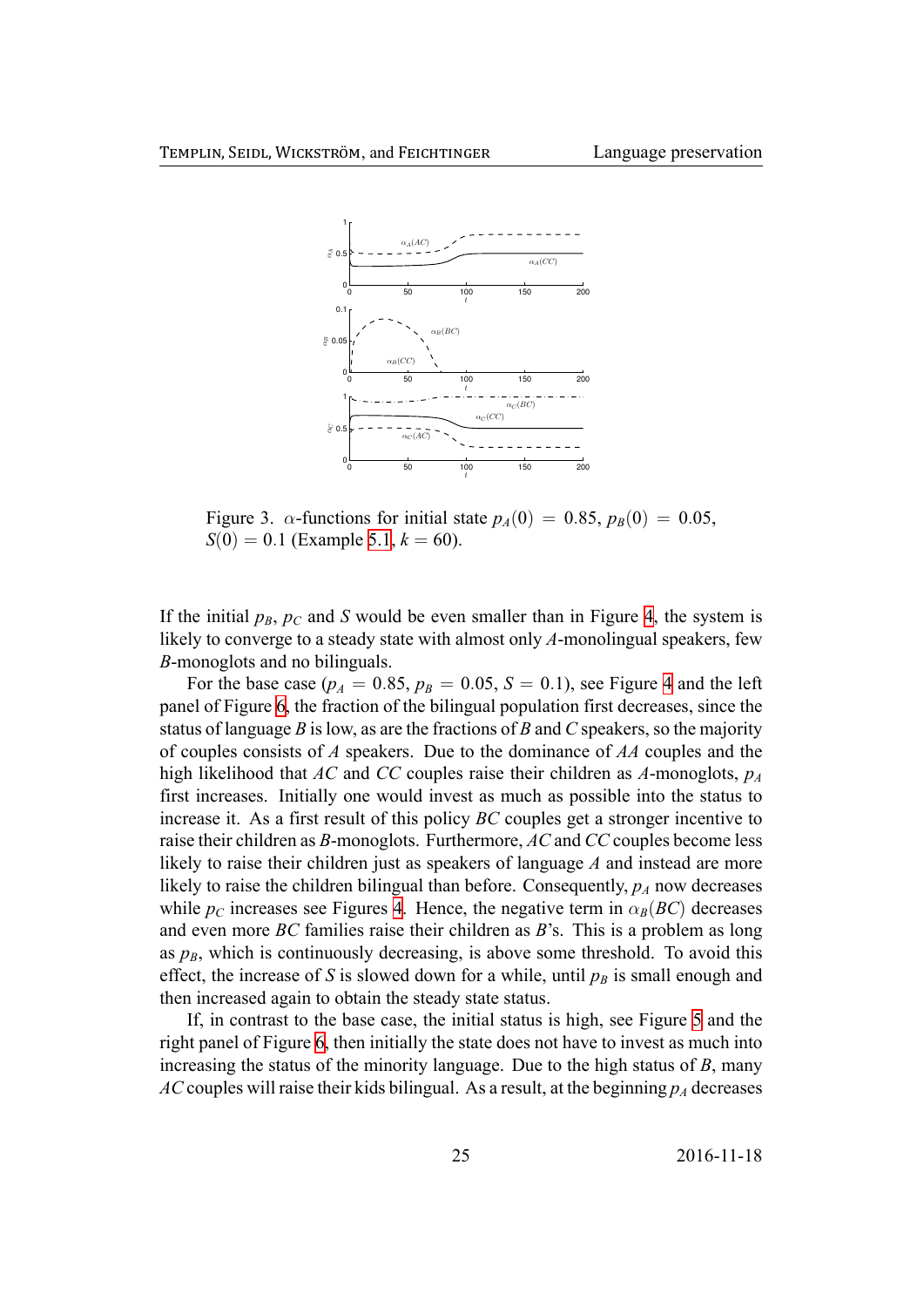<span id="page-26-0"></span>

Figure 4. Time path for initial state  $p_A(0) = 0.85$ ,  $p_B(0) = 0.05$ ,  $S(0) = 0.1$  (Ex. 5.1,  $k = 75$ ,  $\xi = 0$ ).

while  $p_C$  increases. Fu[rthe](#page-22-0)rmore, the fraction of language *B* speakers is so low that *BB* and *BC* couples are rather unlikely and  $p_B$  decreases. To further support the growth of  $p<sub>C</sub>$  it is optimal to increase *s* for some time. Due to the smaller fraction of *B* speakers, *AA* and *AC* couples are more likely than *BC* or *CC* couples, thus, *p<sup>A</sup>* recovers after some time and even grows. At some point of time the status *S* and the fraction of bilingual speakers  $p_C$  is high enough while  $p_B$  is very low, such that *s* can be lowered again until it reaches its steady state.

#### **Example 5.1,**  $k = 75$ ,  $\xi = 1$

For  $\xi = 1$  the costs for state intervention increase with the number of speakers of *B*, i.e. *B*-monoglots as well as bilinguals. Thus, the higher  $p_A$ , the lower are the costs [for s](#page-22-0)tate intervention. In Figure 7 we can see that for the base case, the system behaves quite similar to the case of  $\xi = 0$ . The major difference is that state intervention is not just maximal in the beginning, but the entire budget is used over the entire time horizon. Due to [th](#page-28-0)e large amount of *A*-monolinguals the intervention is much cheaper compared to the case where  $\xi = 0$  (more than 80%) cheaper). Therefore, in the long run the status and  $p<sub>C</sub>$  are higher while the  $p<sub>A</sub>$  is smaller, cf. Table 3.

#### **Example 5.1,**  $k = 90$

If *k* is large, then [it](#page-23-0) is optimal to approach a steady state where the state invests the entire budget to reach the maximal possible status for minority language *B*, see Table [3.](#page-22-0) This yields a maximal amount of bilingual speakers while no *B*monolinguals remain within the population. For the base case, see Figure 8, initially the state spends as much as possible for improving the status of *B*. For similar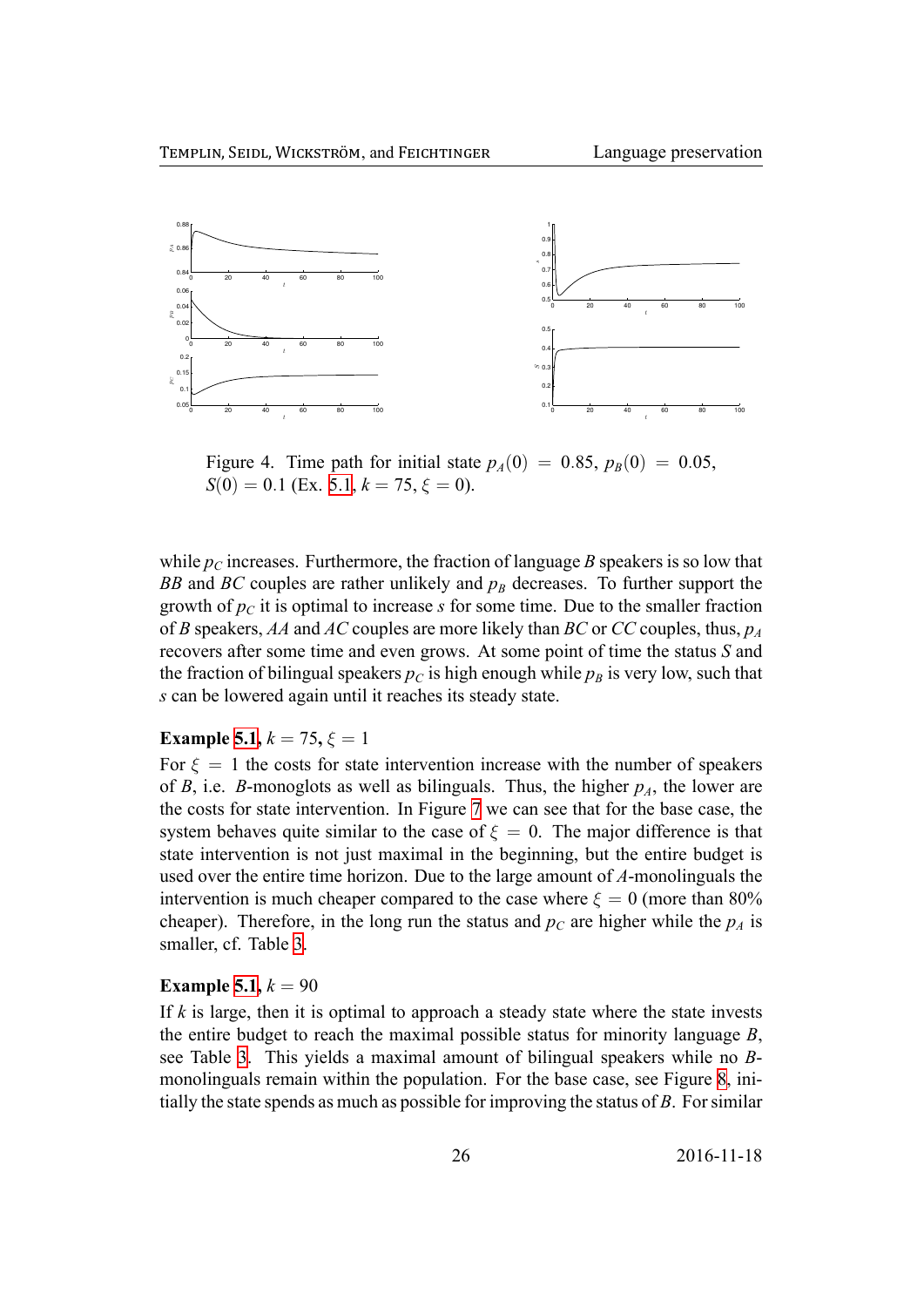<span id="page-27-1"></span>

Figure 5. Time path for initial state  $p_A(0) = 0.85$ ,  $p_B(0) = 0.05$ ,  $S(0) = 0.4$  (Ex. 5.1,  $k = 75$ ,  $\xi = 0$ ).

<span id="page-27-0"></span>

Figure 6. *α*-functions. In the both panels  $p_A(0) = 0.85$  and  $p_B(0) = 0$ 0.05. In the left panel  $S(0) = 0.1$ , while in the right one  $S(0) = 0.4$  $(Ex. 5.1, k = 75, \xi = 0).$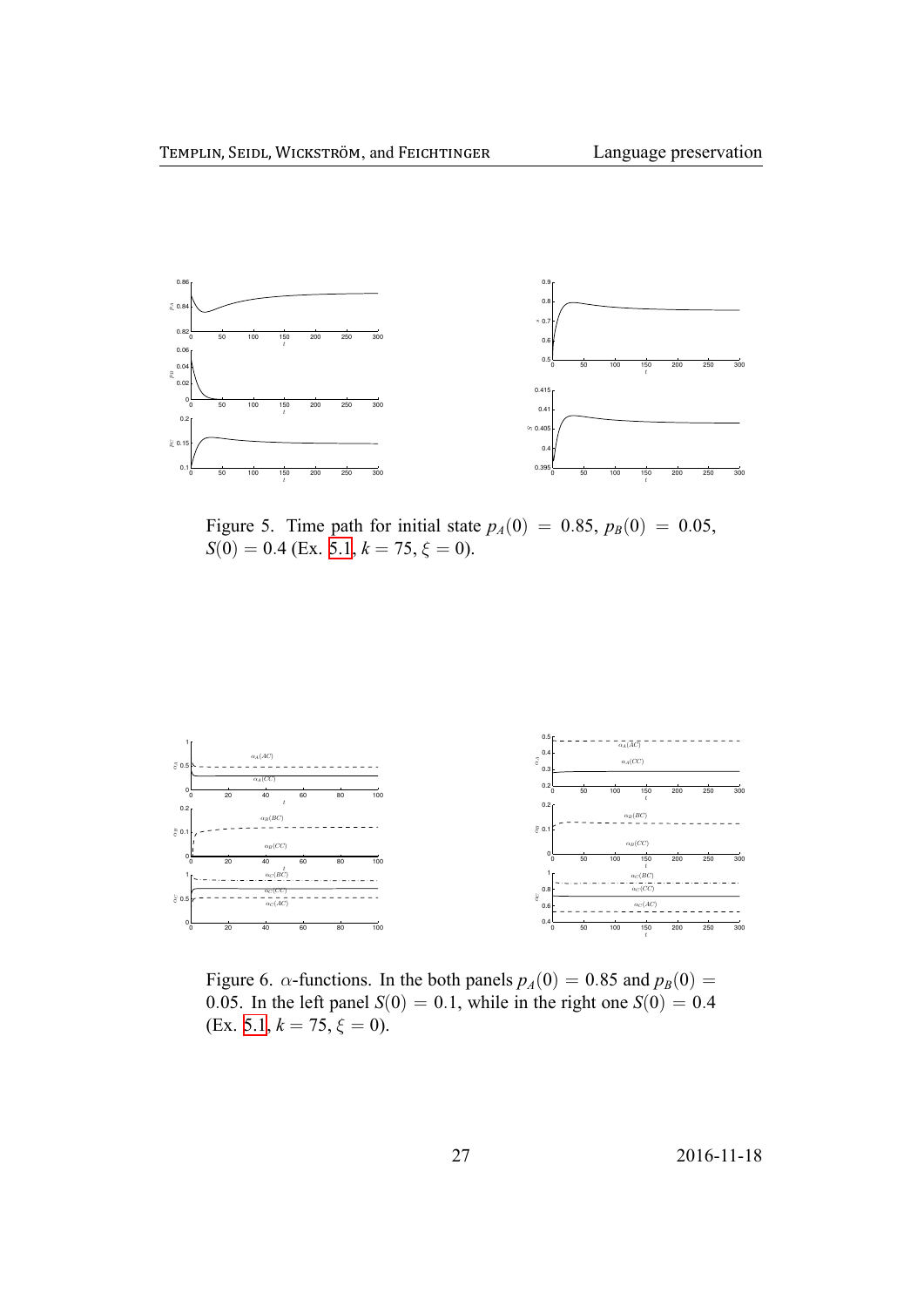<span id="page-28-0"></span>

Figure 7. Time path for initial state  $p_A(0) = 0.85$ ,  $p_B(0) = 0.05$ ,  $S(0) = 0.4$  (Ex. 5.1,  $k = 75$ ,  $\xi = 1$ ).

reasons as before,  $p_A$  f[irst](#page-22-0) increases while  $p_B$  and  $p_C$  first decrease. This changes after some time. Once  $p_B$  has become small enough, the state can afford to decrease efforts. However, to ensure a growth in the number of bilingual speakers, it is necessary to increase expenditures after some time again. This is the main difference to the case with a low k; where one would first decrease, then increase, and then decrease the expenditures *s*. I.e. the later increase is apparently necessary to reach a steady state with a proper bilingual population.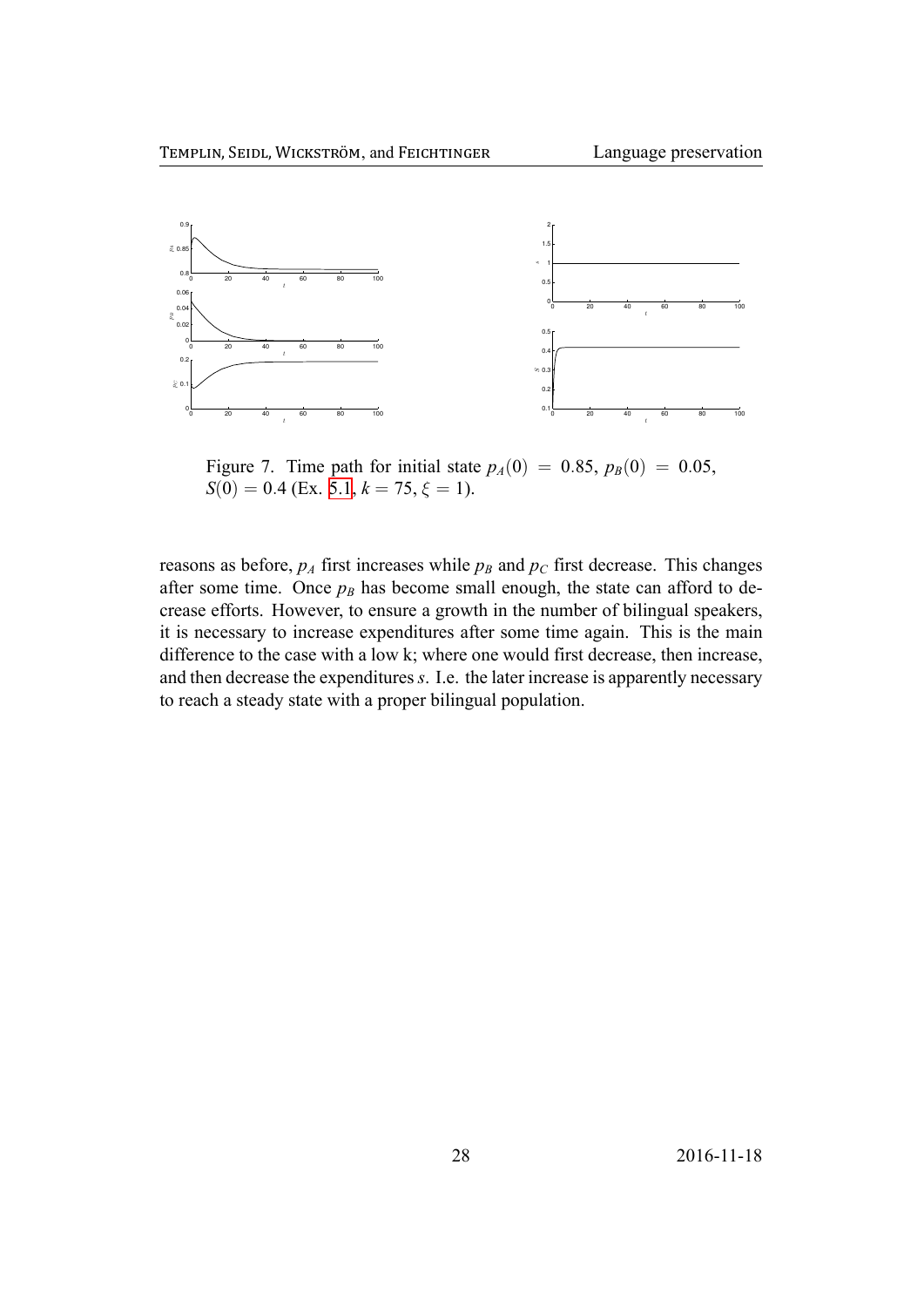<span id="page-29-0"></span>

Figure 8. Time path for initial state  $p_A(0) = 0.85$ ,  $p_B(0) = 0.05$ ,  $S(0) = 0.1$  (Example 5.1,  $k = 90$ ).

#### **Example 5.2,**  $k = 20$

Table 3 shows that in the bilingual steady state for the parameter constellation considered in Example 5.2 all three linguistic repertoires remain intact in the long run. This is th[e ma](#page-22-1)jor difference to Example 5.1 and is mainly due to the much lower value [of](#page-23-0)  $\mu$  ( $\mu = 0.2$  in Example 5.1 and  $\mu = 0.01$  in Example 5.2). Here with the low  $\mu$  it is much les[s co](#page-22-1)stly to keep the status at a high level. The development of the population groups is similar to befor[e, ho](#page-22-0)wever,  $p_B$  only decreases for a certain time, then the status of language *B* is so high that even *CC* c[oupl](#page-22-1)es have a small incentive to teach their children [only](#page-22-0) language *B*. Due to the small depreciation of *S* it is not necessary to spend much for keeping the status high, so one would only invest much into the status in the beginning to get it to a high level and then decrease control efforts over time. Example 5.2 with  $k = 20$  is visualized in Figure 9. Note, in the long run only 3% of the budget is used to guaranty that more than half of the population is bilingual.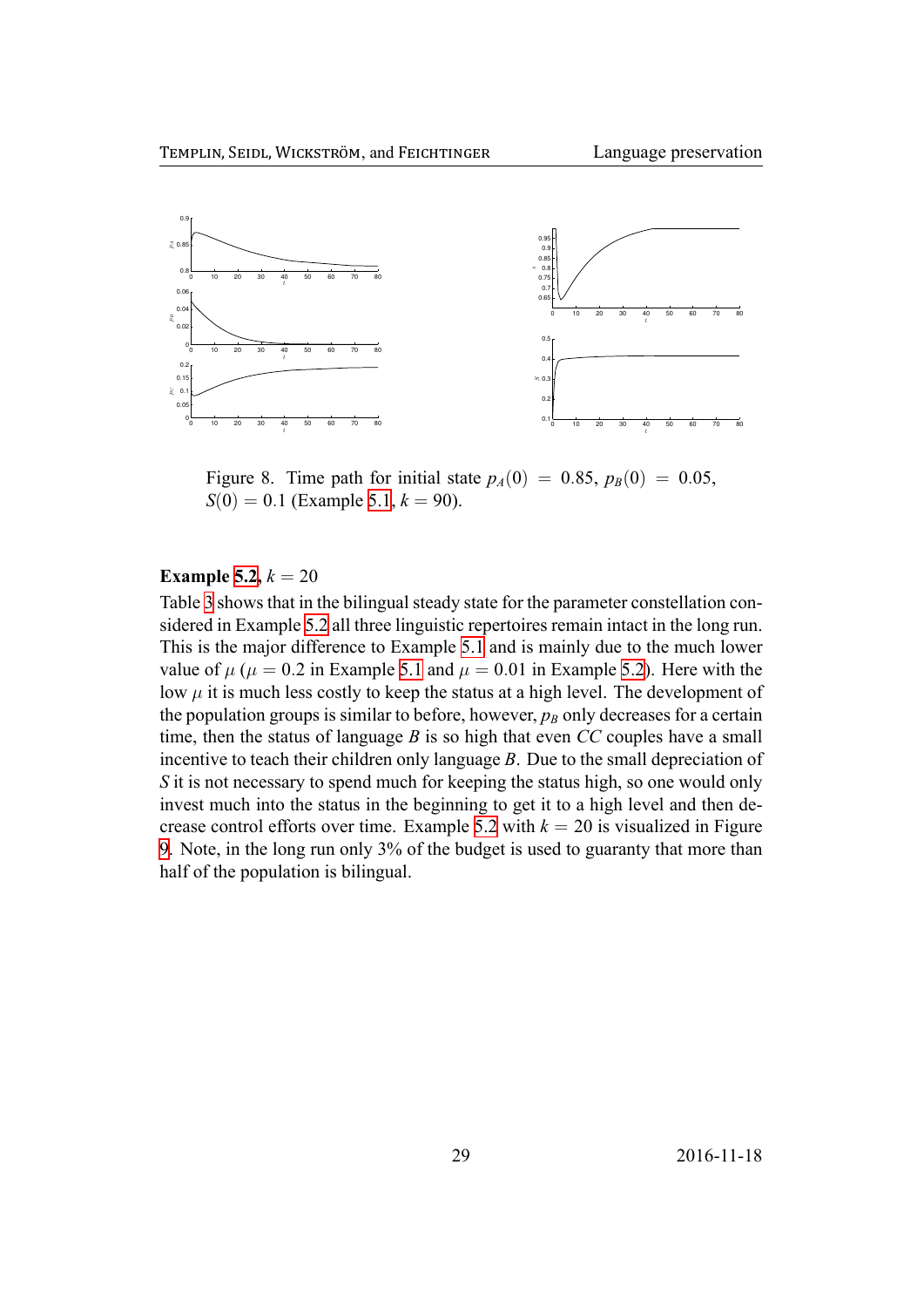

Figure 9. Time path for initial state  $p_A(0) = 0.85$ ,  $p_B(0) = 0.05$ ,  $S(0) = 0.1$  (Example 5.2,  $k = 20$ ).

#### **6 CONCLUSIONS**

The state aims at ensuring wide communication possibilities, while recognizing and supporting — if this is not *too costly* — minority language rights. This tradeoff between a commonly spoken language and the preservation of a minority language is approached through bilingualism. To investigate how language policies can be used to preserve a minority language in a bilingual subpopulation we developed an abstract language dynamics model. The point of departure is individual utility maximization, while here only intergenerational language transmission is considered. Families decide to bring up their children either as monolinguals in the majority or the minority language, or as bilinguals. This decision is based on how they value the communicational value of each language and their emotional attachment to the languages at hand. Through a continuous investment into language policies the state can increase the status of the minority language and thereby foster bilingual parenting in families with one or two bilingual parents. It is assumed that the state wants to maximize the number of bilingual speakers at minimal costs.

In WICKSTRÖM (2005) it was already proven that for a constant status and proper parameter constellations stable bilingual steady states are possible. Here we could furthermore show that such bilingual steady states can even be optimal when costs for language policies are taken into account. It was illustrated that for some cases there are steady states only with monolingual speakers of the majority language and bilinguals but without any monolingual speakers of the minority language. In such a state all individuals within the population can - in principle - communicate with each other while the minority can preserve its language. For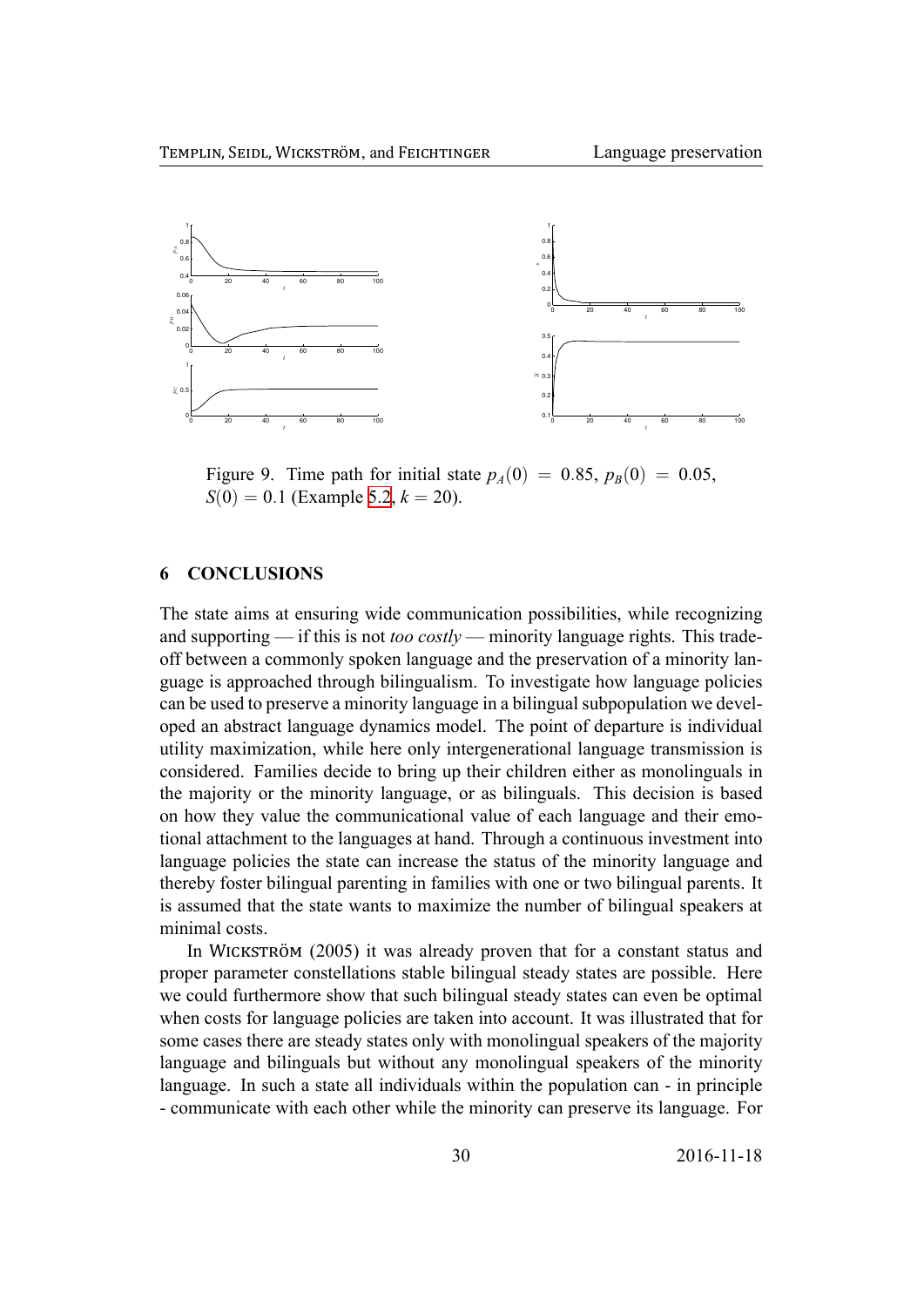other cases we could see that small subpopulation with monolingual speakers of the minority language survives in the long run optimal state. As one would expect, bilingual steady states are only optimal, if bilingualism is valued high enough with respect to expenditures.

Whether or not a bilingual steady states is not only possible but really targeted by the decision maker, depends on the initial distribution of speakers as well as the initial status of the minority language. If both the status and number of speakers of the minority language are too low, then it is not worthwhile to invest in language maintenance in the long run, which results in a purely monolingual population. In most of the examples considered in the numerical analysis, the initial values were high enough and it was illustrated how expenditures change over time to achieve an optimal bilingual steady state in the long run.

For future research the current model will be extended. To get closer to the real-world complexity of language acquisition and transmission within a large population, we will add to the model language learning in formal education as well as adult language learning. Furthermore, language policies will be investigated in greater detail. We also intend to adjust the model to cases of *new* minorities, that means minorities which are based on temporary or permanent migration.

#### **APPENICES**

#### **A FAMILY TYPE DISTRIBUTION**

Consider a population of size 2*N*, where *N* is large. Suppose that the population consists of *N* female and *N* male individuals. Let *N<sup>A</sup>* denote the number of female *A*-monolinguals,  $N_B$  the number of female *B*-monolinguals and  $N_C$  the number of female bilinguals. We assume that these numbers are the same for the male population. The distribution of speakers is given by  $p_A = N_A/N$ ,  $p_B = N_B/N$  and  $p_C = N_C/N$ .

Family formation can be conceptualized as a repeated random procedure of choosing pairs. Let us start with one randomly chosen pair consisting of a female *X* and a male *Y*. The probability that  $X = L_1$  and that  $Y = L_2, L_1, L_2 \in \{A, B, C\}$ , is given by

$$
\mathbb{P}[X = L_1, Y = L_2] = \mathbb{P}[X = L_1]\mathbb{P}[Y = L_2] = p_{L_1}p_{L_2}.
$$

Note that a family type  $L_1L_2$ ,  $L_1 \neq L_2$ , is obtained either by  $X = L_1$ ,  $Y = L_2$  or by  $X = L_2, Y = L_1$  (for the family type we do not take the gender of the parents into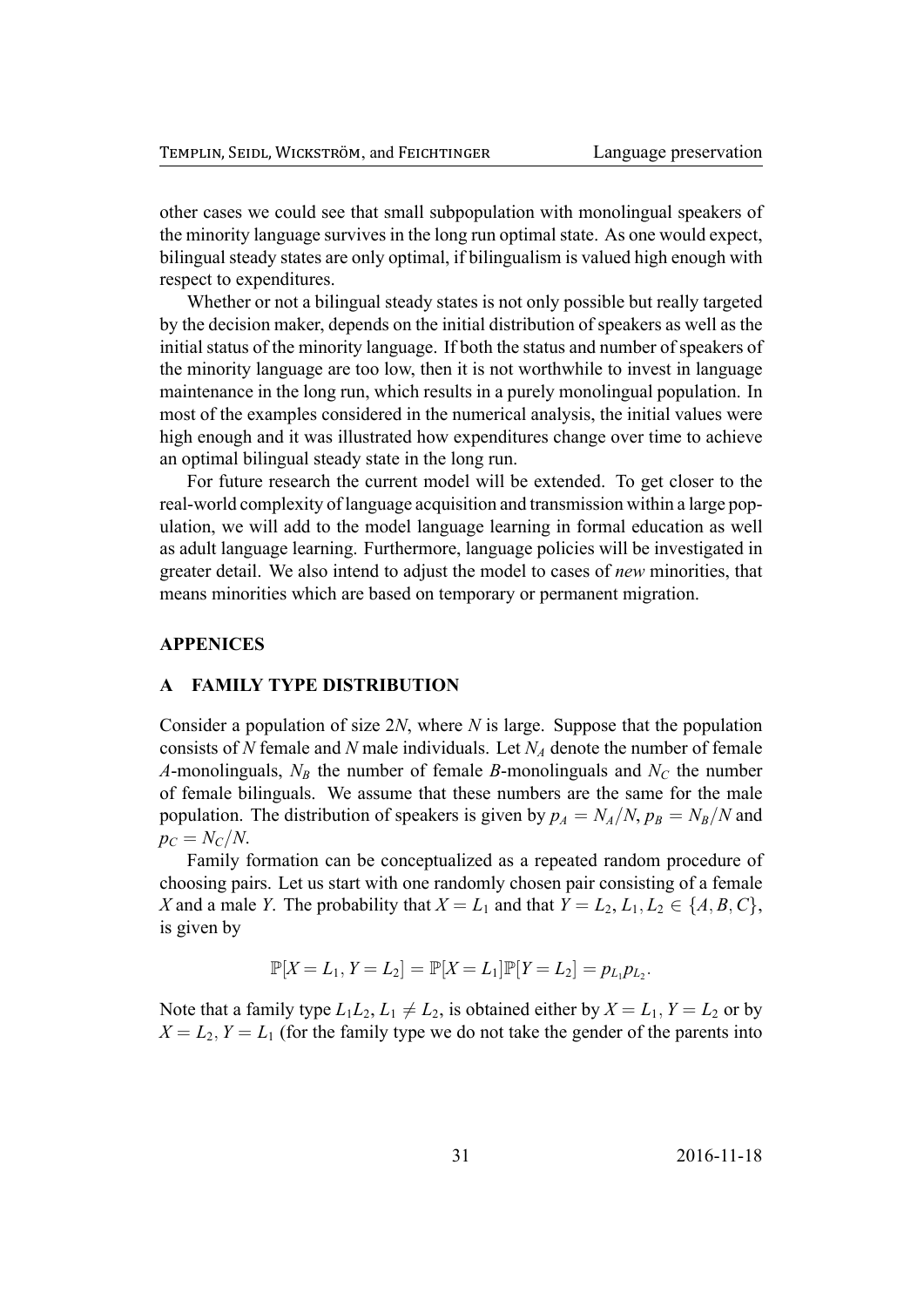*.*

account). Hence, the probability of obtaining a pair of type  $L_1L_2$  is given by

$$
\mathbb{P}[L_1L_2] = \left\{ \begin{array}{rcl} p_{L_1}^2 & : & L_1 = L_2 \\ & & \\ 2p_{L_1}p_{L_2} & : & L_1 \neq L_2 \end{array} \right.
$$

Now, all *N* pairs are chosen randomly after one another. The total expected number of  $L_1L_2$ -type pairs equals  $N \cdot \mathbb{P}[L_1L_2]$  and hence the expected fraction of  $L_1L_2$ -type pairs is  $\mathbb{P}[L_1L_2]$ . After this first step we have *N* pairs with  $2Np_Ap_B$  of them being of type *AB*. Recall, we assume that parents shall be able to properly communicate with each other, and therefore we exclude *AB* families. Splitting these *AB* pairs again and repeating the random selection we obtain new pairs of types *AA*, *BB* and *AB*. This procedure is repeated until only *AA* and *BB* pairs are left. This way, half of the  $2Np_Ap_B$  pairs of type *AB* will be transformed into *AA* pairs, while the other half will form *BB* pairs. As a result, we obtain the numbers presented in Table 1. Note, due to the law of large numbers (*N* is assumed to be large), the realized number of  $L_1L_2$ -type of pairs can be approximated by the expected number.

#### **B PA[R](#page-10-0)TIAL DERIVATIVES OF**  $G_A$  **AND**  $G_B$  **WHEN**  $P_B = 0$

<span id="page-32-0"></span>Given the definition of  $g_A$  and  $g_B$ , their partial derivatives are given by

$$
\frac{\partial g_A}{\partial p_A} = (1 - S) [2\zeta - (\varepsilon + \gamma p_A) + (1 - p_A)\gamma] - 1
$$
  
\n
$$
\frac{\partial g_B}{\partial p_A} = -\alpha_B (CC) - \delta (1 - S)(1 - p_A) 1_{\{\alpha_B (CC) > 0\}}
$$
  
\n
$$
\frac{\partial g_A}{\partial p_B} = - [S(2\beta p_A + \delta p_C) + (1 - S)(\varepsilon + \gamma p_A)]
$$
  
\n
$$
\frac{\partial g_B}{\partial p_B} = 2\alpha_B (BC) - \alpha_B (CC) + \gamma S(1 - p_A) 1_{\{\alpha_B (CC) > 0\}} - 1
$$
  
\n
$$
\frac{\partial g_A}{\partial S} = -2\zeta p_A - (\varepsilon + \gamma p_A)(1 - p_A)
$$
  
\n
$$
\frac{\partial g_B}{\partial S} = (1 - p_A)(\varepsilon + \delta p_A) 1_{\{\alpha_B (CC) > 0\}}.
$$

Note, if  $p_A \geq p_A^{\Delta}$ , then  $\alpha_B(CC) = 0$  and hence  $\partial g_B/\partial p_A = \partial g_B/\partial S = 0$ .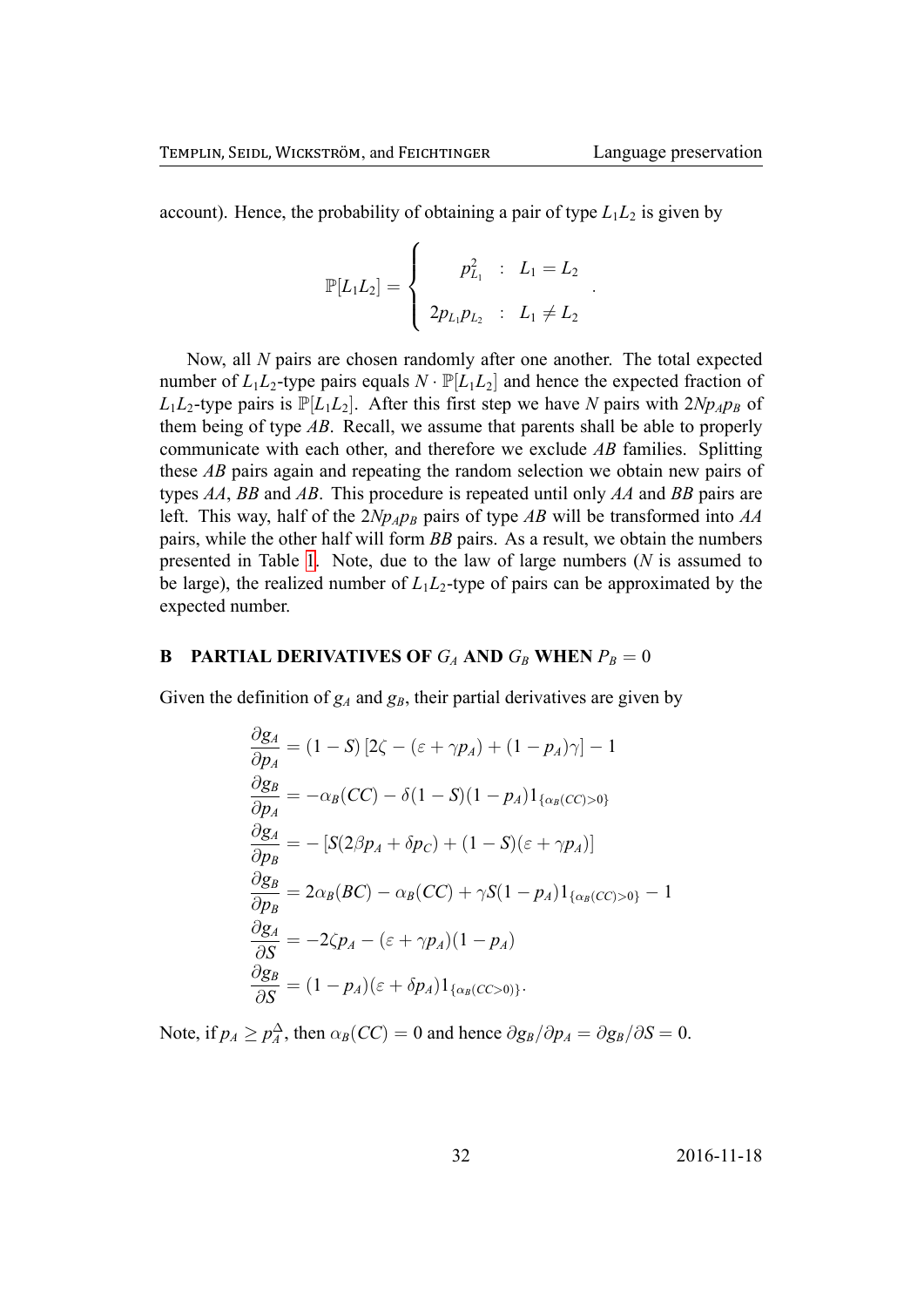#### **C PROOF OF THE LEMMATA**

#### **C.1 LEMMA 3.2**

Since  $\eta = 0$ , every constellation with  $p_A + p_B = 1$ , which implies  $p_C = 0$ , is a steady state ( $\dot{p}_A = \dot{p}_B = 0$ ). In the following we investigate their stability. Let  $f_{LL}$ denote the ma[trix](#page-15-1)

$$
f_{LL}=\left(\begin{matrix}\frac{\partial \dot{p}_A}{\partial p_A} & \frac{\partial \dot{p}_A}{\partial p_B} \\[1em] \frac{\partial \dot{p}_B}{\partial p_A} & \frac{\partial \dot{p}_B}{\partial p_B}\end{matrix}\right)
$$

and define  $a := p_A(1 - 2\alpha_A(AC))$  and  $b := p_B(1 - 2\alpha_B(BC))$ . For  $p_C = 0$  the matrix  $f_{LL}$  equals  $\begin{pmatrix} a & a \\ b & b \end{pmatrix}$  and has eigenvalues  $\lambda_1 = 0$  and  $\lambda_2 = a + b$ . If  $p_A = 1$  and hence  $p_B = 0$  the non positivity of  $a + b = a$  is equivalent to  $S \leq 1 - 1/2\zeta$ . If in contrast  $p_A = 0$  and  $p_B = 1$  we need for stability that  $a + b = b \le 0$ . This is equivalent to  $S \geq 1/2\zeta$  and can not be true since  $S < 1/2$  and  $\zeta \leq 1$ . If  $p_A, p_B > 0$ we have

$$
a+b=1-2(p_A\alpha_A(AC)+p_B\alpha_B(BC)).
$$

Consider the function

$$
h(p) = p\alpha_A (AC; p, 1-p, S) + (1-p)\alpha_B (BC; p, 1-p, S).
$$

Then stability, i.e.  $a + b \le 0$ , is equivalent to  $h(p_A) \ge 1/2$ . We will investigate the four possible cases seperately. If  $\alpha_A(AC) = \alpha_B(BC) = 0$ , then  $h = 0$ . So we can except this first case. As a second case let  $\alpha_A(AC) = 0$  and  $\alpha_B(BC) > 0$ . Then,

$$
f(p) = (1 - p)(\zeta S - \beta(1 - S)p) \le (1 - p)\zeta S < 1/2,\tag{C.1}
$$

since  $S < 1/2$  and  $(1 - p)$ ,  $\zeta < 1$ . Thus, we can exclude this case as well. As a third case let  $\alpha_A(AC) > 0$  and  $\alpha_B(BC) = 0$ . Here,

$$
f(p) = (1-p)(\zeta(1-S) - \beta S(1-p)) = p\zeta - S(p\zeta + \beta p(1-p)).
$$

To get  $f(p_A) \geq 1/2$  we need  $p_A \geq 1/2$ . Then,  $f(p_A) \geq 1/2$  yields

$$
S \leq \frac{p_A \zeta - 1/2}{p_A \zeta + \beta P - A(1 - p_A)}.
$$

The right hand side of the last inequality is increasing in  $p_A$  for  $p_A \geq 1/2$ . Hence, to achieve  $f(p_A) \geq 1/2$  we need at least

$$
S \le \frac{\zeta - 1/2}{\zeta} = 1 - \frac{1}{2\zeta}.
$$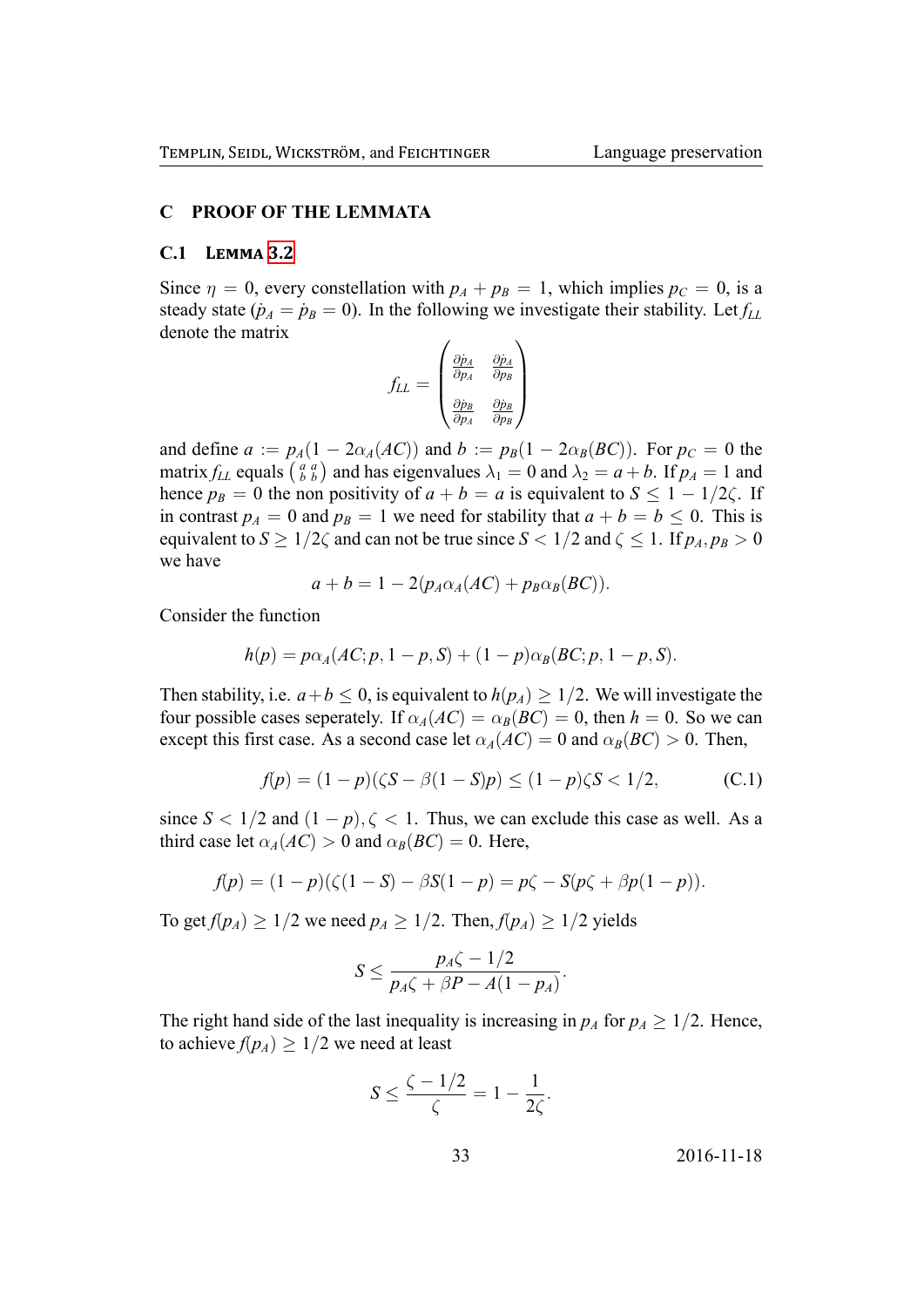In case 4 we have  $\alpha_A(AC), \alpha_B(BC) > 0$ . Here, *f* is a convex function in *p*:

$$
f(p) = \zeta S + (\zeta - 2\zeta S - \beta)p + \beta p^2.
$$

Hence, for all  $0 < p < 1$ ,  $f(p) < \max\{f(0), f(1)\}\)$ . We have  $f(0) = \zeta S < 1/2$ and  $f(1) = \zeta(1-S)$ . For  $S > 1 - 1/2\zeta$ ,  $f(1) < 1/2$ . Summarizing we can see that in the first two cases no stable steady state exists, while in the last two cases a necessary condition for stability is given by  $S$  < 1 − 1/2 $\zeta$ . ■

#### **C.2 LEMMA 4.1**

For  $S \in (\underline{S}, \min\{\overline{S}, \tilde{S}\}]$  let  $p_A = p_A^*(S)$ , while  $p_B = 0$ . **Case** 1:  $\overline{S} < \tilde{S}$ 

Set  $S = \overline{S}$ . Th[e sta](#page-21-0)tionarity of  $\lambda_A$  yields

$$
0 = \left(r - \theta p_c \frac{\partial g_A}{\partial p_A}\right) \lambda_A + k - \frac{\xi}{(1 - p_A)^{1 - \xi}}.
$$

Note that for  $p_A = p_A^*(S)$  it is easy to check that  $\partial g_A / \partial p_A \leq 0$ . To achieve stationarity of  $\lambda_S$ , we have to find a  $\lambda_S \geq 2 \frac{2\nu + \mu}{\nu_B}$  $\frac{\partial \nu + \mu}{\partial \mu} (1 - p_A)^{\xi}$  such that

$$
0 = \dot{\lambda}_S = -\theta p_C \lambda_A \frac{\partial g_A}{\partial S} + \lambda_S (r + \mu + 2\nu).
$$

Since  $\lambda_A < 0$  increases in *k* and  $\frac{\partial g_A}{\partial S} < 0$ , the solution to the above linear equation is sufficiently large, if *k* is sufficiently large.

**Case 2**: *S*˜ *< S*

Here the stationarity of  $\lambda_A$  yields

$$
0 = \left(r - \theta p_c \frac{\partial g_A}{\partial p_A}\right) \lambda_A + k - \frac{\xi}{(1 - p_A)^{1 - \xi}} s^*(S),
$$

and  $\lambda_S = \lambda_S(S)$  is given by (4.9). We seek for a proper *S* such that  $\dot{\lambda}_S = 0$  holds, cf. (4.11), where  $\partial g_B/\partial S = 0$ . If the first summand of (4.11) is denoted by  $f_1(S)$ and the second one by  $f_2(S)$ , then we aim to solve  $-f_1(S) = f_2(S)$ . It is easy to check that at  $\underline{S}$  (note,  $p_A^*(\underline{S}) = 1$  $p_A^*(\underline{S}) = 1$  $p_A^*(\underline{S}) = 1$ ) we have  $f_1(\underline{S}) = 0$ . Depending on  $\xi$  it holds  $f_2(S) > 0$  $f_2(S) > 0$  $f_2(S) > 0$  (for  $\xi = 0$ ) or  $f_2(S) = 0$  (for  $\xi > 0$ ). Furt[hermo](#page-20-1)re,  $f_2(S) \to \infty$  for *S →* 1*/*2, while *−f*<sup>1</sup> is bounded. Since *f*<sup>2</sup> is independent of the parameter *k* while *−f*<sup>1</sup> is growing linearly in *k*, we get for sufficiently large *k* that *−f*1(*S*) *> f*2(*S*) for some relevant *S*. Summarizing we have for sufficiently large  $k$ :  $-f_1(S) \le f_2(S)$ ,  $-f_1(S) > f_2(S)$  for some  $S \in (\underline{S}, 1/2), f_2(1/2) = \infty, -f_1(1/2) < \infty$  and  $f_1, f_2$ are continuous functions on  $(S, 1/2)$ . Hence, there exists at least one intersection between the two functions in the interval  $(S, 1/2)$ .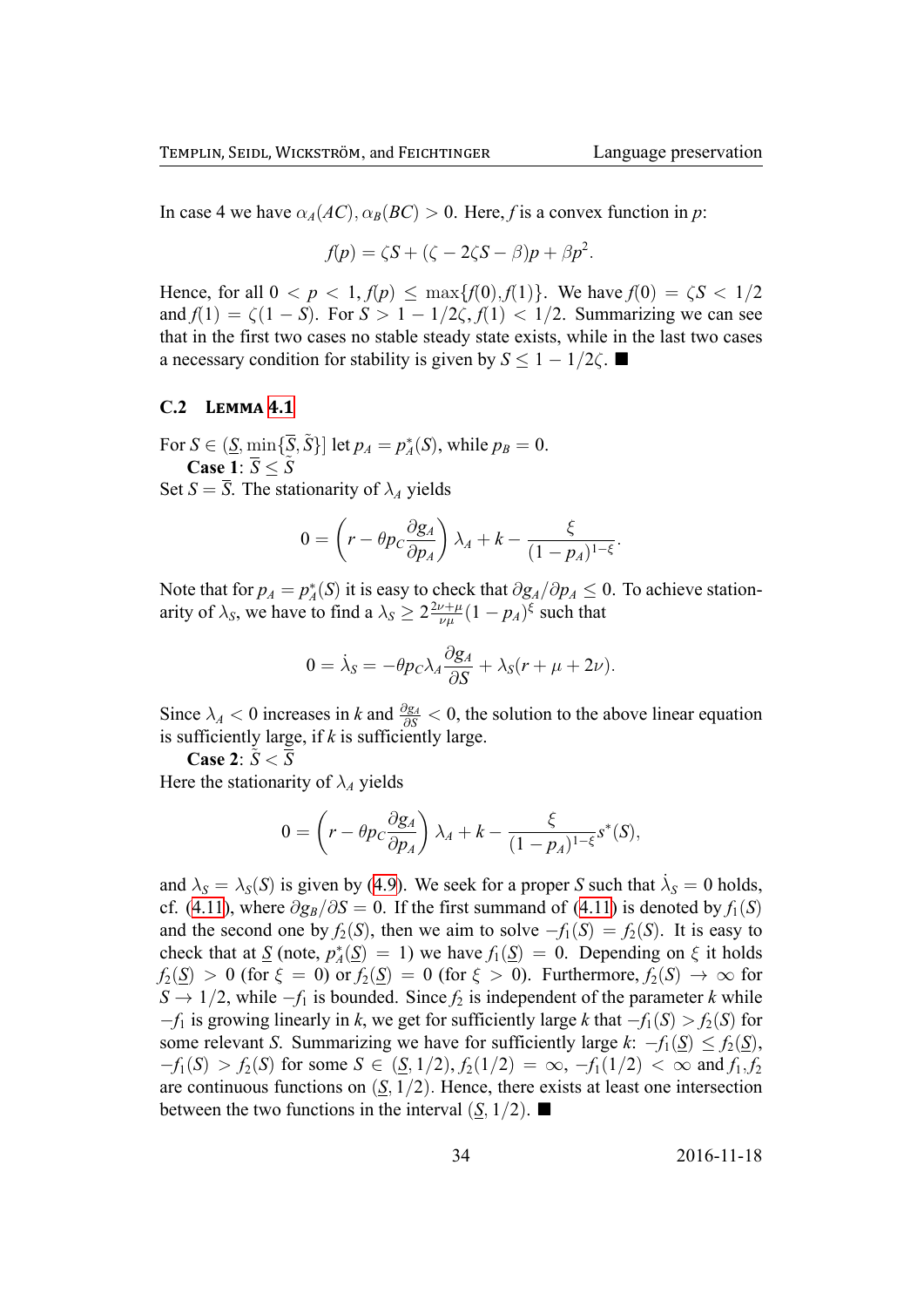#### **REFERENCES**

- ABRAMS, DANIEL M. and STEVEN H. STROGATZ (2003). "Linguistics: Modelling the dynamics of language death". In: Nature 424: 900-900.
- BERNARD, C. and S. MARTIN (2012). "Building strategies to ensure language coexistence in presence of bilingualism". In: Applied Mathematics and Computation 218: 8825-8841.
- CRYSTAL, DAVID (2000). Language Death. Cambridge: Cambridge University Press
- <span id="page-35-2"></span>EDWARDS, JOHN (2010). Minority languages and group identity: Cases and categories. Volume 27. Amsterdam, Philadelphia: John Benjamins Publishing.
- <span id="page-35-1"></span>FERNANDO, CHRISANTHA, RIITTA-LIISA VALIJÄRVI, and RICHARD A. GOLDSTEIN (2010). "A model of the mechanisms of language extinction and revitalization strategies to save endangered languages". In: *Human biology* 82: 47–75.
- FISHMAN, JOSHUA A. (1991). Reversing language shift: Theoretical and empirical foundations of assistance to threatened languages. Volume 76. Clevedon: Multilingual matters.
- <span id="page-35-5"></span>HEINSALU, E., M. PATRIARCA, and J. L. LÉONARD (2014). "The role of bilinguals in language competition". In: Advances in Complex Systems 17: 1450003.
- KANDLER, ANNE and JAMES STEELE (2008). "Ecological models of language competition". In: *Biological Theory* 3: 164–173.
- <span id="page-35-4"></span>KANDLER, ANNE, ROMAN UNGER, and JAMES STEELE (2010). "Language shift, bilingualism and the future of Britain's Celtic languages". In: *Philosophical* Transactions of the Royal Society B: Biological Sciences 365: 3855–3864.
- <span id="page-35-0"></span>KRAUSS, MICHAEL (1992). "The world's languages in crisis". In: Language 68:  $4 - 10$ .
- MAY, STEPHEN (2011). Language and minority rights: Ethnicity, nationalism and *the politics of language.* New York, London: Routledge.
- <span id="page-35-3"></span>MINETT, JAMES W. and WILLIAM SY WANG (2008). "Modelling endangered languages: The effects of bilingualism and social structure". In: Lingua 118: 19– 45.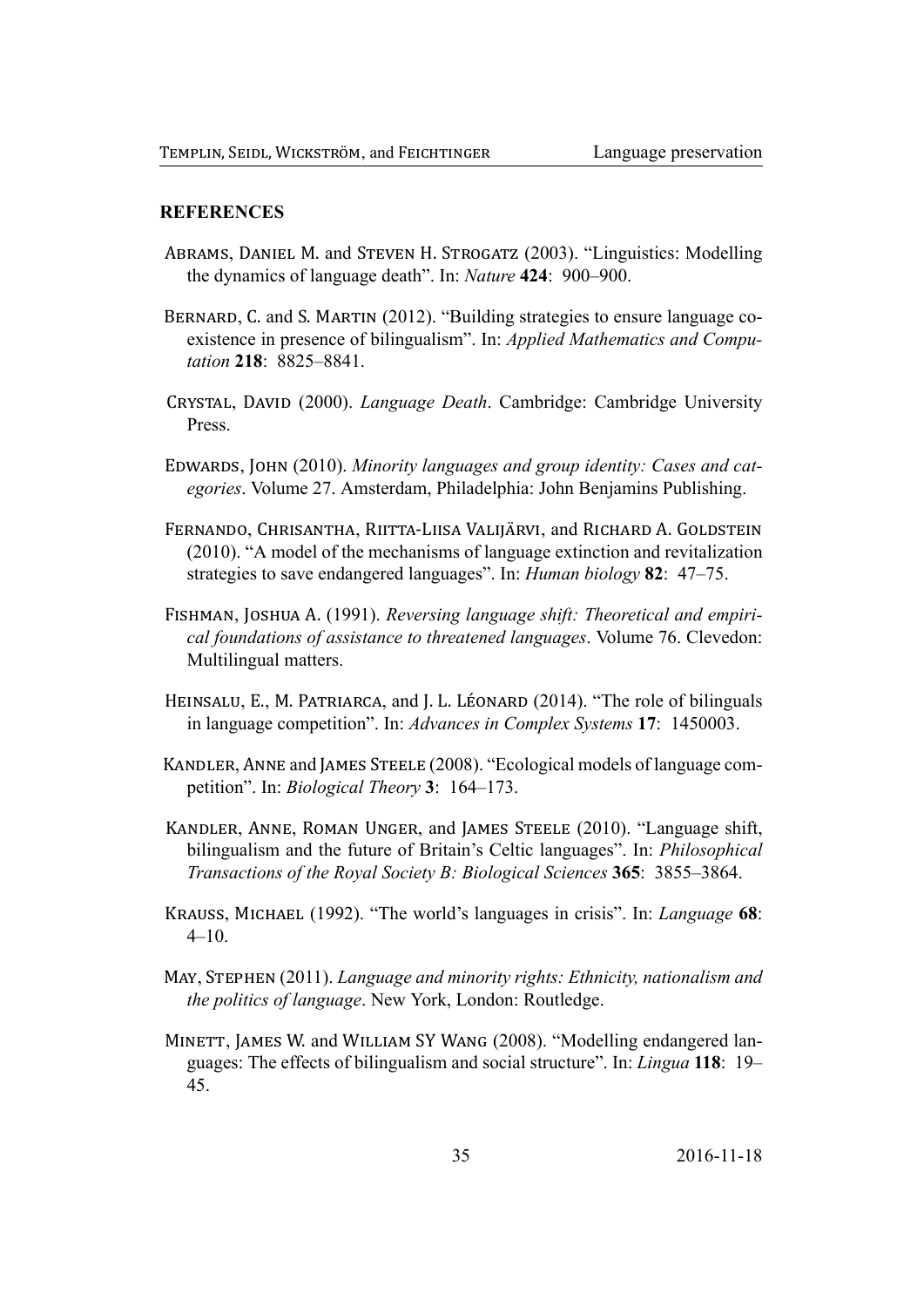- MIRA, JORGE and ÁNGEL PAREDES (2005). "Interlinguistic similarity and language death dynamics". In: EPL (Europhysics Letters) 69: 1031.
- NETTLE, DANIEL and SUZANNE ROMAINE (2000). Vanishing Voices: The Extinction of the World's Languages: The Extinction of the World's Languages. New York: Oxford University Press.
- PATRIARCA, MARCO, XAVIER CASTELLÓ, J. R. URIARTE, VÍCTOR M. EGUÍLUZ, and MAXI SAN MIGUEL (2012). "Modeling two-language competition dynamics". In: Advances in Complex Systems 15.
- PATRIARCA, MARCO and ELS HEINSALU (2009). "Influence of geography on language competition". In: *Physica A: Statistical Mechanics and its Applications*  $388 \cdot 174 - 186$
- PATRIARCA, MARCO and TEEMU LEPPÄNEN (2004). "Modeling language competition". In: Physica A: Statistical Mechanics and its Applications 338: 296– 299.
- PINASCO, JUAN PABLO and LILIANA ROMANELLI (2006). "Coexistence of languages is possible". In: *Physica A: Statistical Mechanics and its Applications* 361:  $355 - 360$ .
- <span id="page-36-1"></span>ROBICHAUD, DAVID and HELDER DE SCHUTTER (2012). "Language is just a tool! On the instrumentalist approach to language". In: The Cambridge Handbook of Language Policy. Edited by BERNARD SPOLSKY. Cambridge Handbooks in Language and Linguistics. Cambridge: Cambridge University Press.
- <span id="page-36-0"></span>SALLABANK, JULIA (2012). "Diversity and language policy for endangered languages". In: The Cambridge handbook of language policy. Edited by BERNARD SPOLSKY. Cambridge: Cambridge University Press.
- STAUFFER, DIETRICH, XAVIER CASTELLÓ, VICTOR M. EGUILUZ, and MAXI SAN MIGUEL (2007). "Microscopic Abrams-Strogatz model of language competition". In: *Physica A: Statistical Mechanics and its Applications* 374: 835– 842.
- WICKSTRÖM, BENGT-ARNE (2005). "Can Bilingualism be Dynamically Stable?: A Simple Model of Language Choice". In: Rationality and Society 17: 81–115.
- WICKSTRÖM, BENGT-ARNE (2014). "Nachhaltiges Überleben von Minderheitensprachen: eine Übersicht einiger Modelle". In: Dogma und Evolution. Beiträge